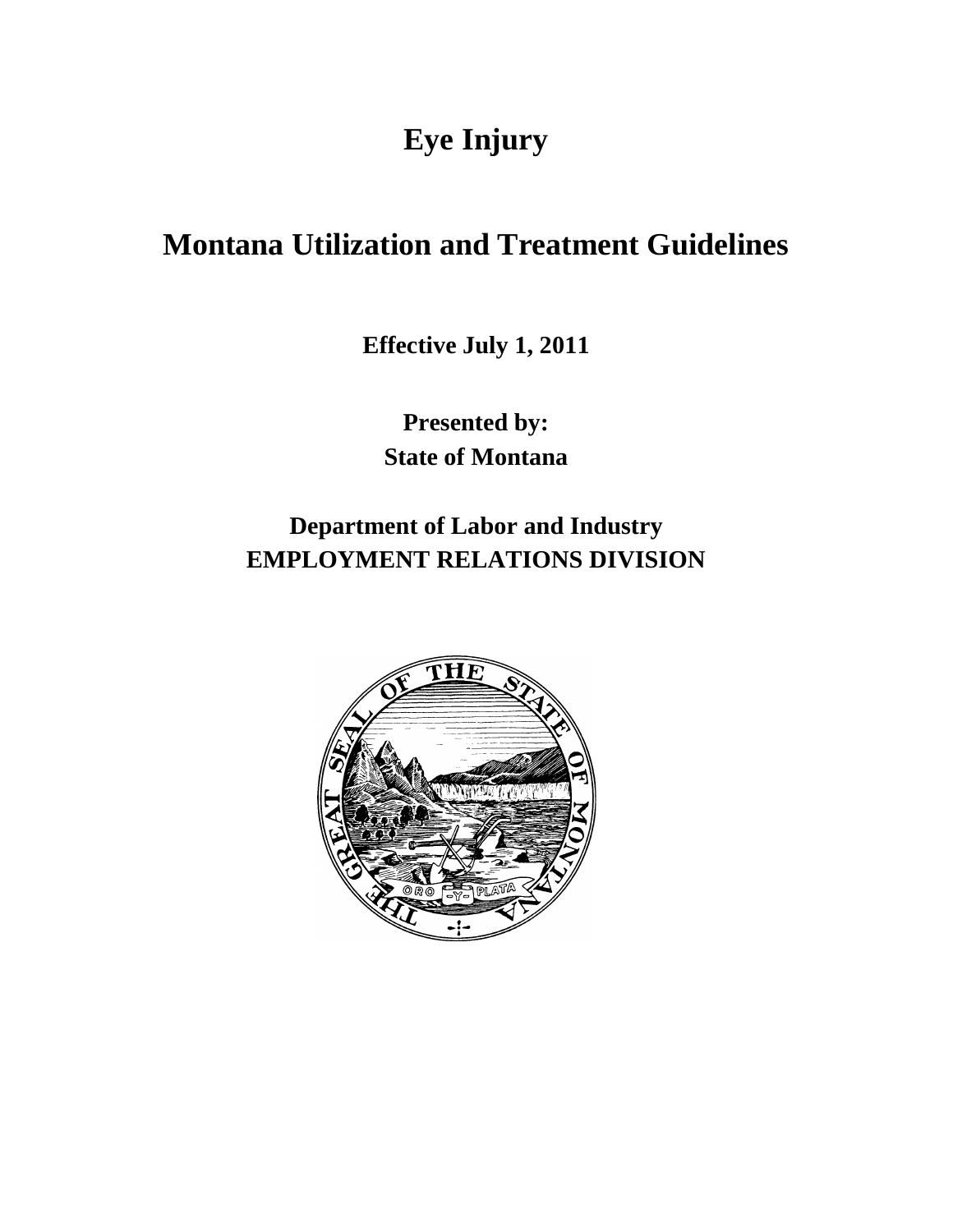# <span id="page-1-0"></span>**A. Table of Contents - Eye Injury**

| A. Table of Contents |  |
|----------------------|--|
|                      |  |
|                      |  |
|                      |  |
|                      |  |
|                      |  |
|                      |  |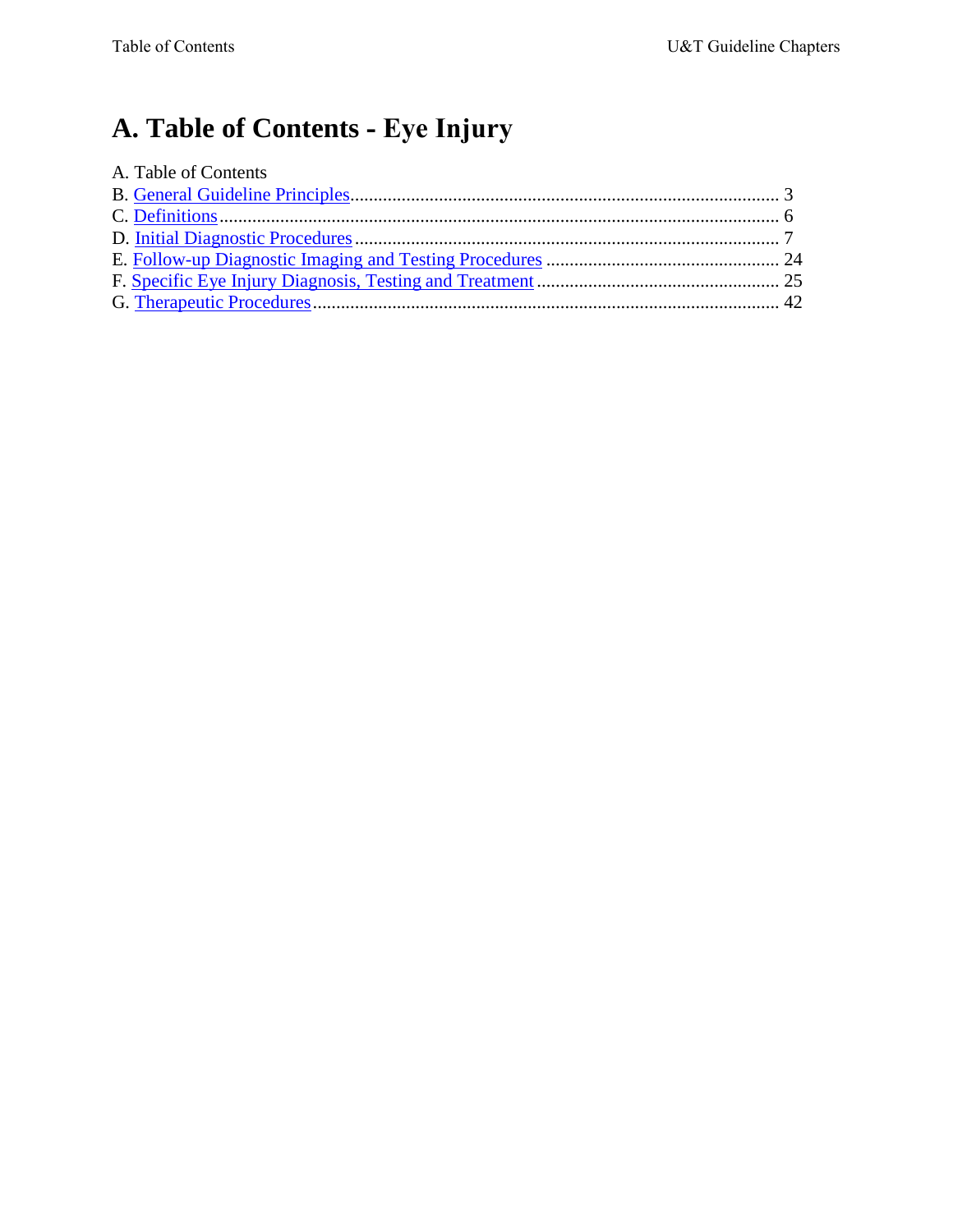# <span id="page-2-0"></span>**B. General Guideline Principles**

The principles summarized in this section are key to the intended implementation of these guidelines and critical to the reader's application of the guidelines in this document.

**1. APPLICATION OF GUIDELINES** The Department provides procedures to implement medical treatment guidelines and to foster communication to resolve disputes among the providers, payers, and patients through the Administrative Rules of Montana. In lieu of more costly litigation, parties may wish to request an independent medical review from the Department's Medical Director prior to submitting a Petition for a Workers' Compensation Mediation Conference.

**2. EDUCATION** of the patient and family, as well as the employer, insurer, policy makers and the community should be the primary emphasis in the treatment of upper eye pain and disability. An education-based paradigm should start with communication providing reassuring information to the patient. A more in-depth education within a treatment regime employing functional restorative and innovative programs of prevention and rehabilitation is optimal. A treatment plan should address issues of individual and/or group patient education as a means of facilitating selfmanagement of symptoms and prevention.

**3. TREATMENT PARAMETER DURATION** Time frames for specific interventions commence once treatments have been initiated, not on the date of injury. Obviously, duration will be impacted by patient compliance, as well as availability of services. Clinical judgment may substantiate the need to accelerate or decelerate the time frames discussed in this document.

**4. ACTIVE INTERVENTIONS** emphasizing patient responsibility, such as therapeutic exercise and/or functional treatment, are generally emphasized over passive modalities, especially as treatment progresses. Generally, passive interventions are viewed as a means to facilitate progress in an active rehabilitation program with concomitant attainment of objective functional gains.

**5. ACTIVE THERAPEUTIC EXERCISE PROGRAM** goals should incorporate patient strength, endurance, flexibility, coordination, and education. This includes functional application in vocational or community settings.

**6. FUNCTIONAL IMPROVEMENT GOALS** should be consistently addressed. Positive patient response results are defined primarily as functional gains that can be objectively measured. Objective functional gains include, but are not limited to, positional tolerances, range of motion (ROM), strength, endurance, activities of daily living, cognition, psychological behavior, and efficiency/velocity measures that can be quantified. Subjective reports of pain and function should be considered and given relative weight when the pain has anatomic and physiologic correlation. Anatomic correlation must be based on objective findings.

**7. RE-EVALUATE TREATMENT EVERY 3 TO 4 WEEKS** If a given treatment or modality is not producing positive results within 3 to 4 weeks, the treatment should be either modified or discontinued. Reconsideration of diagnosis should also occur in the event of poor response to a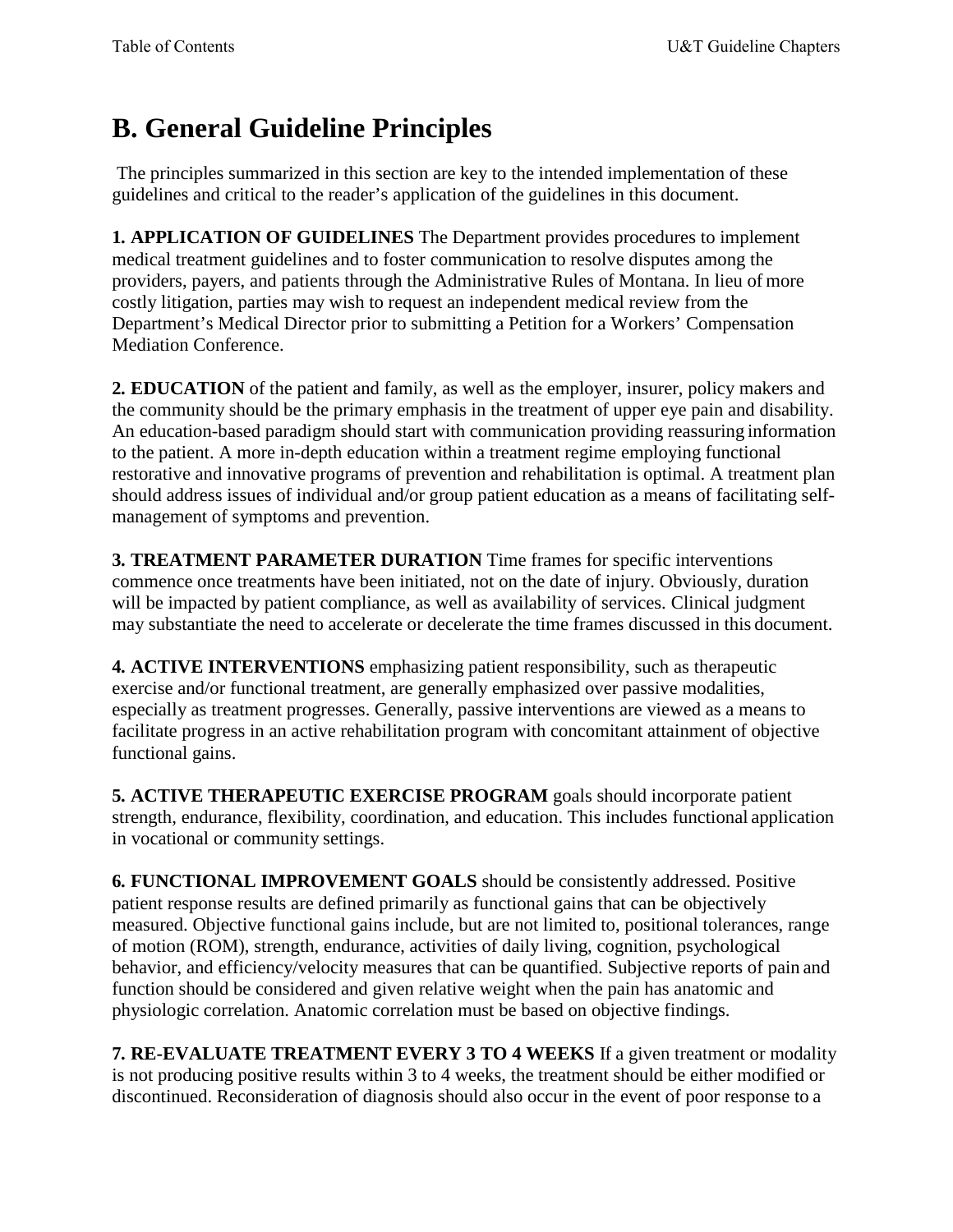seemingly rational intervention.

**8. SURGICAL INTERVENTIONS** should be contemplated within the context of expected functional outcome and not purely for the purpose of pain relief. The concept of "cure" with respect to surgical treatment by itself is generally a misnomer. All operative interventions must be based upon positive correlation of clinical findings, clinical course, and diagnostic tests. A comprehensive assimilation of these factors must lead to a specific diagnosis with positive identification of pathologic condition(s).

**9. SIX-MONTH TIME FRAME** The prognosis drops precipitously for returning an injured worker to work once he/she has been temporarily totally disabled for more than six months. The emphasis within these guidelines is to move patients along a continuum of care and return to work within a six-month time frame, whenever possible. It is important to note that time frames may not be pertinent to injuries that do not involve work-time loss or are not occupationally related.

**10. RETURN-TO-WORK** is therapeutic, assuming the work is not likely to aggravate the basic problem or increase long-term pain. The practitioner must provide specific physical limitations and the patient should be released to return to work with specific physical activity limitations clearly spelled out per the specific job requirement. Release to "sedentary" or "light duty" is not a specific physical limitation. The following physical limitations should be considered and modified as recommended: lifting, pushing, pulling, crouching, walking, using stairs, overhead work, bending at the waist, awkward and/or sustained postures, tolerance for sitting or standing, hot and cold environments, data entry and other repetitive motion tasks, sustained grip, tool usage and vibration factors. Even if there is residual chronic pain, return-to-work is not necessarily contraindicated.

The practitioner should understand all of the physical demands of the patient's job position before returning the patient to full duty and should request clarification of the patient's job duties. Clarification should be obtained from the employer or, if necessary, including, but not limited to, a health care professional with experience in ergonomics, an occupational health nurse, a physical therapist, an occupational therapist, a vocational rehabilitation specialist, or an industrial hygienist.

**11. DELAYED RECOVERY** Strongly consider a psychological evaluation, if not previously provided, as well as initiating interdisciplinary rehabilitation treatment and vocational goal setting, for those patients who are failing to make expected progress 6 to 12 weeks after an injury. The Department recognizes that 3 to 10% of all industrially injured patients will not recover within the timelines outlined in this document despite optimal care. Such individuals may require treatments beyond the limits discussed within this document, but such treatment will require clear documentation by the authorized treating practitioner focusing on objective functional gains afforded by further treatment and impact upon prognosis.

## **12. GUIDELINE RECOMMENDATIONS AND INCLUSION OF MEDICAL EVIDENCE**

are recommendations based on available evidence and/or consensus recommendations. When possible, guideline recommendations will note the level of evidence supporting the treatment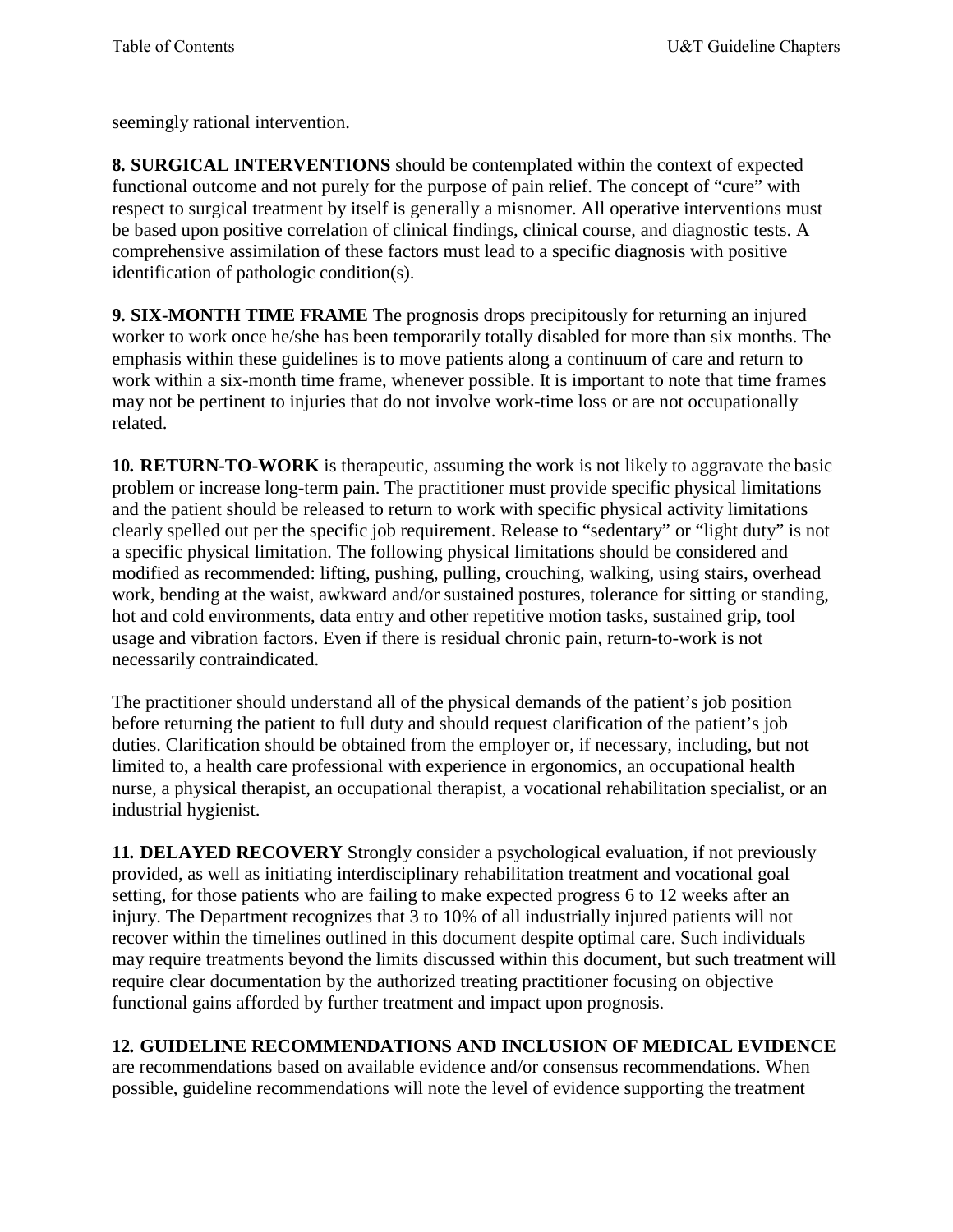recommendation. When interpreting medical evidence statements in the guideline, the following apply:

Consensus means the opinion of experienced professionals based on general medical principles. Consensus recommendations are designated in the guideline as *"generally well accepted," "generally accepted," "acceptable/accepted,"* or *"well-established."* 

"*Some*" means the recommendation considered at least one adequate scientific study, which reported that a treatment was effective.

"*Good*" means the recommendation considered the availability of multiple adequate scientific studies or at least one relevant high-quality scientific study, which reported that a treatment was effective.

"*Strong*" means the recommendation considered the availability of multiple relevant and high quality scientific studies, which arrived at similar conclusions about the effectiveness of a treatment.

All recommendations in these guidelines are considered to represent reasonable care in appropriately selected cases, regardless of the level of evidence or consensus statement attached to it. Those procedures considered inappropriate, unreasonable, or unnecessary are designated in the guideline as being "not recommended."

**13. CARE BEYOND MAXIMUM MEDICAL IMPROVEMENT (MMI)** should be declared when a patient's condition has plateaued to the point where the authorized treating physician no longer believes further medical intervention is likely to result in improved function. However, some patients may require treatment after MMI has been declared in order to maintain their functional state. The recommendations in this guideline are for pre-MMI care and are not intended to limit post-MMI treatment.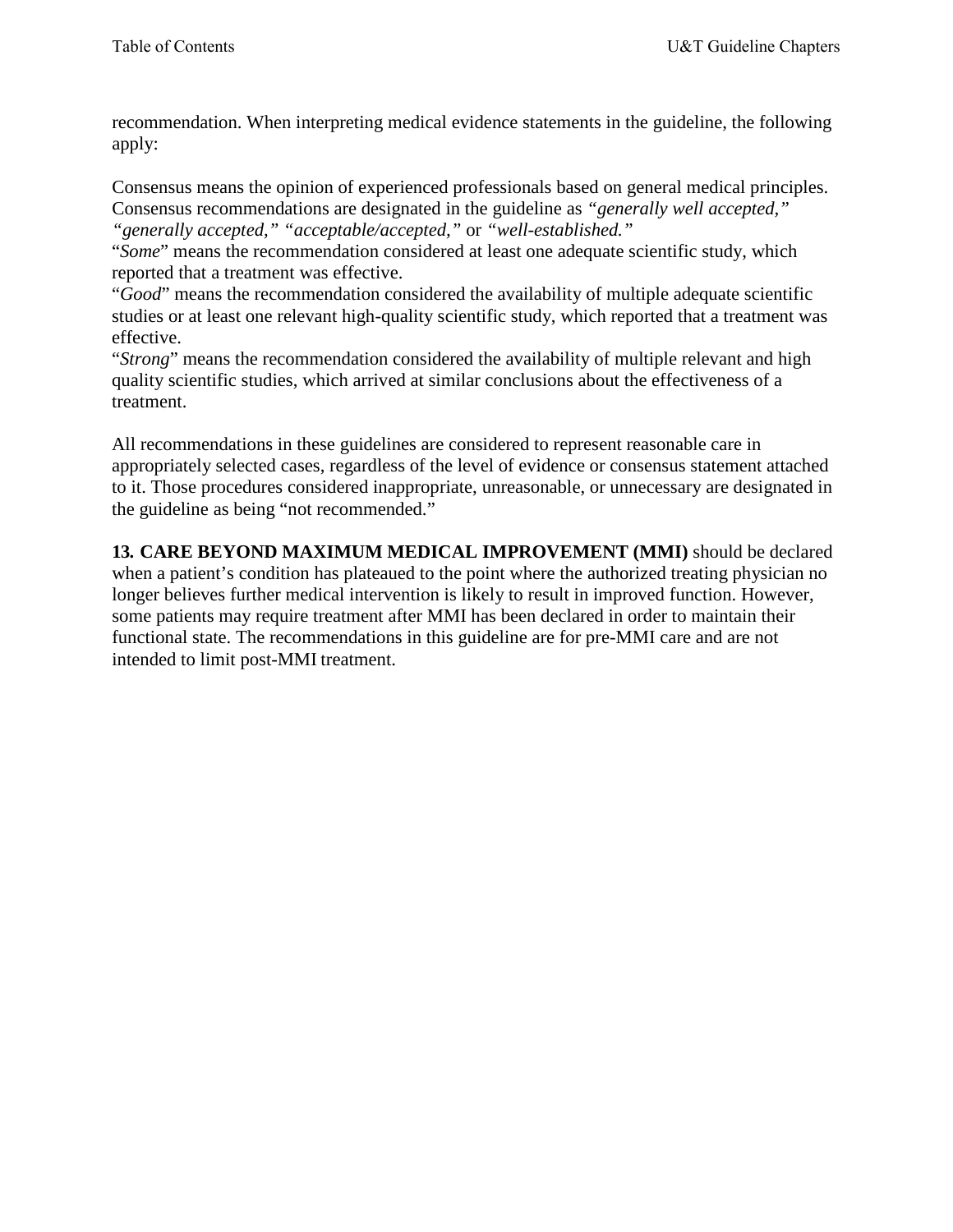# <span id="page-5-0"></span>**C. Definitions**

## **C.1 General Approach and Basic Principles**

Unfortunately, occupational eye injuries are common and carry the potential for severe visual impairment and subsequent visual disability. The first responder's evaluation on whether the problem is a red flag or non-red-flag condition and the action taken can make the difference between a subsequently healed normal eye and blindness. Some cannot wait for referral to an ophthalmologist or optometrist and require immediate action.

Whenever this chapter suggests referral to an ophthalmologist, the primary care physician may refer the patient to an optometrist for care, if in the clinical judgment of the primary care physician, the injury can be treated by an optometrist. A primary care physician may refer the patient to an optometrist to determine whether appropriate care can be rendered by an optometrist.

This chapter provides comprehensive guidelines and practical recommendations for treating the following three major eye complaints seen most frequently in workers:

- Red eye
- Blurred vision (central or peripheral)
- Visual fatigue

Patients with work-related eye complaints are seen commonly by occupational and primary care providers. Eye disorders account for approximately 4% of workers' compensation claims and 1% of total payments. An estimated 2.5 million people suffer eye injuries each year. Between 40,000 and 60,000 of these injuries are associated with severe vision loss, making careful monitoring, proper documentation, and timely referral paramount. In addition to trauma cases, millions of patients visit emergency rooms each year for non-traumatic acute eye conditions such as conjunctivitis. Recommendations for assessing and treating adults with potentially work-related acute eye complaints (i.e., those of 48 hours duration or less) are presented in this clinical practice guideline. Topics include the initial assessment and diagnosis of patients with potentially work-related eye complaints, identification of red flags that may indicate the presence of a serious underlying medical condition, initial management, diagnostic considerations, and special studies for identifying clinical pathology, work-relatedness, return to work in a full- or modified duty capacity, and further management considerations, including the management of delayed recovery.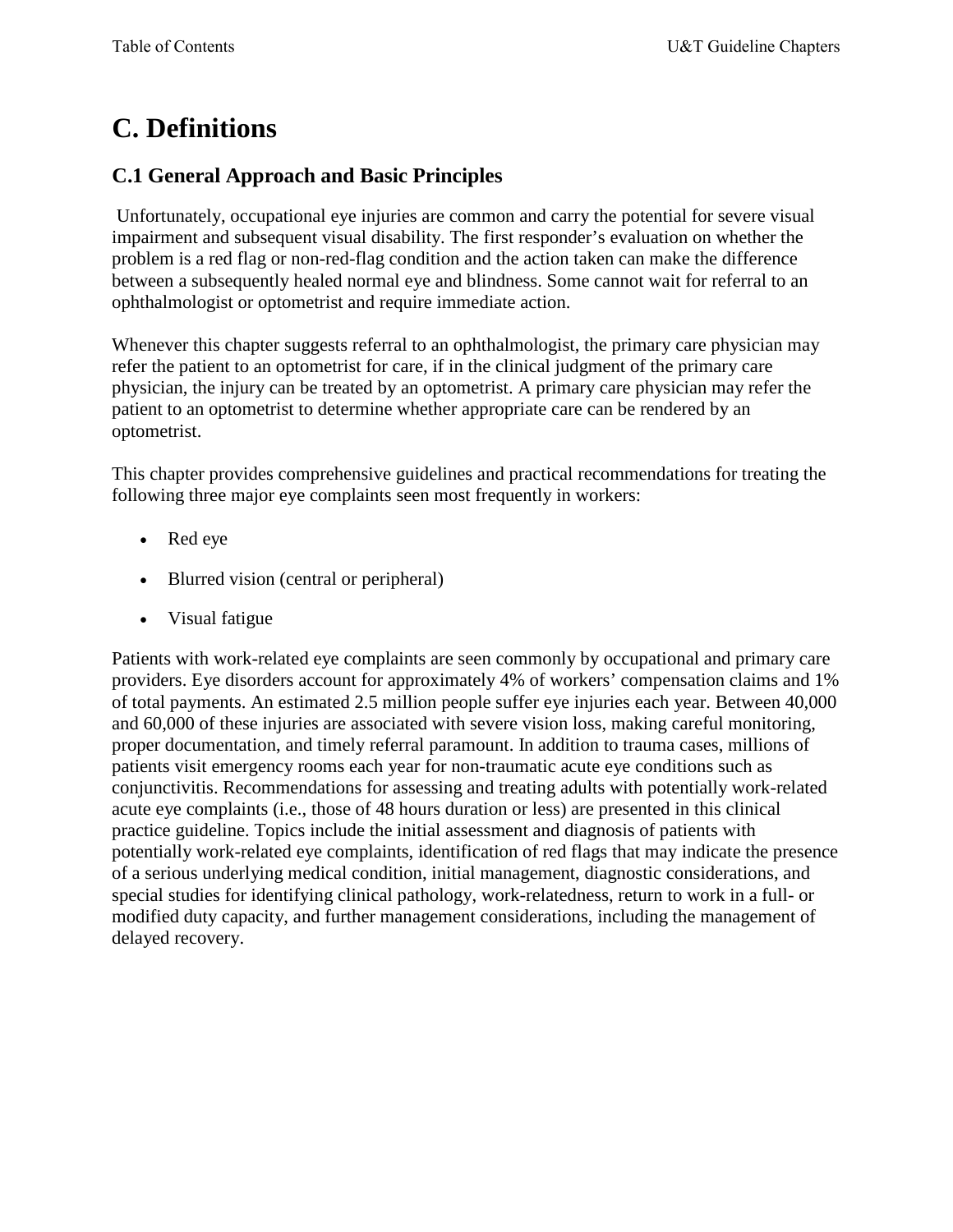# <span id="page-6-0"></span>**D. Initial Diagnostic Procedures**

## **D.1 Introduction**

The principal recommendations for assessing and treating patients with eye complaints are as follows:

- Initial assessment should focus on detecting indications of potentially serious ocular pathology, termed red flags, and determining an accurate diagnosis. For these purposes, red flags are defined as a sign or symptom of a potentially serious condition indicating that further consultation, support, or specialized treatment may be necessary.
- In the absence of red flags, occupational or primary care physicians can safely and effectively handle work-related eye disorders. Conservative treatment can proceed for 48 to 72 hours for superficial foreign bodies, corneal abrasions, conjunctivitis, and ultraviolet radiation damage. Normally, eye tissues heal rapidly. If eye damage is not well on the way to resolution within 48 to 72 hours, referral to a specialist is indicated. Nonspecific eye complaints may be monitored for a longer period of time while ergonomic and other adjustments are made. The focus is on monitoring for complications, facilitating the healing process, and determining fitness for return to work in a modified- or full-duty capacity.
- Corneal discomfort can be relieved safely with a topically applied ophthalmic nonsteroidal anti-inflammatory drug (NSAID), a systemic nonprescription analgesic, or an intramuscular or intravenous narcotic in severe ocular/face injuries when symptoms or physical findings mandate. Patients requiring narcotic analgesics generally should be referred for ophthalmologic or optometric care. Avoid using topical anesthetics for purposes other than diagnosis or treatment because they may obscure worsening pathology and thus inadvertently cause further injury.
- Visual acuity should be assessed and documented carefully at each examination prior to other examinations or treatment, except for cases of chemical burns.
- Patients recovering from acute eye injury or infection should be encouraged to return to modified work as their condition permits.
- Nonphysical factors, such as psychosocial, workplace, or socioeconomic problems, should be addressed in an effort to resolve delayed recovery.

## **D.2 History**

**A. PRESENTING SYMPTOMS** The patient may present with symptoms of red eye, blurred vision (central or peripheral), or visual fatigue.

I. Red eye refers to hyperemia of the superficially visible vessels of the conjunctiva, episclera, or sclera. Hyperemia, or engorgement of the conjunctival blood vessels, also known as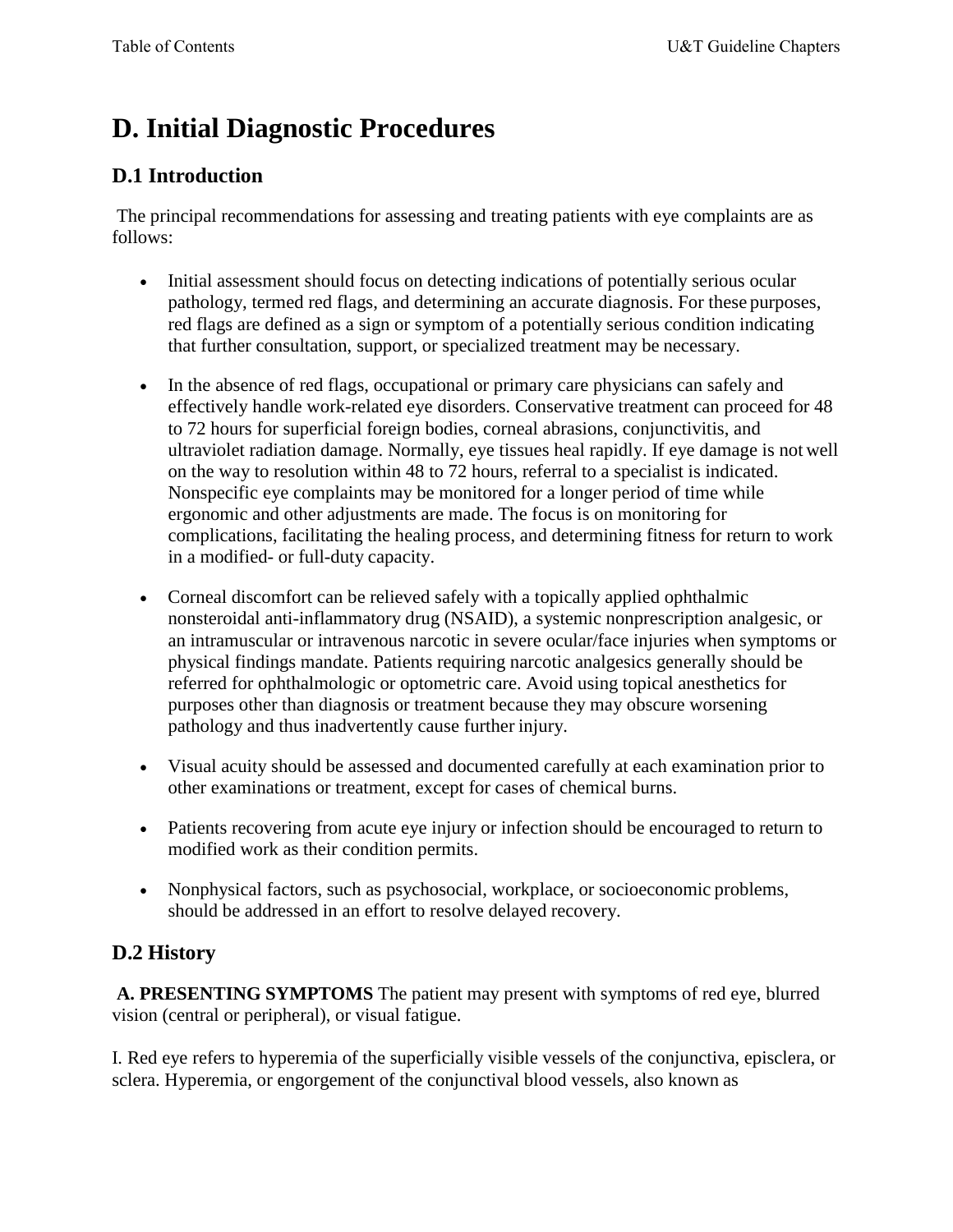inflammation, can be caused by disorders of these structures or of adjoining structures, including the cornea, iris, ciliary body, or ocular adnexa. Red eye can be characterized in three categories:

- 1. Infections
- 2. Sterile inflammation
- 3. Trauma to the eyeball and/or periorbita

II. Blurred vision is a symptom of decreased visual acuity (central and peripheral). The central visual acuity is measured with an Early Treatment Diabetic Retinopathy Study (ETDRS) or Snellen chart at 20 feet (6 meters), at the working intermediate (i.e., computer operators 20 to 30 inches), and near (16 inches) distance. Peripheral vision (visual acuity) is measured by visual fields.

III. Visual fatigue describes a phenomenon related to intensive use of the eyes. It includes complaints of eye or periocular pain, itching, burning, tearing, oculomotor changes, focusing problems, performance degradation, and/or after-colors.

## **D.3 Physical Examination**

Most patients with eye problems improve quickly once any red flag issues are ruled out. The clinical history and physical findings generally are adequate to diagnose the problem and provide treatment. If the patient's limitations due to eye symptoms, other than nonspecific complaints, do not improve in 3 to 5 days, reassessment is recommended. After again reviewing the patient's limitations, history, and physical findings, the clinician may consider referral for further diagnostic studies and discuss these options with the patient. For patients with limitations after 3 to 5 days and unexplained physical findings, such as localized pain or visual disturbance, referral may be indicated to clarify the diagnosis and assist recovery.

Asking the patient open-ended questions such as those listed below allows the clinician to judge the need for further discussion or specific inquiries to obtain more detailed information.

- What are your symptoms?
	- o Are you experiencing pain, sensitivity to light, blurring or loss of vision, or headache?
	- o Is your problem located primarily in the eye or near the eye? Do you have pain or other symptoms elsewhere?
	- o Are your symptoms constant or intermittent? What makes the problem worse or better?
- How do these symptoms limit you?
	- o How long can you look at something?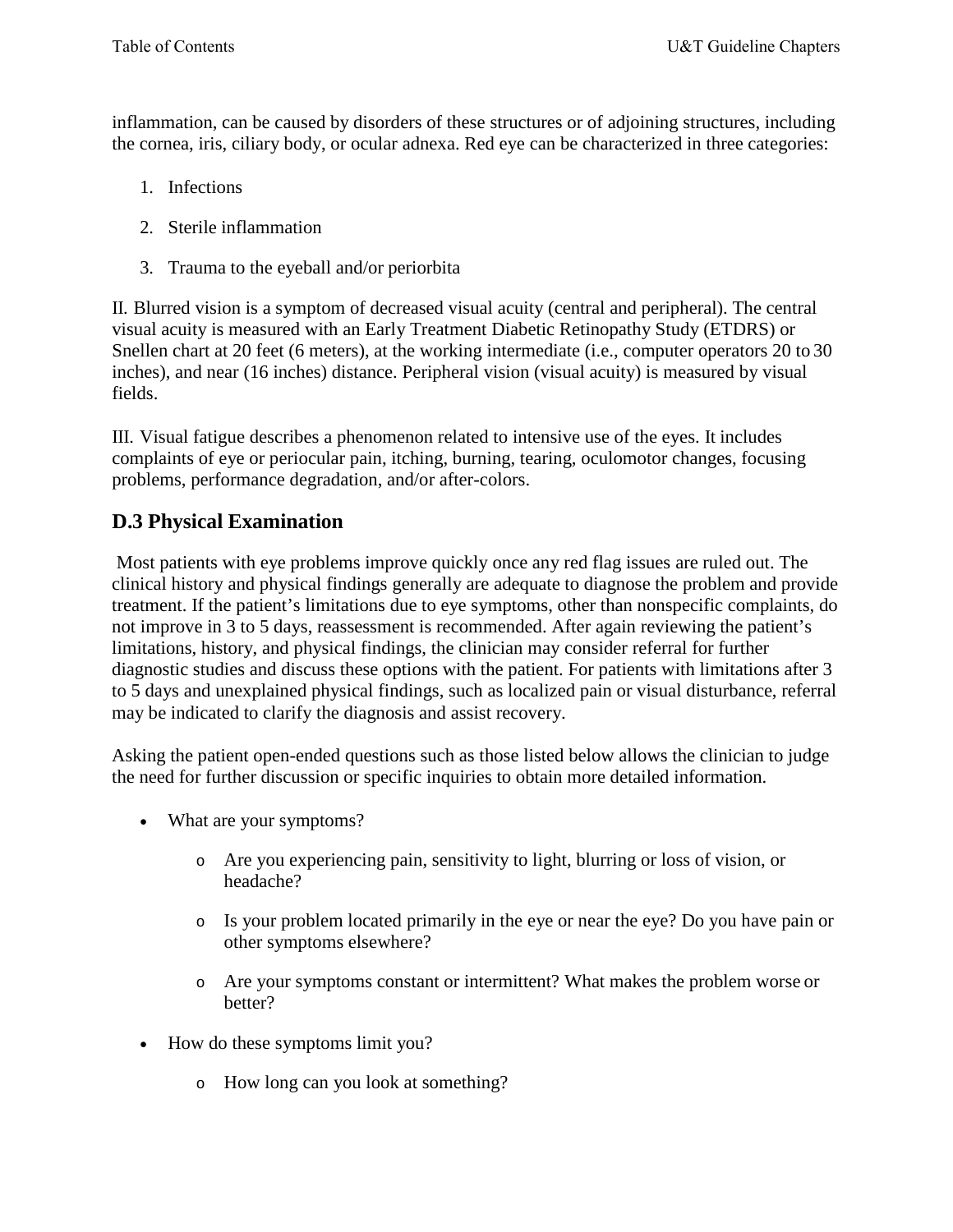- o Can you see clearly?
- When did your current limitations begin?
	- o How long has your vision been limited? More than a day or two?
	- o Have your symptoms changed? How?
- Have you had similar episodes previously?
- Have you had any previous testing or treatment? With whom?
- What do you think caused the problem?
- What are your specific job duties? How long do you spend performing each duty?
- Do you have other medical problems? Diabetes? High blood pressure? Glaucoma?
- What do you hope we can accomplish during this visit?

## **A. OCULAR EXAMINATION FOR EYE INJURY**

The examination of the injured eye should include:

- Visual acuity (each eye separately) with best correction or pinhole
- Inspection of the ocular structure. (If an open globe is suspected, no pressure should be exerted on the globe.)
- Position of the eyes and eye movements (six cardinal positions) if globe is intact
- Examination of the pupils for size and reaction to light
- Gross visual fields by confrontation
- Ophthalmoscopy
- Intraocular pressure (IOP) determination if acute glaucoma is suspected and the globe is intact

It is important for primary care physicians to make immediate referrals to the closest ophthalmologist, optometrist, or eye institute when eye injuries exceed their capability. Make the patient comfortable (with intravenous analgesics, if necessary), and protect the injured eye from further injury by applying a rigid Fox shield or equivalent. Depending on the type of injury, transport the patient on a stretcher.

Yardsticks that can be used to evaluate standard emergency care include: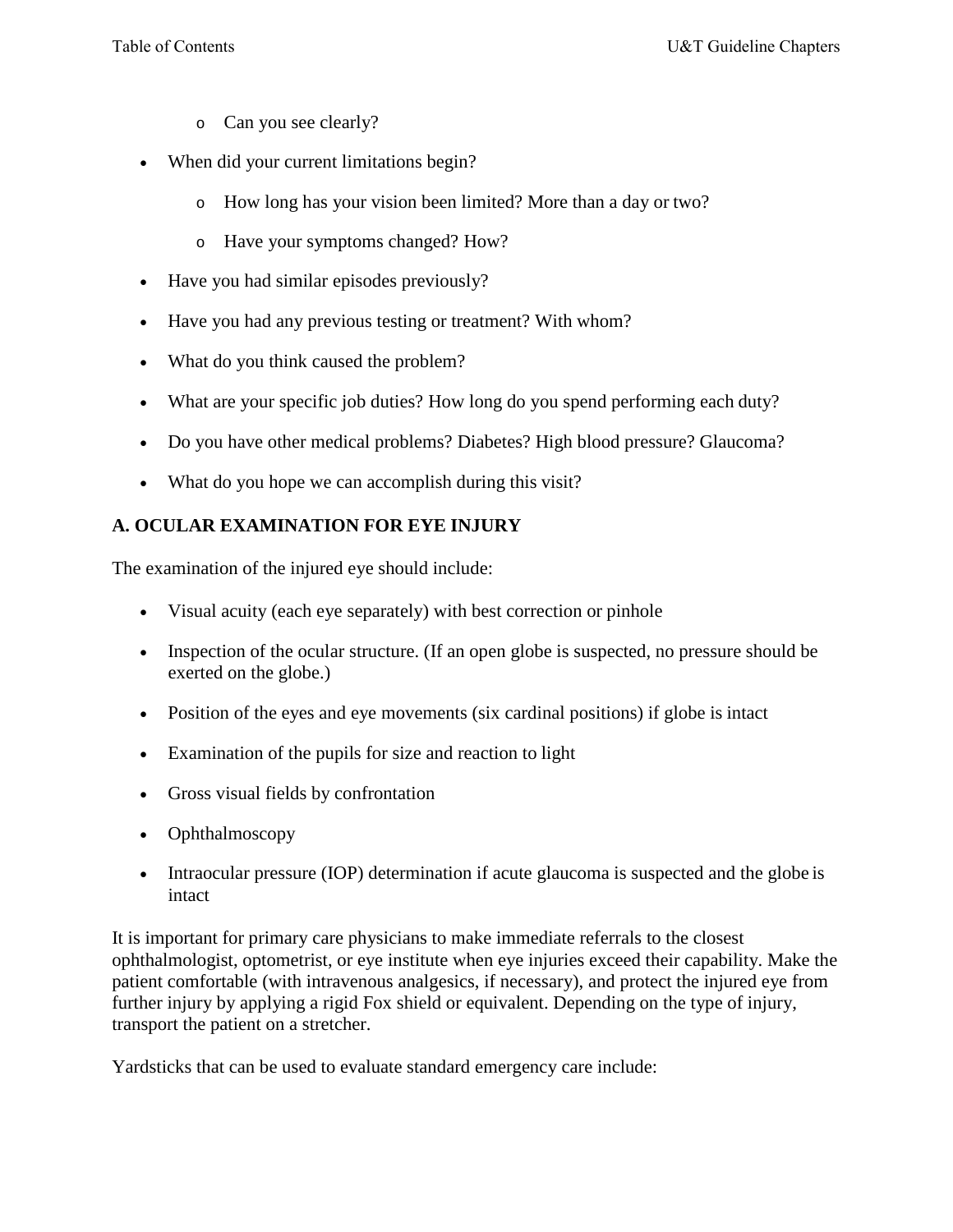- 1. The detail and accuracy of the history obtained at the time of or after admission
- 2. The thoroughness of the admission examination
- 3. The correlation of critical results with medication and/or other treatment provided to the patient

### **B. SPECIFIC EYE INJURY DIAGNOSIS**

If the patient does not have red flags for serious conditions, the clinician can then determine which other eye disorder is present. The criteria presented follow the clinical thought process from the mechanism of illness or injury to unique symptoms and signs of a particular disorder and finally to test results, if any tests were needed to guide treatment at this stage.

The clinician must be aware that several symptoms and signs are common to a number of eye injuries or disorders. Therefore, accurate diagnosis depends on linking the mechanism of injury or pathogenesis, symptoms, signs, and findings of the eye examination with findings on magnification and, if necessary, with fluorescein staining of the eye. In the following lists, an asterisk (\*) after a symptom or sign indicates a danger signal.

| <b>Symptoms of Red Eye</b> |                                         |                       |                            |                |                                        |                             |                                |
|----------------------------|-----------------------------------------|-----------------------|----------------------------|----------------|----------------------------------------|-----------------------------|--------------------------------|
| Symptom                    | Referral<br>Advisab<br>le if<br>Present | Acute<br>Glaucom<br>a | Acute<br>Iridocycliti<br>S | Keratiti<br>S  | <b>Bacterial</b><br>Conjunctivit<br>is | Viral<br>Conjunctiviti<br>S | Allergic<br>Conjunctivit<br>is |
| Blurred<br>vision          | Yes                                     | 3                     | $1-2$                      | 3              | $\boldsymbol{0}$                       | $\boldsymbol{0}$            | $\boldsymbol{0}$               |
| Pain                       | Yes                                     | $2 - 3$               | $\overline{2}$             | $\overline{2}$ | $\overline{0}$                         | $\overline{0}$              | $\overline{0}$                 |
| Photophobi<br>a            | Yes                                     | $\mathbf{1}$          | 3                          | 3              | $\boldsymbol{0}$                       | $\boldsymbol{0}$            | $\boldsymbol{0}$               |
| Colored<br>halos           | Yes                                     | $\overline{2}$        | $\overline{0}$             | $\overline{0}$ | $\mathbf{0}$                           | $\boldsymbol{0}$            | $\overline{0}$                 |
| Exudation                  | N <sub>o</sub>                          | $\overline{0}$        | $\boldsymbol{0}$           | $0 - 3$        | 3                                      | $\mathfrak{2}$              | $\mathbf{1}$                   |
| Itching                    | N <sub>o</sub>                          | $\overline{0}$        | $\overline{0}$             | $\overline{0}$ | $\mathbf{0}$                           | $\overline{0}$              | $2 - 3$                        |

*Note*: The range of severity of the symptom is indicated by 0 (absent) to 3 (severe). *Source*: Table modified from Bradford CA, ed. Basic Ophthalmology. 7th ed. San Francisco, Calif: American Academy of Ophthalmology; 1999.

**Blurred Vision**. Blurred vision often indicates serious ocular disease. Blurred vision that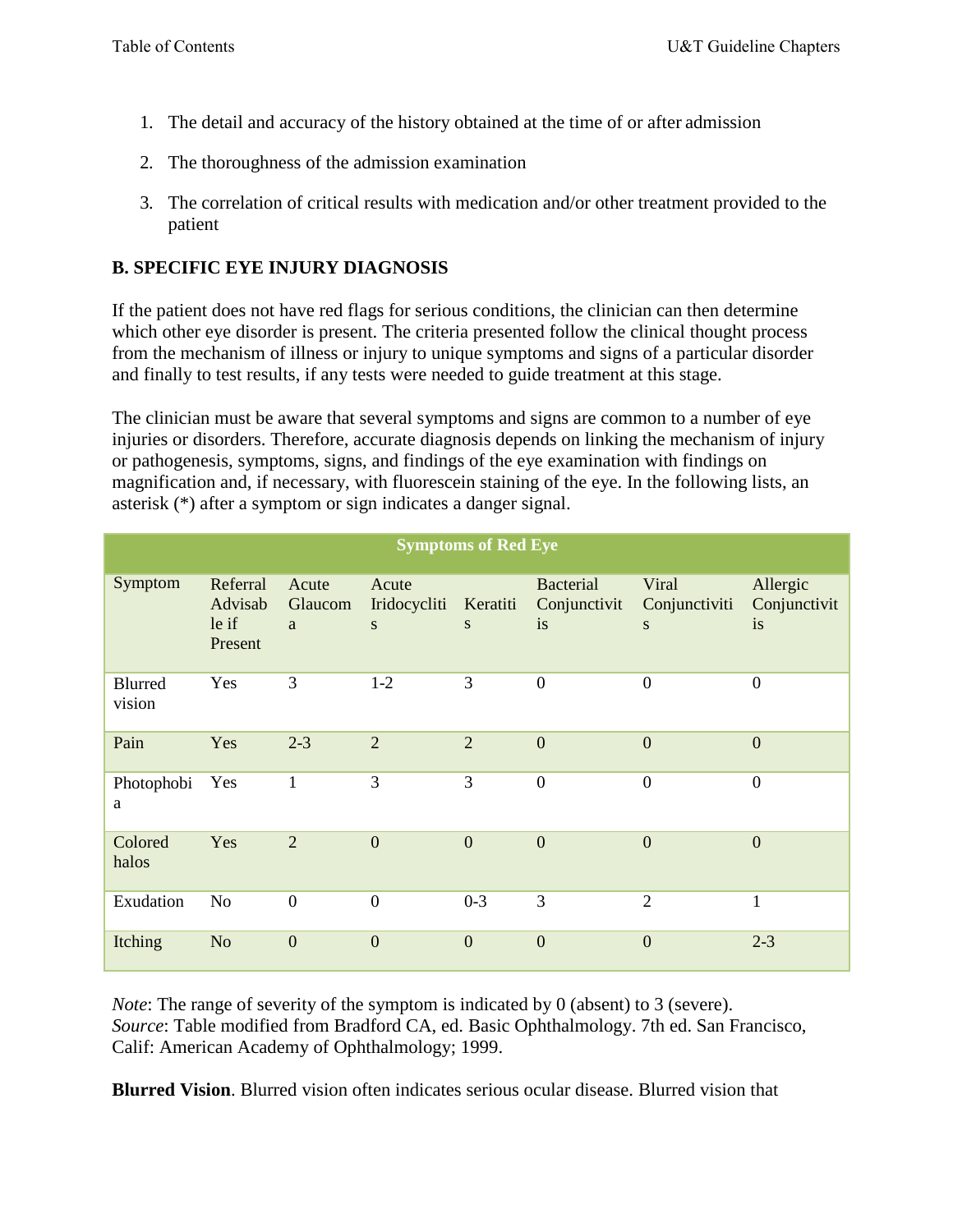improves with blinking suggests a discharge or mucus on the ocular surface.

**Severe pain.**\* Pain may indicate keratitis, ulcer, iridocyclitis, or acute glaucoma. Patients with conjunctivitis may complain of a scratchiness or mild irritation, but do not have severe pain.

**Photophobia**.\* Photophobia is an abnormal sensitivity to light that accompanies iritis. It may occur either alone or secondary to corneal inflammation. Patients with conjunctivitis have normal light sensitivity.

**Colored halos**.\* Rainbow-like fringes or colored halos seen around a point of light are usually a symptom of corneal edema, often resulting from an abrupt rise in intraocular pressure. Therefore, colored halos are a danger symptom suggesting acute glaucoma as the cause of a red eye.

**Exudation**. Exudation, also called mattering, is a typical result of conjunctival or eyelid inflammation and does not occur with iridocyclitis or glaucoma. Patients often complain that their lids are "stuck together" on awakening. Corneal ulcer is a serious condition that may or may not be accompanied by exudate. Mucoid discharge generally is related to allergic conditions. Watery discharge may occur with viral conditions, and a purulent discharge is related to bacterial conditions.

|                                        |                                         |                                      |                               | <b>Signs of Red Eye</b>          |                                        |                             |                                |
|----------------------------------------|-----------------------------------------|--------------------------------------|-------------------------------|----------------------------------|----------------------------------------|-----------------------------|--------------------------------|
| Symptom                                | Referral<br>Advisab<br>le if<br>Present | Acute<br>Glaucom<br>a                | Acute<br>Iridocycliti<br>S    | Keratiti<br>S                    | <b>Bacterial</b><br>Conjunctivit<br>is | Viral<br>Conjunctivit<br>is | Allergic<br>Conjunctivit<br>is |
| Ciliary<br>Flush                       | Yes                                     | 1                                    | $\overline{2}$                | 3                                | $\overline{0}$                         | $\boldsymbol{0}$            | $\overline{0}$                 |
| Conjunctiva<br>Hyperemia               | N <sub>o</sub>                          | $\overline{2}$                       | $\overline{2}$                | $\overline{2}$                   | $\overline{3}$                         | $\overline{2}$              | $\mathbf{1}$                   |
| Corneal<br>Opacificatio<br>$\mathbf n$ | Yes                                     | 3                                    | $\overline{0}$                | $1-3$                            | $\boldsymbol{0}$                       | $0 - 1$                     | $\overline{0}$                 |
| Corneal<br>Epithelial<br>Disruption    | Yes                                     | $\overline{0}$                       | $\overline{0}$                | $1-3$                            | $\overline{0}$                         | $0-1$                       | $\mathbf{0}$                   |
| Pupillary<br>Abnormaliti<br>es         | Yes                                     | Mid-<br>dilated,<br>non-<br>reactive | Small;<br>may be<br>irregular | Normal<br><sub>or</sub><br>small | $\boldsymbol{0}$                       | $\mathbf{0}$                | $\overline{0}$                 |

**Itching**. Although a nonspecific symptom, itching usually indicates an allergic conjunctivitis.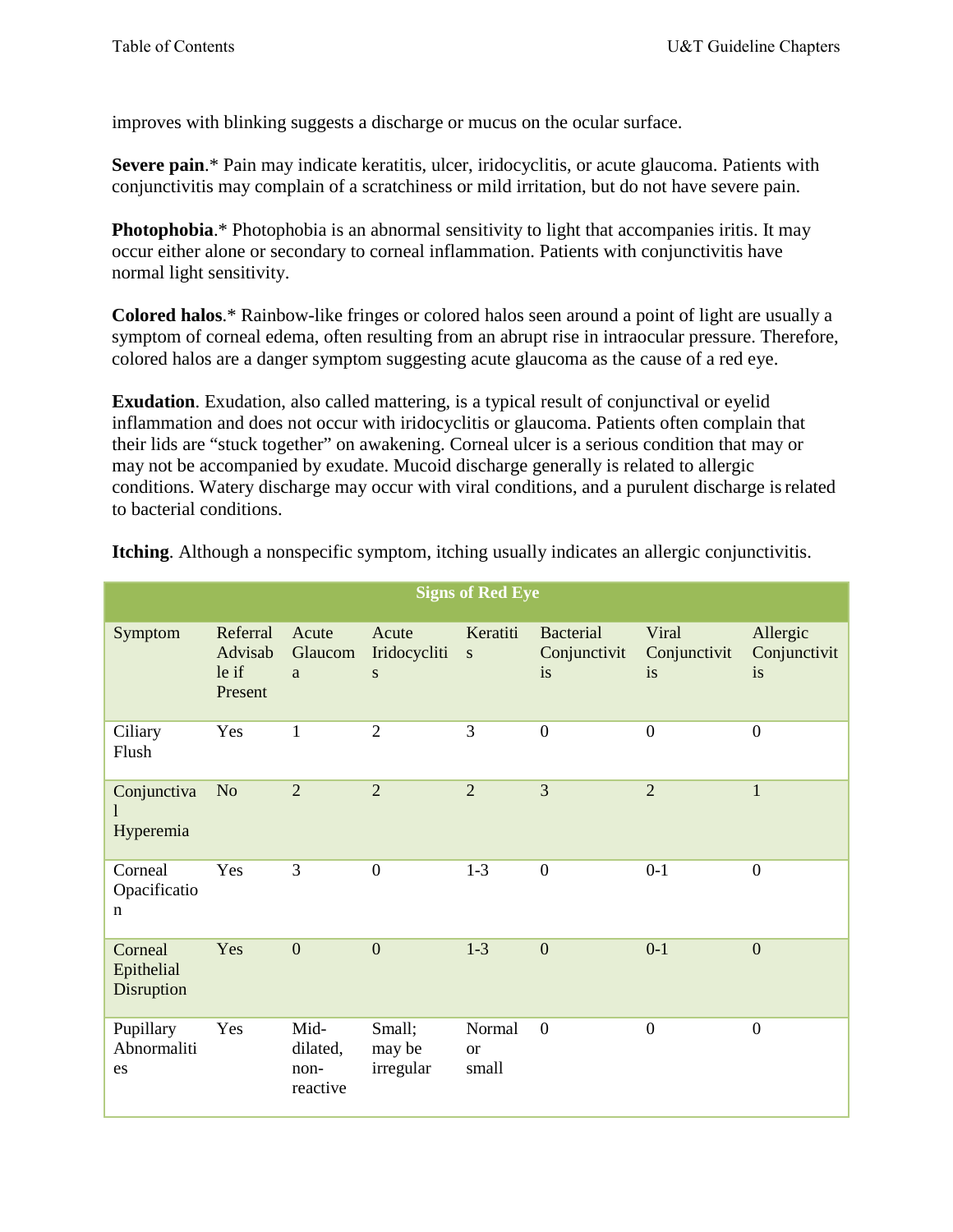| Shallow<br>Anterior<br>Chamber<br>Depth          | Yes            | 3                | $\overline{0}$   | $\mathbf{0}$     | $\overline{0}$   | $\overline{0}$   | $\mathbf{0}$   |
|--------------------------------------------------|----------------|------------------|------------------|------------------|------------------|------------------|----------------|
| Elevated<br>Intra-Ocular<br>Pressure             | Yes            | 3                | $-2$ to $+1$     | $\boldsymbol{0}$ | $\boldsymbol{0}$ | $\boldsymbol{0}$ | $\overline{0}$ |
| Proptosis                                        | Yes            | $\overline{0}$   | $\overline{0}$   | $\overline{0}$   | $\boldsymbol{0}$ |                  | $\overline{0}$ |
| Discharge                                        | N <sub>o</sub> | $\boldsymbol{0}$ | $\boldsymbol{0}$ | Some<br>times    | $2 - 3$          | $\mathfrak{2}$   | $\mathbf{1}$   |
| Preauricular<br>Lymph<br>node<br>Enlargemen<br>t | N <sub>o</sub> | $\overline{0}$   | $\overline{0}$   | $\boldsymbol{0}$ | $\mathbf{0}$     | $\mathbf{1}$     | $\mathbf{0}$   |

*Note*: The range of severity of the symptom is indicated by 0 (absent) to 3 (severe). *Source*: Table modified from Bradford CA, ed. Basic Ophthalmology. 7th ed. San Francisco, Calif: American Academy of Ophthalmology; 1999.

**Reduced visual acuity**.\* Reduced visual acuity suggests a serious ocular disease, such as an inflamed cornea, iridocyclitis, glaucoma, or vitreous hemorrhage. It never occurs in simple conjunctivitis unless the associated cornea is involved.

**Ciliary flush**.\* Ciliary flush is an injection of the deep conjunctival and episcleral vessels surrounding the cornea. It is seen most easily in daylight and appears as a faint violaceous ring in which individual vessels cannot be seen by the unaided eye. These engorged vessels, whose origin is the ciliary body, are a manifestation of inflammation of the ciliary body and the anterior segment of the eyeball. Ciliary flush is a danger sign often seen in eyes with corneal inflammations, iridocyclitis, or acute glaucoma. Usually ciliary flush is not present in conjunctivitis.

**Conjunctival hyperemia**. Conjunctival hyperemia is an engorgement of the larger and more superficial bulbar conjunctival vessels. A nonspecific sign, it may be seen in almost any of the conditions causing a red eye.

**Corneal opacification**.\* In a patient with a red eye, corneal opacities always denote disease. These opacities may be detected by direct illumination with a penlight, or they may be seen with a direct ophthalmoscope (with a plus lens in the viewing aperture) outlined against the red fundus reflex. Several types of corneal opacities may occur, including: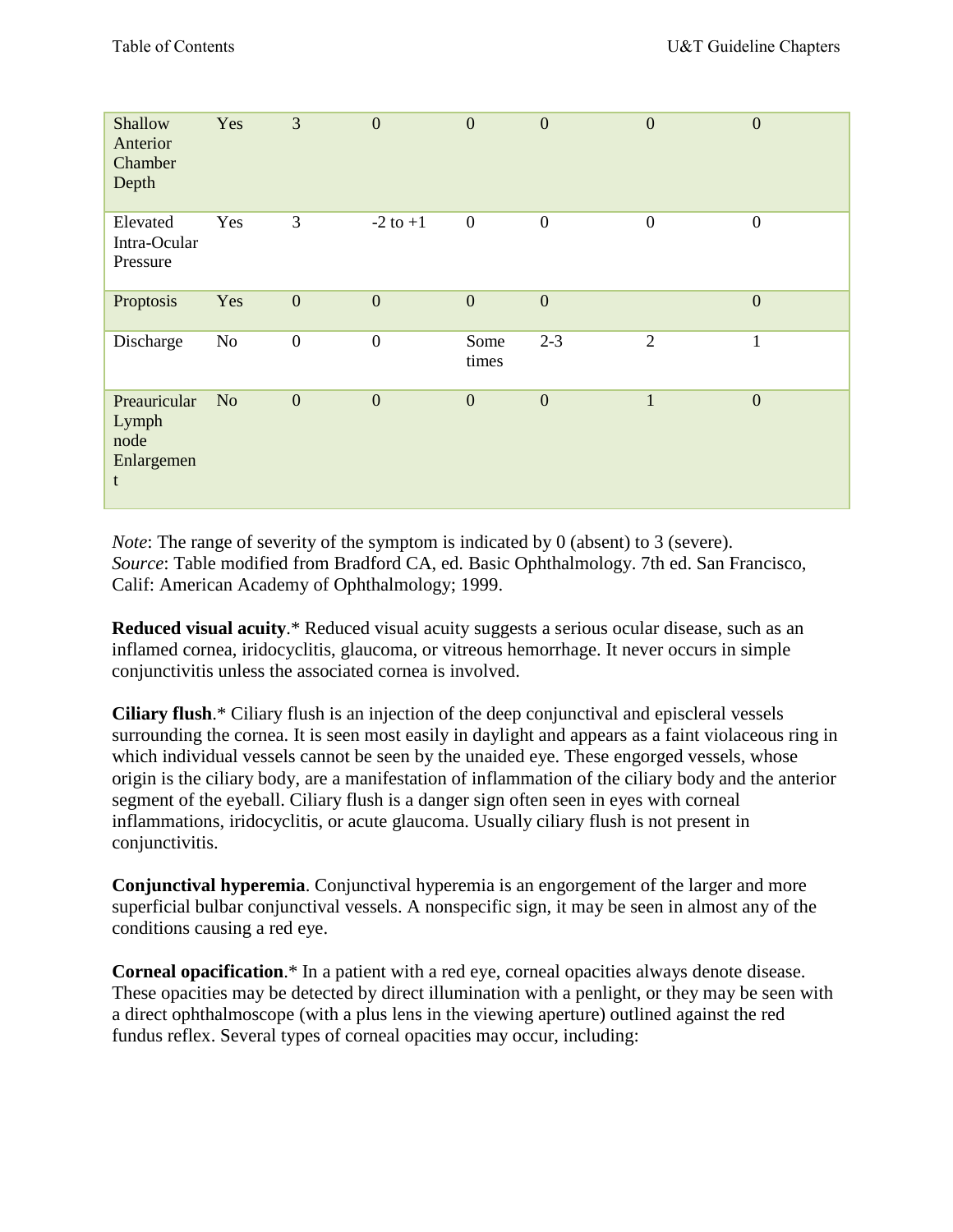- Keratic precipitates, or cellular deposits on the corneal endothelium, usually too small to be visible. Occasionally forming large clumps, these precipitates can result from iritis or chronic iridocyclitis.
- A diffuse haze obscuring the pupil and iris markings. This may be characteristic of corneal edema. It is frequently seen in acute glaucoma.
- Localized opacities. These may be due to keratitis or ulcer.

**Corneal epithelial disruption**.\* Disruption of the corneal epithelium, which occurs in corneal inflammations and trauma, can be detected in two ways. The first method uses fluorescein vital stain, which detects disruption of the epithelium.

- The examiner should be positioned in such a way as to observe the reflection from the cornea of a single light source (e.g., window or penlight) as the patient moves his or her eye into various positions. Epithelial disruptions cause distortion and irregularity of the light reflected by the cornea.
- Apply fluorescein to the eye. Areas denuded of all layers of the epithelium will stain a bright green with a blue filter. The second method uses rose bengal vital stain, which detects degeneration or absence of one or more layers of the epithelium.
- Examiner positioned in the same manner as described above.
- Apply rose bengal vital stain. Diseased epithelium will stain a reddish purple color.

**Pupillary abnormalities**.\* The pupil in an eye with iridocyclitis typically is somewhat smaller than that of the other eye due to reflex spasm of the iris sphincter muscle. The pupil is also distorted occasionally by posterior synechiae, which are inflammatory adhesions between the lens and the iris. In acute glaucoma, the pupil is usually fixed, mid-dilated (about 5 to 6 mm), and slightly irregular. Conjunctivitis does not affect the pupil.

**Shallow anterior chamber depth.**\* In a red eye, a shallow anterior chamber (especially related to acute ocular pain, nausea, and sometimes vomiting) always suggests the possibility of acute angle-closure glaucoma. Anterior chamber depth can be grossly estimated through side illumination with a penlight. The most exact technique and practice standard involves using a slit lamp with or without a diagnostic anterior segment contact lens. Intraocular pressure (IOP) is then measured.

**Elevated IOP**.\* IOP is unaffected by common causes of red eye other than iridocyclitis and glaucoma. In any red eye without obvious infection, IOP can be measured to rule out glaucoma as clinically indicated (routinely at the time of all eye screening examinations generally after age 40); however, under some circumstances, routine screening for IOP should be part of the examination.

**Proptosis.**\* Proptosis is a forward displacement of the globe. Proptosis of sudden onset suggests serious trauma, orbital infection, or tumor. The most common cause of chronic proptosis is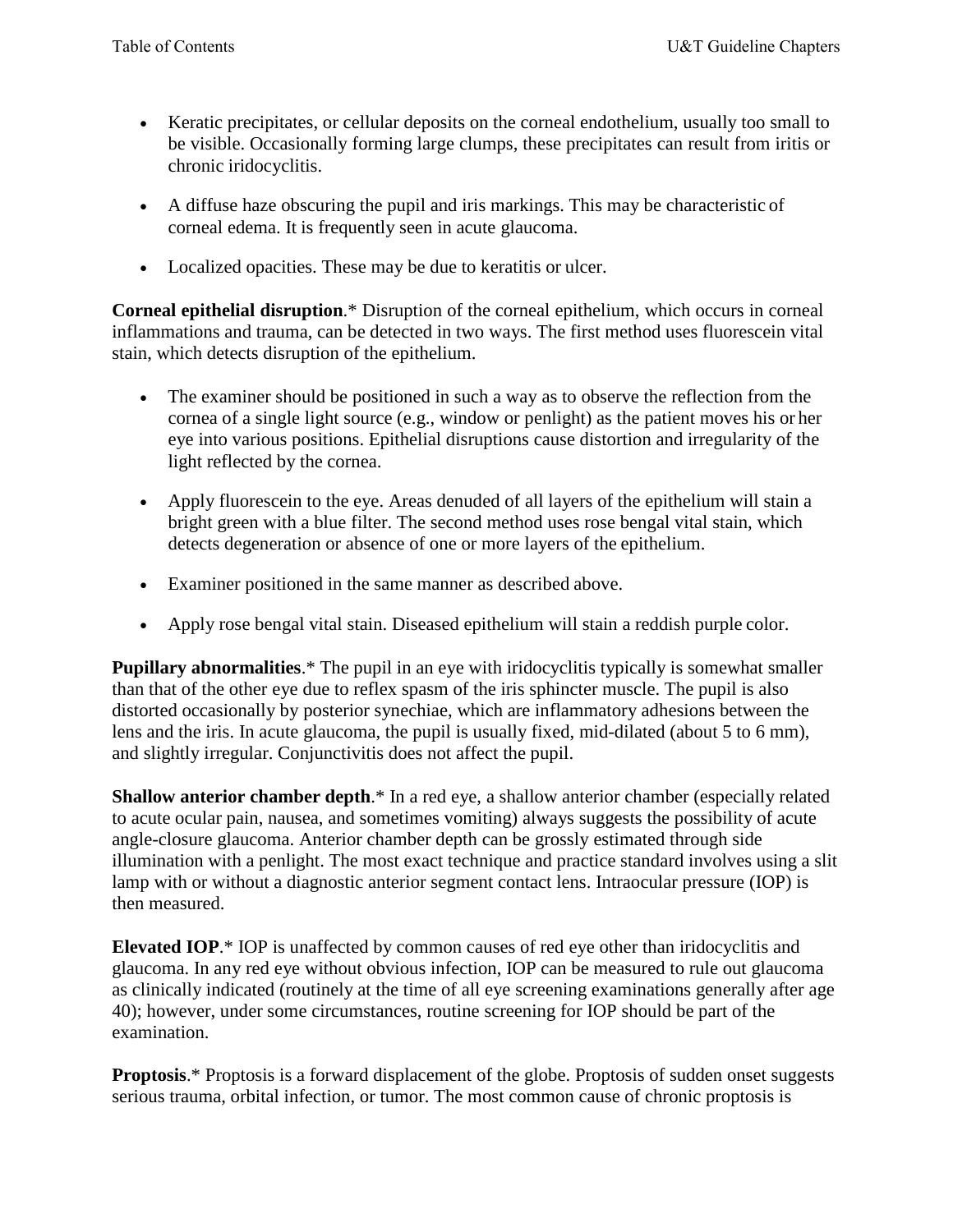thyroid disease. Orbital mass lesions also result in proptosis and should be considered. Proptosis may be accompanied by conjunctival hyperemia or limitation of eye movement. Small amounts of proptosis are detected most easily by standing behind a seated patient and looking downward to compare the positions of the two corneas. Acute orbital proptosis secondary to trauma is an ophthalmologic emergency because it may cause severe pressure on the eyeball, which can lead to central retinal artery occlusion.

**Preauricular nodes**. The type of discharge may be an important clue to the cause of conjunctivitis. Preauricular node enlargement can be a prominent feature of common viral as well as some unusual varieties of chronic granulomatous conjunctivitis, known collectively as Parinaud's oculoglandular syndrome. Usually, such enlargement does not occur in acute bacterial conjunctivitis. The adenovirus is found most commonly, especially in epidemic keratoconjunctivitis, which generally is spread by direct contact with secretions and often results from failure to wash hands after direct contact with infected patients.

| <b>Red Flags for Potentially Serious Eye Conditions Requiring Immediate</b><br><b>Ophthalmologic/Optometric Examination</b> |                                                                                                                               |                                                                                                                                                                                                                         |  |  |
|-----------------------------------------------------------------------------------------------------------------------------|-------------------------------------------------------------------------------------------------------------------------------|-------------------------------------------------------------------------------------------------------------------------------------------------------------------------------------------------------------------------|--|--|
| <b>Disorder</b>                                                                                                             | <b>Medical History</b>                                                                                                        | <b>Physical Examination</b>                                                                                                                                                                                             |  |  |
| Ocular injury, open<br>globe                                                                                                | Trauma due to high-velocity<br>foreign-body injury<br><b>Visual loss</b><br>Bleeding<br>Local pain                            | Visible foreign body in globe;<br>deformity of globe<br>Loss of globe pressure<br>Distorted pupil and/or iris<br>Subconjunctival hemorrhage                                                                             |  |  |
| Ocular injury, closed<br>globe                                                                                              | Direct blow<br><b>Visual loss</b><br>Diplopia                                                                                 | Eyelid ecchymosis<br>Subconjunctival hemorrhage<br>Vitreous hemorrhage<br>Lens dislocation<br>Retinal edema and/or tear<br>Decreased visual acuity<br>Hyphema<br>Retrobulbar hemorrhage<br>Extraocular motion deviation |  |  |
| <b>Thermal burns</b>                                                                                                        | Exposure of eyes to hot<br>material/extreme heat<br>Superficial eye pain<br>Photophobia                                       | Burns of lids and/or surrounding<br>structures<br>Damage to cornea, conjunctiva, and/or<br>sclera<br>Decreased visual acuity                                                                                            |  |  |
| <b>Radiation injury</b>                                                                                                     | Exposure of eyes to ultraviolet,<br>laser, or bright light<br>Delayed severe superficial eye pain<br>$(4-6 hours)$<br>Tearing | Blepharospasm<br>Tearing<br>Corneal punctate staining and/or<br>sloughing of epithelium                                                                                                                                 |  |  |

## **D.4 Red-Flag Conditions and Preferred Specific Treatment**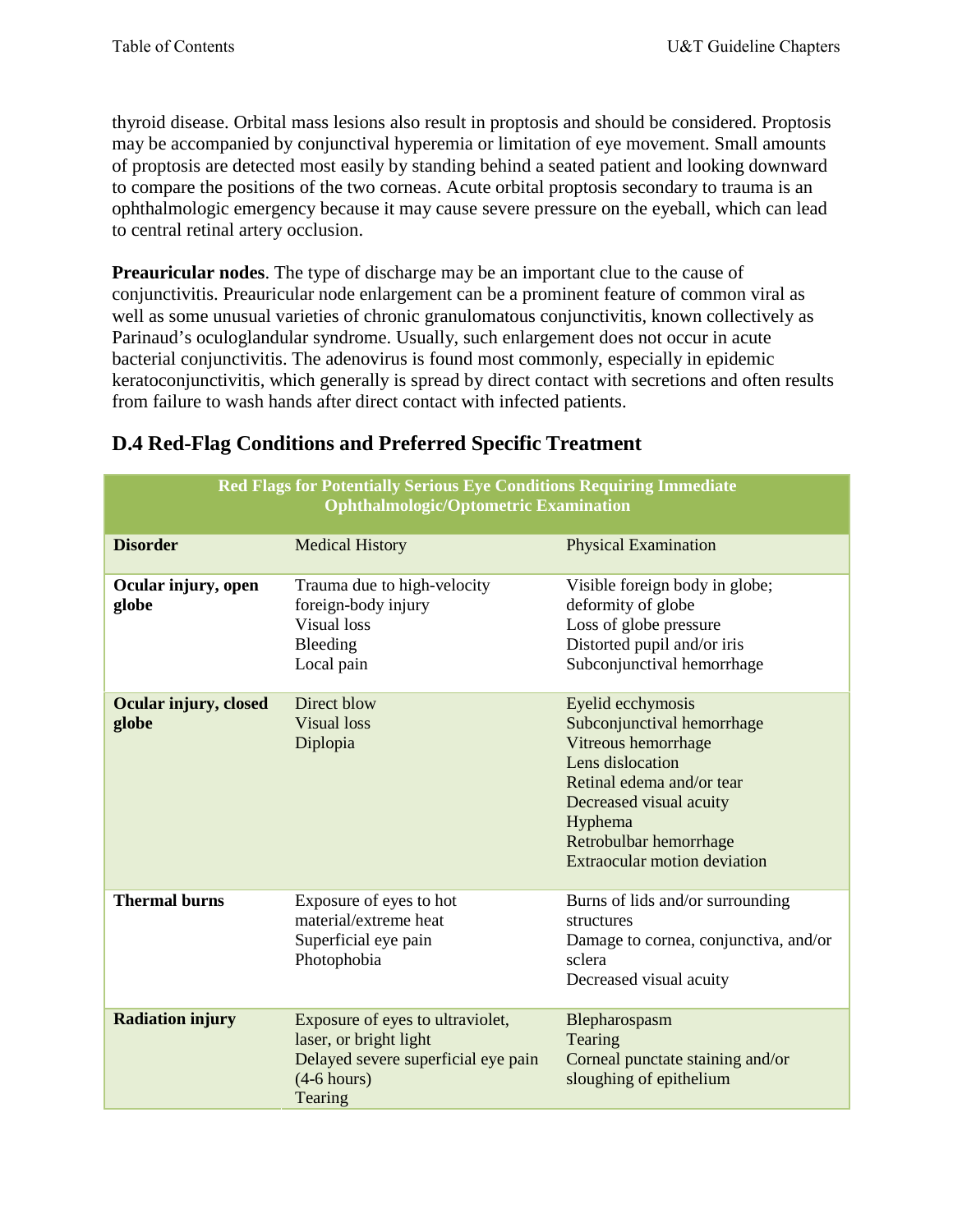|                                        | Photophobia                                                                                       | Retinal damage                                                                                                                                                                                                        |
|----------------------------------------|---------------------------------------------------------------------------------------------------|-----------------------------------------------------------------------------------------------------------------------------------------------------------------------------------------------------------------------|
| <b>Chemical burns</b>                  | Alkali, acid, solvent splash<br>Painless visual loss                                              | Corneal erosion<br>Conjunctival chemosis<br>Necrosis of anterior segment of tissues<br>and vessels<br>Decreased visual acuity<br>Circumcorneal vascular ischemia<br>Necrosis of cornea and/or conjunctiva<br>Glaucoma |
| <b>Hydrofluoric (HF)</b><br>acid burns | HF acid splash<br>Delayed damage                                                                  | Necrosis of cornea and/or conjunctiva<br>Decreased visual acuity                                                                                                                                                      |
| <b>Corneal ulcer</b>                   | Abrasion or infection<br>Superficial pain<br>Foreign-body sensation<br>Photophobia<br>Visual loss | Corneal infiltrates and ulcers<br>Decreased visual acuity<br>Ulceration on slit-lamp exam and<br>fluorescein staining                                                                                                 |

#### **A. Assessing Red Flags and Indications for Immediate Referral**

Physical examination evidence of severe ocular compromise that correlates with the medical history and test results may indicate a need for immediate consultation. The examination may further reinforce or reduce suspicions of infection or major trauma (e.g., open globe, chemical exposure, or radiation damage). A medical history suggestive of pathology in an area other than the eye may warrant examination of the head, neck, or other areas.

#### TIMING OF REFERRALS OR SPECIAL STUDIES

Referrals for work-related eye complaints generally fall into two categories—immediate and following conservative treatment. Immediate referral to an ophthalmologist or optometrist is necessary for many cases of eyelid disorders or injuries, open globe wounds or penetrating foreign bodies in the eye, thermal and chemical injuries (e.g., alkali, acid, solvent, or hydrofluoric acid burns), central retinal artery and/or vein occlusions, acute glaucoma, corneal ulcers, and retrobulbar hemorrhages.

Once these red flags have been ruled out, conservative treatment by the primary care physician can proceed for 48 to 72 hours for superficial foreign bodies, corneal abrasions, non-alkali chemical splashes, conjunctivitis, and nonionizing radiation damage.

Normally, tissues of the eye heal rapidly. If eye damage is not well on the way to resolution within 48 to 72 hours, referral to an ophthalmologist or optometrist is indicated. Nonspecific eye complaints may be monitored for a longer period of time while making ergonomic and other adjustments.

As indicated below, some special studies, such as radiography and ultrasonography of the globe or orbit, may be indicated in the acute period to rule out fracture of the orbit or the presence of a foreign body, either intraocularly or in the orbit. Diagnose and begin treatment for conditions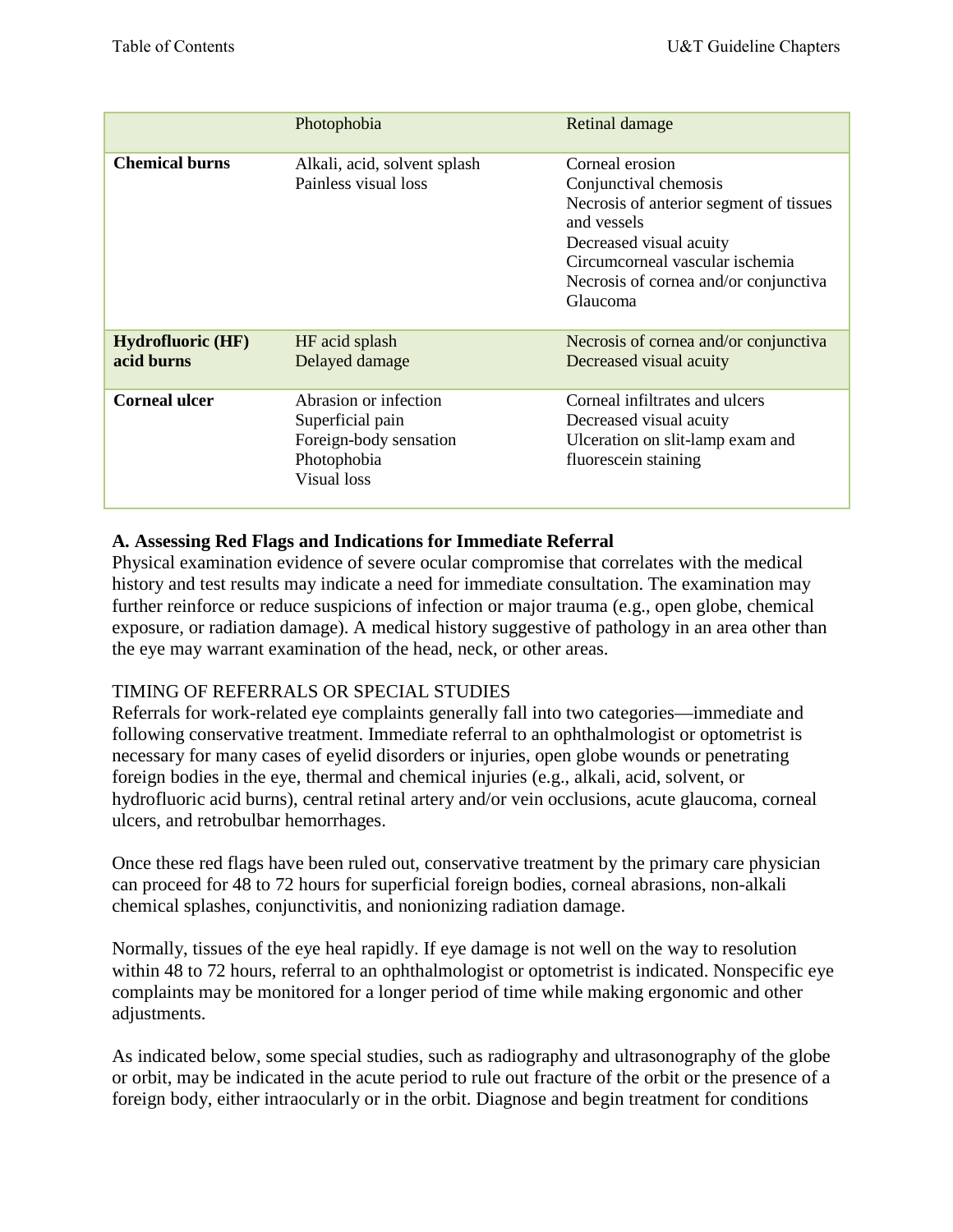that need referral while stabilizing the patient and preparing him or her for transfer. A series of general and diagnostic modalities for the red flag and non-red-flag conditions are provided in Tables 6 and 7.

#### **Management or Referral**

The conditions that a primary care physician may appropriately treat include blepharitis, stye and chalazion, and conjunctivitis. Patients requiring prolonged treatment or those in whom the expected response to treatment does not occur promptly may be referred to an ophthalmologist or optometrist.

#### **B. Blunt Trauma**

Ocular contusions are caused by blunt trauma to the eye or periorbital structures that may cause contusion of the globe and/or periorbita. There may be no symptoms; however, some patients complain of local pain, visual loss, diplopia, or a red eye. The clinician may observe any of the following—ecchymosis of the eyelid; corneal edema; subconjunctival hemorrhage; microscopic or gross hyphema; reduced visual acuity or abnormal visual fields; dislocation or subluxation of the lens; retinal tears, edema, or detachment; or restriction of ocular motion if extraocular muscles are trapped in a blowout fracture.

#### **C. Retrobulbar Hemorrhage**

A retrobulbar hemorrhage may increase the pressure on the globe such that the IOP may become greater than the perfusion pressure of the eye, leading to total ischemia of the retina. A relaxing incision at the lateral canthus must be completed within 10 minutes of the rise in IOP or the eye may be irreversibly damaged secondary to the high IOP.

#### **D. Orbital Floor Fractures**

Much discussion and controversy surround managing blowout fractures of the orbit. At various times, recommendations have included operating on all orbital floor fractures and operating on none of them. As the understanding of blowout fractures and their sequelae has evolved over time, so too has an understanding of when surgery is appropriate, and who benefits from such surgery. In the past, the focus often was on early versus late repair. At present, the focus is on understanding the mechanisms of diplopia and enophthalmos in orbital floor fractures, the best way to evaluate a patient, and the best way to restore maximal function and appearance (Harstein and Roper-Hall, 2000).

Diplopia caused by orbital floor blowout fractures is one of the major complications of orbital injuries. When vertical movement of the eye is impaired, surgery is indicated and is performed after complete resolution of orbital hemorrhage and edema. The maximal time before the first surgical procedure is 14 days (Taher, 1993). Treatment indications for orbital floor fractures are evolving. Nonresolving oculocardiac reflex, the ''white-eyed'' blowout fracture, and early enophthalmos or hypoglobus are indications for immediate surgical repair. Surgery within 2 weeks is recommended in cases of symptomatic diplopia with positive forced ductions and evidence of orbital soft tissue entrapment on computed tomographic (CT) scan or large orbital floor fractures that may cause latent enophthalmos or hypo-ophthalmos (Burnstine, 2002).

#### **E. Hyphema**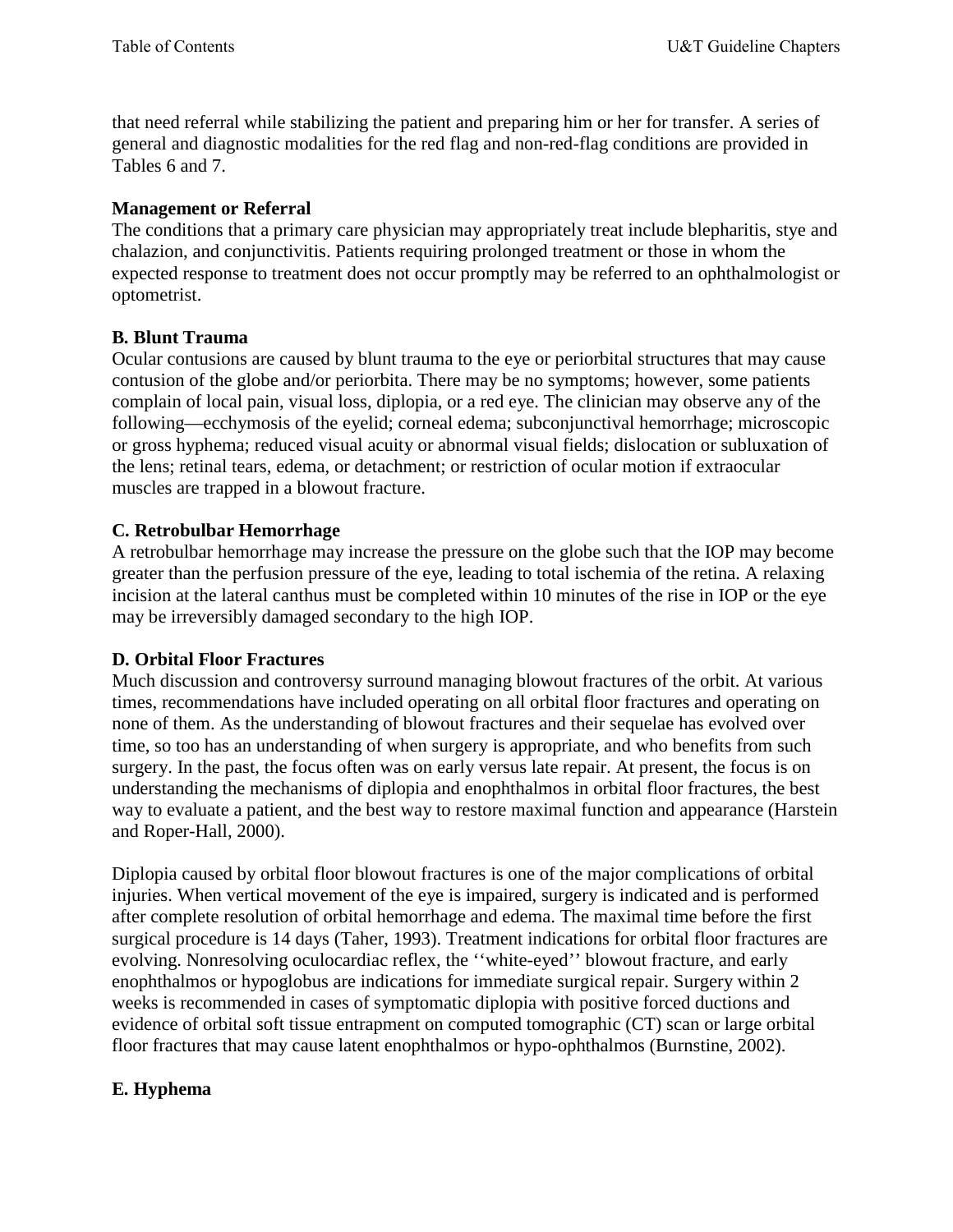Complications of traumatic hyphema include increased IOP, peripheral anterior synechiae, optic atrophy, corneal blood staining, secondary hemorrhage, and accommodative impairment. The reported incidence of secondary anterior chamber hemorrhage, i.e., rebleeding, in the setting of traumatic hyphema ranges from 0 to 38%. The risk of secondary hemorrhage may be higher among African Americans than among whites. Secondary hemorrhage is generally thought to convey a worse visual prognosis, although the outcome may depend more directly on the size of the hyphema and the severity of associated ocular injuries. Some issues involved in managing a patient with hyphema are using various medications (e.g., cycloplegics, systemic or topical steroids, antifibrinolytic agents analgesics, and antiglaucoma medications), the patient's activity level, use of a patch and shield, outpatient versus inpatient management, and medical versus surgical management. Special considerations are widely accepted in managing children, patients with hemoglobin S, and patients with hemophilia. It is important to identify and treat ocular injuries that often accompany traumatic hyphema. Consider each of these management issues and refer to the pertinent literature in formulating the following recommendations:

- Advise routine use of topical cycloplegics and corticosteroids, consider systemic antifibrinolytic agents or corticosteroids, and always use a rigid shield.
- Recommend activity restriction (quiet ambulation). If compliance (with medication use or activity restrictions), follow-up, or increased risk for complications (e.g., history of sickle cell disease or hemophilia) is a concern, inpatient management can be offered.
- Indications for surgical intervention include the presence of corneal blood staining or dangerously increased IOP despite maximum tolerated medical therapy, among others.

A study was performed to evaluate the clinical course of patients treated for traumatic microhyphema and the occurrence of elevated IOP and secondary hemorrhage. A total of 162 patients met the study criteria. All patients were treated initially as outpatients according to the protocol for traumatic microhyphema (i.e., atropinization, bed rest, shield, and restriction of antiplatelet medications). Three patients were subsequently hospitalized. The occurrence of IOP elevation (>21 mmHg) and rebleeding was recorded. Of 150 patients with normal IOP at presentation, only 1 (0.7%) developed an elevated IOP at any point to warrant treatment (28 mmHg). Rebleeding was documented in three patients, one of whom developed a layered hyphema. Few complications result from traumatic microhyphema treated with standard measures. Closeness of follow-up may be determined by IOP on presentation. Secondary hemorrhage seems to be unaffected by the use of topical corticosteroids (Recchia, et al., 2002).

## **F. Burns**

#### I. THERMAL BURNS OF THE EYE

Thermal burns of the eye are caused by exposure to hot gases, liquids, or solids. Unless there is local contact only with the eye, the periocular structures are typically damaged as well. Damage may range from superficial burns of the lids and surrounding structures to superficial destruction of the cornea, conjunctiva, or sclera, to greater destruction including exposure of the globe. If damage exceeds superficial burns of the lids and surrounding structures, prompt intervention by a specialist is imperative.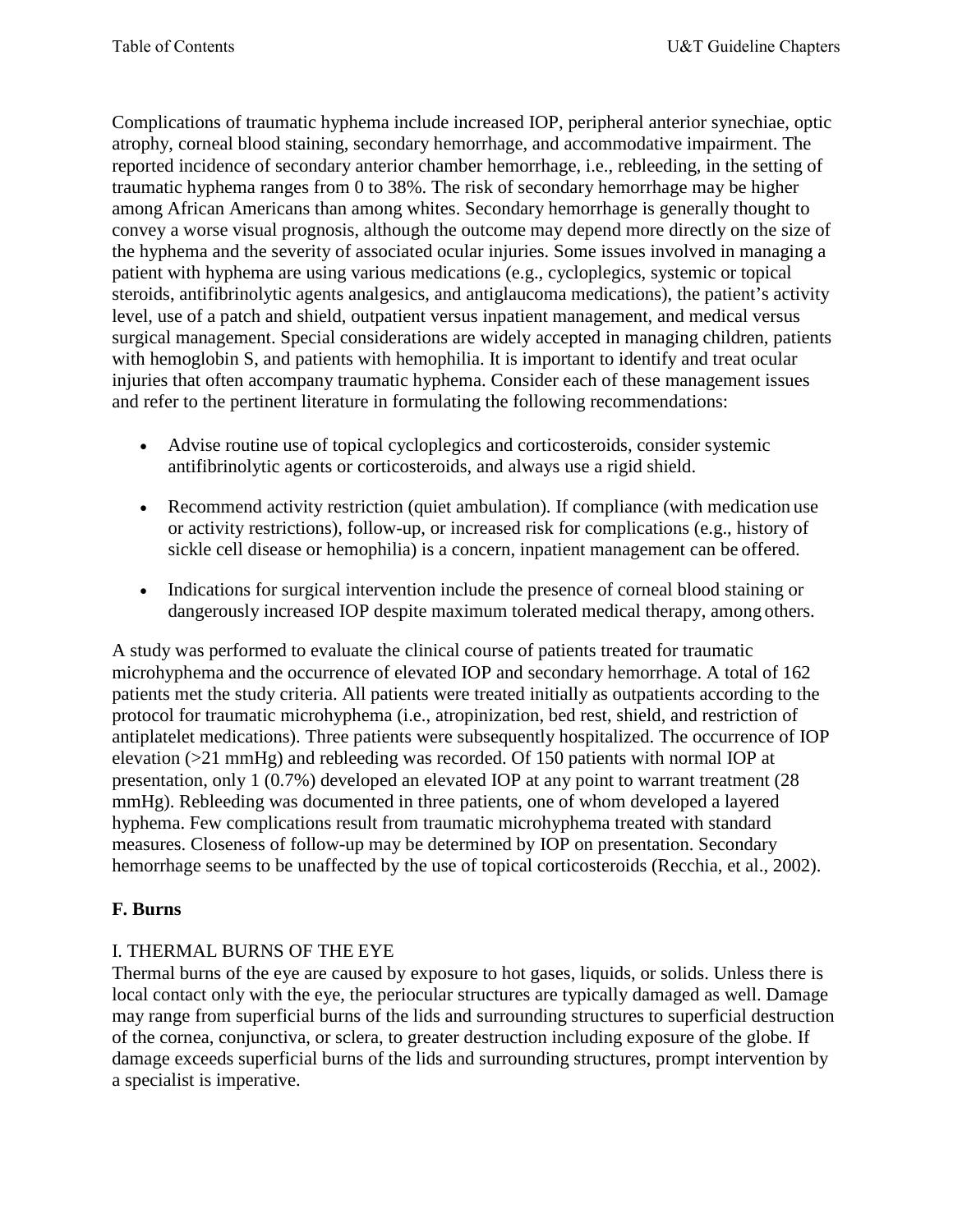#### II. ELECTROMAGNETIC RADIATION INJURY TO THE EYE

Patients with electromagnetic radiation injury to the eye may have no initial symptoms. Severe cases may show a marked decrease in central visual acuity, but there may be severe delayed consequences. Depending on the exact electromagnetic spectrum, the symptoms or signs may be localized to the external segment, lens, retina, and choroid. This type of injury can cause scarring of the cornea or retina or cataracts. Visual field disorders also may result from damage to the retina or choroid. Burns from the blue end of the visible spectrum and ultraviolet A are discussed under nonionizing radiation exposure.

#### III. CHEMICAL BURNS

When they make contact with ultrasensitive eye tissues, toxic substances immediately begin to cause damage. Studies show that after the first 10 seconds of chemical contact, chances of full recovery become fleeting. Aside from general tissue damage, acids and alkalis can change the pH in the eye itself. From this detrimental change, severe eye damage, including blindness, may result. A history of chemical exposure is an emergency, and examination should be delayed until after the eye is flushed to dilute the chemical. It is imperative that emergency flushing begin immediately. To ensure the best chances for a minimal amount of eye damage, correct emergency equipment, proper placement, and knowledge of its use are necessary in the workplace. The requirements governing medical services and first aid is covered in OSHA 1910.151(a)(b), whereas ANSI Z-358.1, Emergency Eyewash and Shower Equipment, provides guidance. At the site, water is the initial dilution agent to flush the eye or body. Subsequently, an isotonic saline or balanced Ringer's solution is preferred and should be used, if available (otherwise, use sterile intravenous fluids), until a tear pH of about 7 is obtained after ceasing irrigation for 10 minutes. Proper flushing usually takes at least 15 minutes, but can take as long as 24 hours.

*Irrigation technique*. ANSI Z-358.1, Emergency Eyewash and Shower Equipment, sets forth the requirements for having the facilities to dilute a chemical within 10 seconds of undergoing an industrial eye chemical hazard. Once at the site of an industrial injury, emergency medical personnel or first responders should resolve pain and blepharospasm by applying a topical ophthalmic anesthetic (proparacaine hydrochloride). The interpalpebral fissure should be widened by means of a lid retractor (e.g., Demarres), the eye should be irrigated directly with isotonic saline, Ringer's lactate or other ocular solutions and a contact lens should be removed to facilitate irrigation of the eyeball. The irrigation is not completed until the upper lid is double everted so that all cul-de-sacs (recesses) of the conjunctiva are thoroughly irrigated and visualized. Irrigation should continue until the conjunctival secretions show a consistent pH of approximately 7 after ceasing irrigation for 10 minutes. In the event of a chemical exposure, begin eye irrigation immediately, and remove contact lenses as soon as practical. Do not delay irrigation while waiting for contact lens removal because the lens may come out with the irrigation or can be removed when irrigation is complete. Contact lenses adhere to the cornea and sometimes the paralimbal conjunctiva, depending on the type, and they have been shown to protect the cornea and/or conjunctiva beneath the lens. However, they do not fulfill the requirements of PPE. If a contact lens has not been washed out during the irrigation, emergency medical personnel may remove it following completion of irrigation.

*Alkali burns*. Alkali burns of the eye typically cause pain initially and may have disastrous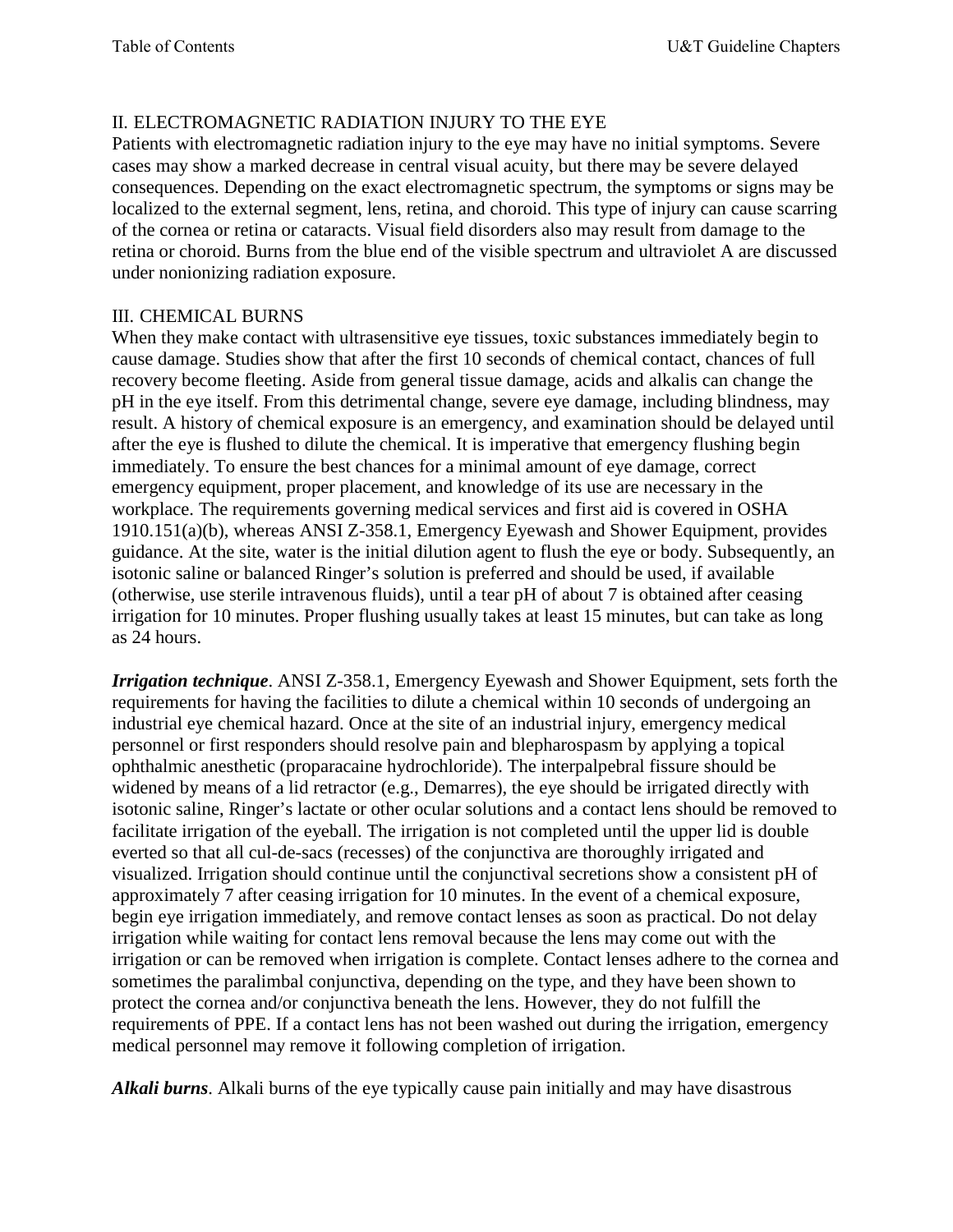consequences if not treated immediately. Alkali exposure can cause corneal ulceration or conjunctival, scleral, and/or anterior segment degeneration that is manifested as a blanched or "marbleized" appearance. The cornea may become opacified. The diagnosis is usually based on a history of exposure to alkaline chemicals, but occasionally testing the pH of tears or residual liquid is required. Immediate referral to an ophthalmologist or optometrist is recommended. Irrigation in most cases should be continued until the patient is seen by the ophthalmologist or optometrist. A casual examination of the eye may reveal that the globe is white because there is severe ischemia of the conjunctiva or episcleral vessels, a finding that would be noted during a slit-lamp examination.

*Acid burns*. Acid burns of the eye, caused by acid splashes or vapors, can have the immediate effects of corneal erosion, corneal necrosis, and decreased visual acuity unless irrigation is accomplished immediately. In patients with acid burns, the eye looks inflamed immediately, unlike alkali burns, where the eye is white due to necrosis of the superficial ocular vessels. Delayed effects are unusual in patients with acid burns; hydrofluoric (HF) acid burns are the exception.

*Hydrofluoric acid burns*. Hydrofluoric acid causes delayed tissue destruction out of proportion to the apparent exposure. With an HF acid concentration of less than 20%, the onset of symptoms may be delayed up to 24 hours. With high concentrations, symptoms may begin relatively quickly. The patient's main complaint is severe eye pain out of proportion to the apparent exposure. HF acid penetrates tissue remarkably well and causes deep as well as superficial necrosis. HF acid exposure must be treated immediately with copious irrigation with water or isotonic saline solution for 5 minutes and then by calcium gluconate 1% solution or Ringer's lactate solution providing Ca2+ and Mg+ atoms to the cell replacing the Ca2 and Mg atoms that were incorporated into insoluble calcium and magnesium fluoride molecules. Immediate referral to an ophthalmologist or optometrist after emergency care is recommended while calcium gluconate is irrigated into the eye.

#### **G. Corneal Ulceration**

Corneal ulcers, which can permanently damage vision, are an ophthalmologic emergency. They may be bacterial, viral, fungal, or parasitic in origin and may occur following corneal lacerations, abrasions, and intrusion of foreign bodies. They may result from poorly fitted or inadequately cleaned contact lenses. Patients with corneal ulcers present with complaints of changes in visual acuity, photophobia and/or eye pain, tearing, and a sensation that a foreign body is in the eye. The presence of corneal ulcers can be determined by direct visualization, but magnified viewing with fluorescein staining is needed to completely rule out their presence.

## **H. Open Globe Eye Injury**

Direct trauma to the eye from high-velocity objects can cause laceration or perforation of the globe. The trauma can be perforating or penetrating. Patients with damage to the integrity of the globe can present with decreased visual acuity, local pain, and bleeding. The cardinal sign is distortion of the globe with loss of tension or IOP; the pupil is not round, but rather is distorted and/or nonreactive. In addition, ecchymosis or other signs of damage to periorbital structures are evident. The clinician may observe subconjunctival hemorrhage, distortion of the iris or pupil, or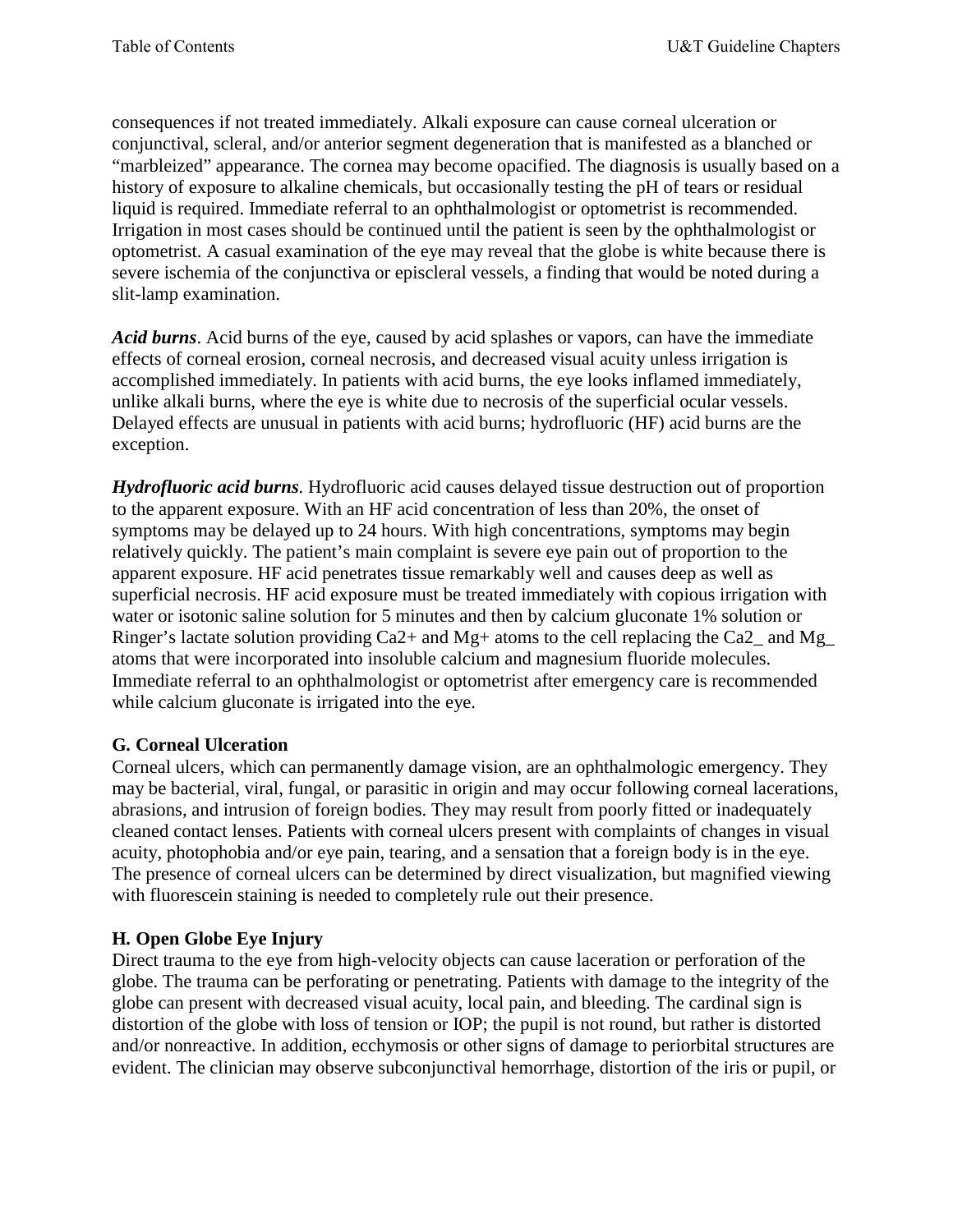herniation of the iris through the cornea. There also may be retinal damage. The injured eye should be protected with a metallic or plastic shield. Transfer by stretcher is recommended.

|                                                                                                                                                                                 | <b>Nonionizing Radiation Burns</b>                                                                                    |
|---------------------------------------------------------------------------------------------------------------------------------------------------------------------------------|-----------------------------------------------------------------------------------------------------------------------|
| Technique                                                                                                                                                                       | Ultraviolet Burns (welders, mercury vapor lamps, sun) Clinical<br>Findings                                            |
| Healing time                                                                                                                                                                    | Onset symptoms of photophobia, pain, lacrimation,<br>blepharospasm, $5-12$ hours after exposure; healing $< 24$ hours |
| Fluorescein staining                                                                                                                                                            | Yes                                                                                                                   |
| Complications:<br>Recurrent erosion<br>Keratitis/corneal ulcer                                                                                                                  | No<br>No, unless the patient is using topical anesthetics routinely                                                   |
| Patching                                                                                                                                                                        | No generally; some patients may be more comfortable with<br>patching                                                  |
| NSAID ophthalmic solution/topical                                                                                                                                               | Yes                                                                                                                   |
| Ophthalmic antibiotics/topical<br>ointments:<br>Erythromycin, polymyxin B<br>Gentamycin, tobramycin (gram-<br>positive and gram-negative<br>bacteria, especially P. aeruginosa) | N <sub>o</sub><br>N <sub>o</sub>                                                                                      |
| Cycloplegics:<br>Short-acting Mydriacyl 1%, Cyclogyl<br>1% solutions<br>Longer-acting scopolamine .25%,<br>homatropine 5% (large<br>abrasions/iritis)                           | Yes, if ciliary spasm is present<br>N <sub>o</sub>                                                                    |
| Topical steroids                                                                                                                                                                | N <sub>o</sub>                                                                                                        |
| <b>Tetanus</b> booster                                                                                                                                                          | N <sub>o</sub>                                                                                                        |
| Referral-generally                                                                                                                                                              | None, unless healing is not complete in 24 hours                                                                      |

#### **I. Foreign Bodies of the Cornea or Conjunctiva**

These may be superficial and may be removed less than 6 hours after the injury. Superficial foreign bodies generally may be removed with a moist swab soon after injury and should be handled like a simple abrasion. Foreign bodies can be divided into two types presents details for treating various types of foreign bodies):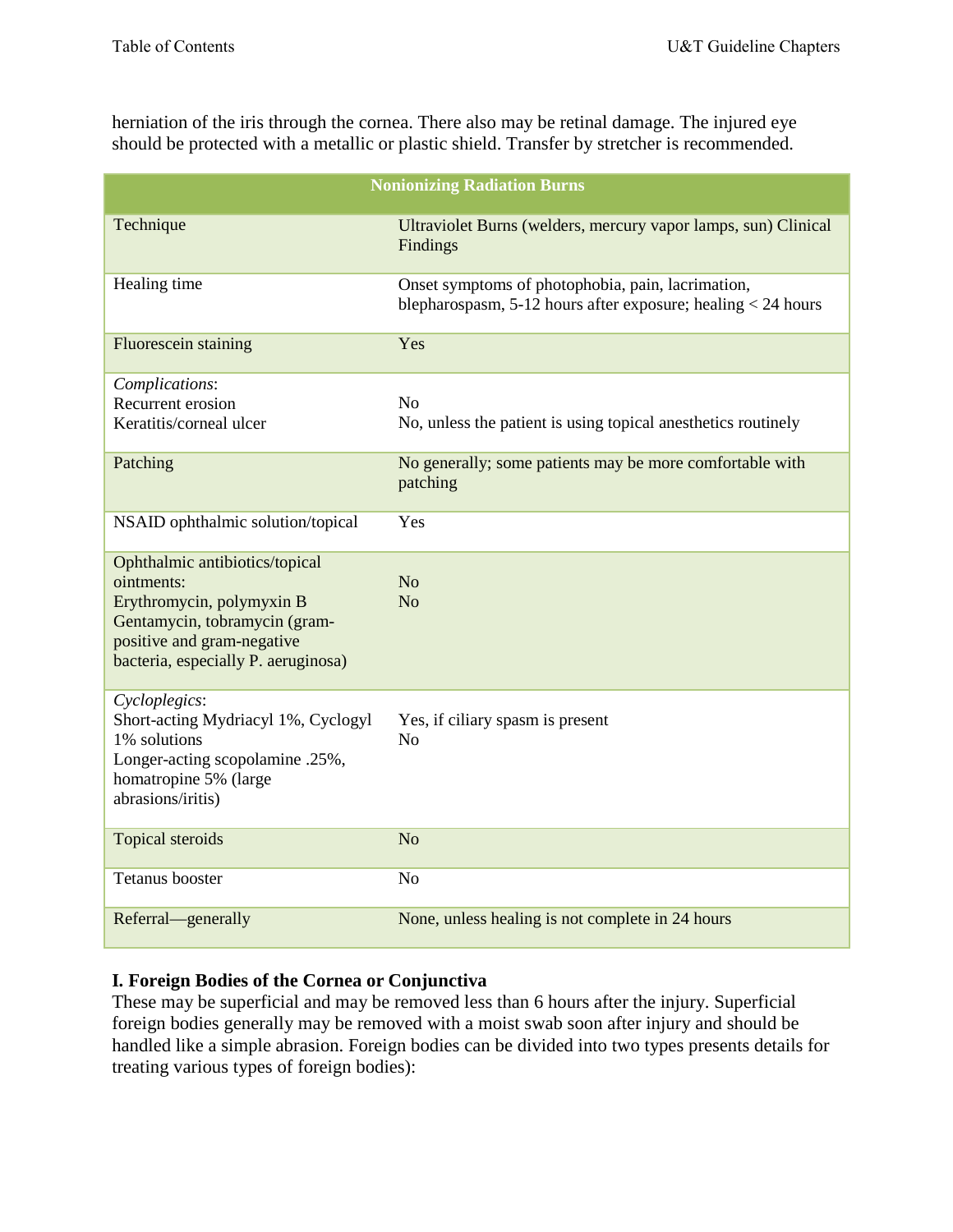- Simple. A superficial foreign body removed within hours generally will heal within 24 hours and have a low rate of inflammation of the cornea or conjunctiva and no iritis.
- Complex. A foreign body of the cornea and conjunctiva in which the trauma has taken place generally will heal in 24 to 48 hours. A metallic foreign body may be surrounded by swollen necrotic tissue and metallic pigmentation.

|                                                                                                                           |                                                      | Types of Foreign Bodies of the Cornea or Conjunctiva                                                                                     |
|---------------------------------------------------------------------------------------------------------------------------|------------------------------------------------------|------------------------------------------------------------------------------------------------------------------------------------------|
| Technique                                                                                                                 | Simple (Foreign<br>Body < 6 hours)                   | Complex (Foreign Body with Metallic<br><b>Pigmentation, Swelling of Tissues)</b>                                                         |
| Healing time                                                                                                              | Within 24 hours                                      | 24-72 hours or longer depending on amount of<br>metallic residue and length of time foreign<br>body has been in contact with the tissues |
| Fluorescein staining                                                                                                      | Yes                                                  | Yes                                                                                                                                      |
| Complications:                                                                                                            |                                                      |                                                                                                                                          |
| Recurrent erosion                                                                                                         | N <sub>o</sub>                                       | N <sub>o</sub>                                                                                                                           |
| Keratitis/corneal ulcer                                                                                                   | N <sub>0</sub>                                       | Higher incidence of keratitis/corneal ulcer                                                                                              |
| Patching                                                                                                                  | N <sub>o</sub>                                       | N <sub>o</sub>                                                                                                                           |
| NSAID ophthalmic<br>solution/topical                                                                                      | No, usually only<br>mild superficial<br>corneal pain | Yes, based on corneal pain present                                                                                                       |
| Ophthalmic antibiotics/topical<br><i>ointments:</i><br>Fluoroquinoles (e.g.,<br>ciprofloxacin, ofloxacin,<br>norfloxacin) | N <sub>o</sub>                                       | Yes; routine use prophylactically and<br>therapeutically for keratitis/corneal ulcer and<br>endophthalmitis                              |
| Cycloplegics:<br>Short-acting mydriacyl 1%                                                                                |                                                      | Yes, if iritis/iridocyclitis present.                                                                                                    |
|                                                                                                                           | No, only when<br>incidence of ciliary<br>spasm       |                                                                                                                                          |
| Intermediate cyclogyl 1%<br>solutions                                                                                     | N <sub>o</sub>                                       | The type and concentration depends on the<br>degree of ititis/iridocyclitis and how long you<br>desire cycloplegia.                      |
| Longer-acting scopolamine.25%,<br>homatropine 5% (large<br>abrasions/iritis)                                              | No                                                   |                                                                                                                                          |
| Topical steroids                                                                                                          | N <sub>o</sub>                                       | No; only if prescribed by an ophthalmologist or<br>optometrist                                                                           |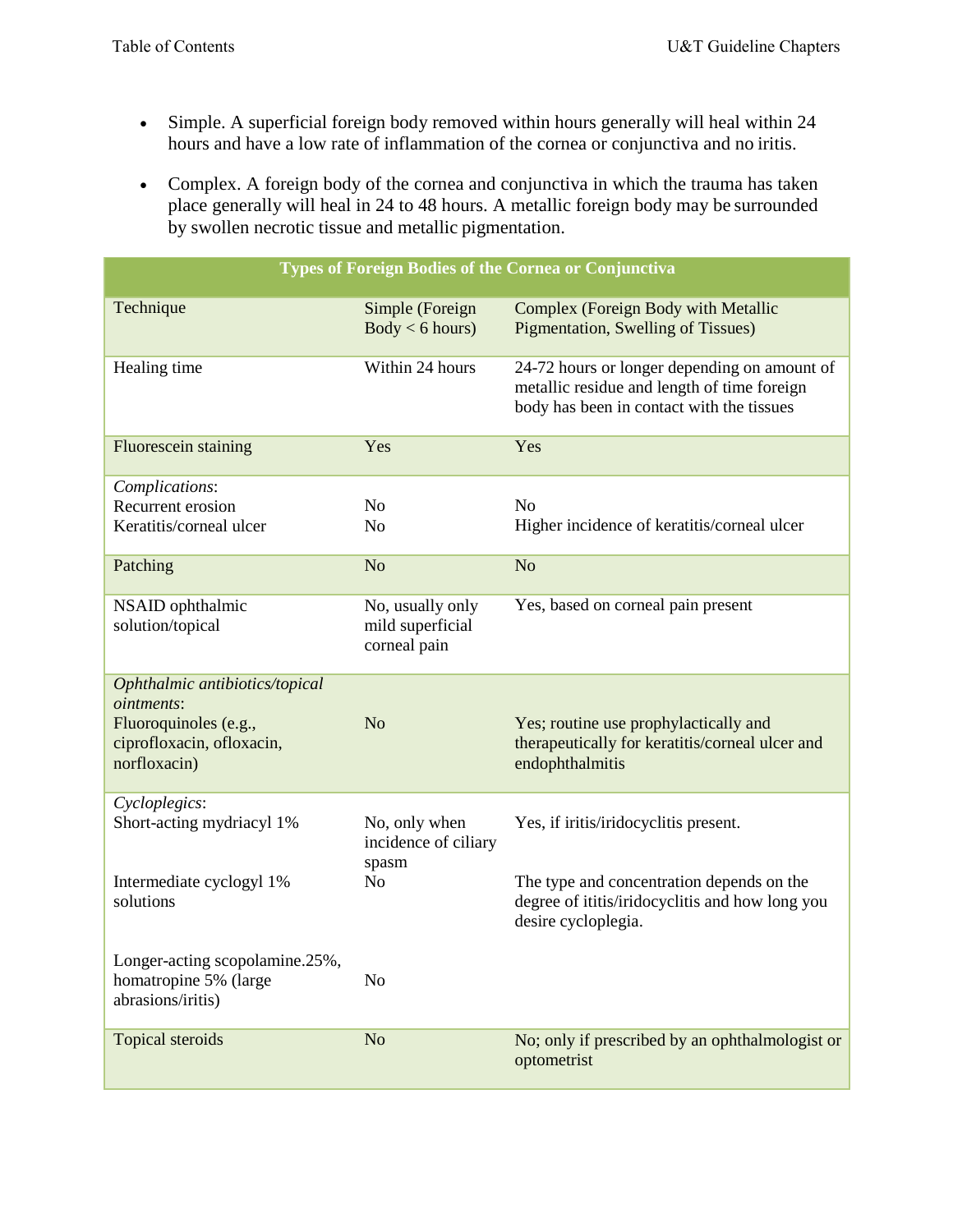| Tetanus booster    | No.  | Based on type of foreign body; verify<br>immunization state; tetanus toxoid as per<br>prophylaxis protocols |
|--------------------|------|-------------------------------------------------------------------------------------------------------------|
| Referral—generally | None | Ophthalmologist or optometrist                                                                              |

#### **J. Chemical Splashes**

Chemical splashes from a solvent, acid, or alkali agent generally are red flag conditions, but preliminary treatment by a primary care physician can be provided before referring the patient to an ophthalmologist or optometrist. Primary treatment is irrigation of the eye with water and/or isotonic saline until the pH returns to approximately 7, measured by pH paper, 10 minutes after stopping irrigation.

#### **K. Subconjunctival Hemorrhage**

In the absence of blunt trauma, hemorrhage beneath the subconjunctiva (the potential space between the conjunctiva and the sclera) requires no treatment and, unless recurrent, no evaluation. Causes may include a sudden increase in ocular venous pressure, such as occurs with coughing, sneezing, vomiting, or vigorous rubbing of the eye. Many subconjunctival hemorrhages occur during sleep when no prodomal conditions exist. If recurrent, an underlying bleeding disorder should be ruled out.

#### **L. Blepharitis**

Response to the treatment of blepharitis, or inflammation of the eyelid, is often frustratingly slow, and relapses are common. The mainstays of treatment are as follows:

- Apply a warm compress over the closed eyelids for 10 to 15 minutes with the cloth rewarmed (by running through hot water) as it cools. The compress helps to increase the fluidity of the meibomian glands and loosen the debris from the bases of the lashes.
- To remove the secretions, follow compresses with lid scrubs, such as baby shampoo diluted with water (one drop of shampoo in cup of water) on a cotton ball or clean cloth, which is preferable to a cotton-tipped applicator. These measures may be performed two to four times daily.
- Apply a topical antibiotic (erythromycin or bacitracin) following lid scrubs twice daily. Tetracycline (orally, daily) or doxycycline (orally, daily) is added for patients with rosacea or chronic blepharitis who are not responding to conservative measures. For pregnant or breastfeeding women and children younger than 12 years of age, substitute erythromycin.
- Give patients with punctate epithelial keratitis (PEK) artificial tears five to six times daily.

#### **M. Chalazion**

Chalazion is a chronic granulomatous inflammation of a meibomian gland that may develop spontaneously or may follow a hordeolum, acute meibomitis, or stye. Chalazia are chronic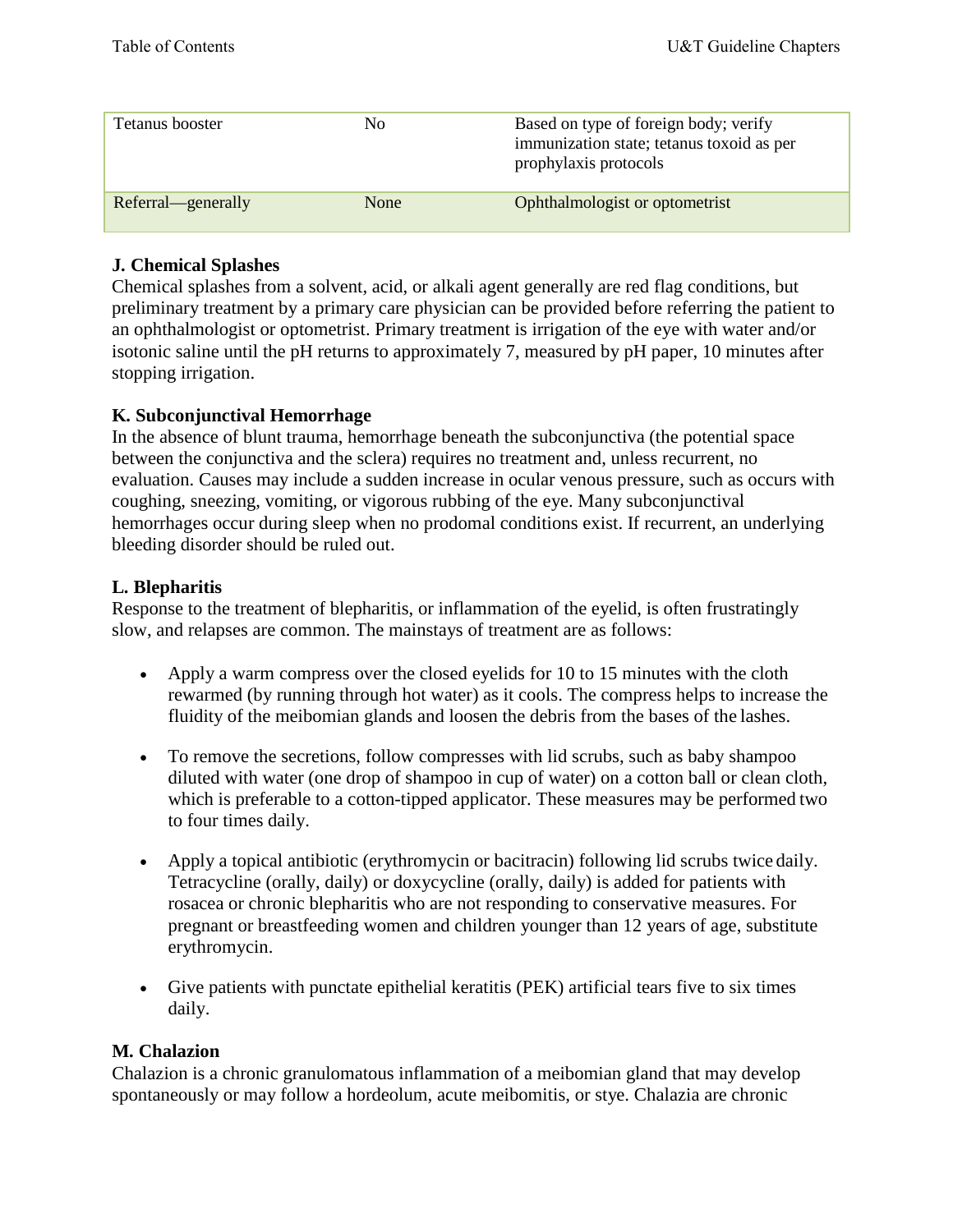granulomata of fat bodies and they may require excision. Because most chalazia are sterile, antibiotic therapy is of no value, but hot compresses may be useful for early lesions. Incision with curettage is indicated when lesions do not resolve spontaneously or with other medical therapy. A persistent or recurring lid mass should undergo biopsy because it may be a rare meibomian gland carcinoma or a squamous cell carcinoma of the conjunctiva rather than a benign chalazion.

#### **N. Bacterial Conjunctivitis**

Bacterial conjunctivitis is treated with frequent antibiotic eye drops as well as antibiotic ointment applied at bedtime. Cool compresses may give some relief. There is no specific medical treatment for viral conjunctivitis, but patients should be instructed in proper precautions to prevent contagion. Corticosteroids have no place in treating infectious conjunctivitis. Eye drops containing a combination of antibiotics and corticosteroids are not indicated for the treatment of ocular inflammation by the primary care or occupational medicine physician.

#### **O. Stye or Hordeolum**

A stye or hordeolum is an acute inflammation of the eyelid that may be characterized as an external swelling (involving the hair follicle or associated glands of Zeis or Moll) or an internal swelling (involving the meibomian glands). An external hordeolum occurs on the surface of the skin at the edge of the lid. An internal hordeolum presents on the conjunctival surface of the lid. Styes, generally localized abscess, are treated initially with hot compresses and topical antibiotics. An internal or external hordeolum (stye) may be a sequela of acute blepharitis (meibomitis) and require incision and drainage of the abscess. Incision with curettage is indicated when lesions do not resolve spontaneously or with medical therapy.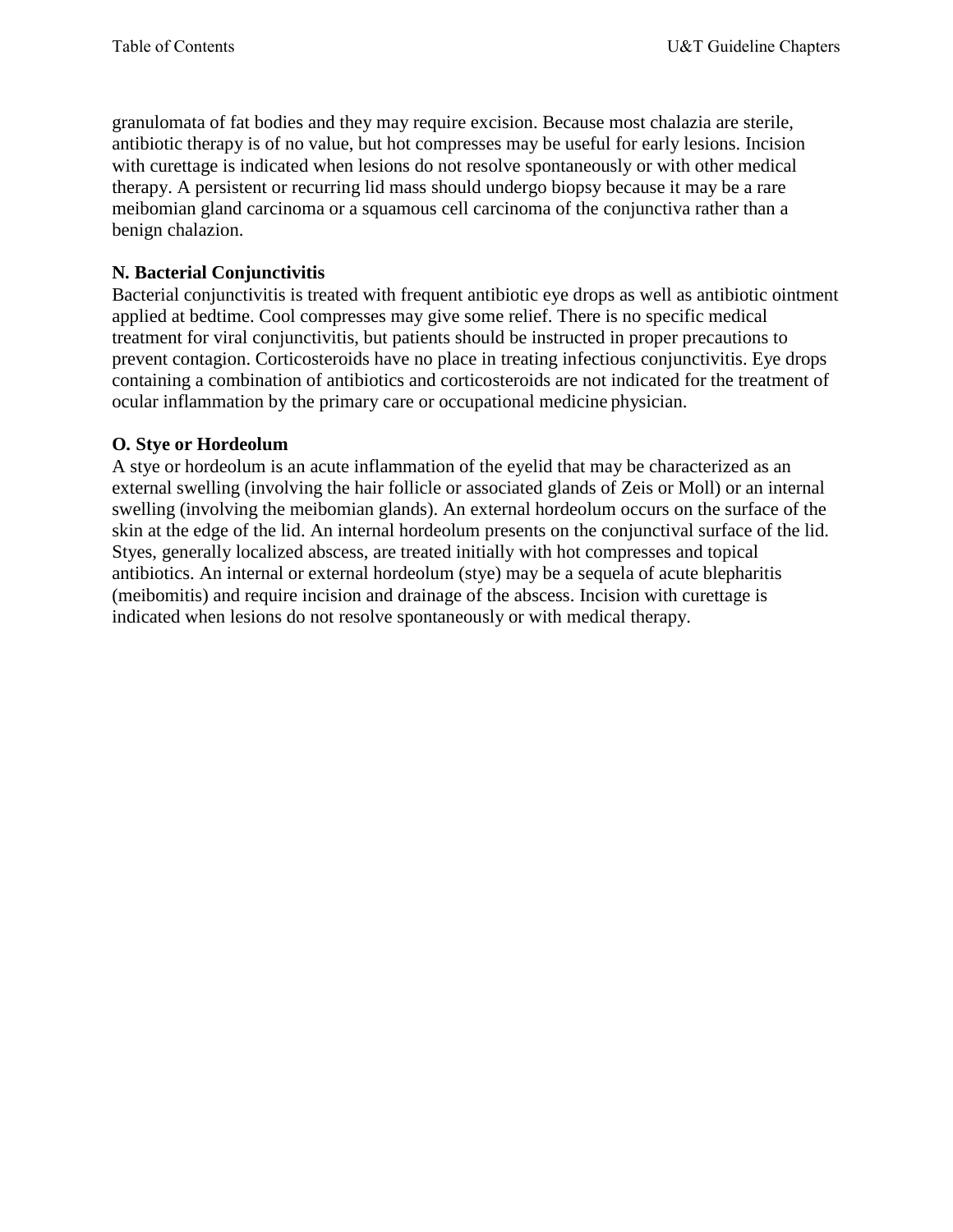# <span id="page-23-0"></span>**E. Follow-up Diagnostic Imaging and Testing Procedures**

## **E.1 Special Studies and Diagnostic and Treatment Considerations**

Special studies are not indicated during the first 2 to 3 days of treatment except for red flag conditions.

Radiography of the globe may be indicated if the patient's history indicates the possibility of injury by a penetrating high-speed radiopaque foreign body. Ultrasonography can be used to locate non- and radiopaque foreign bodies. Computed tomographic (CT) scan of the orbit may be indicated in cases of significant blunt trauma and associated fractures at the time of initial evaluation and treatment. Magnetic resonance imaging (MRI) is never indicated when there may be a possibility of a metallic foreign body.

| <b>Ability of Various Techniques to Identify and Define Ocular Pathology</b> |                                       |                                    |  |  |
|------------------------------------------------------------------------------|---------------------------------------|------------------------------------|--|--|
| <b>Technique</b>                                                             | <b>Identify Physiologic</b><br>Insult | <b>Identify Anatomic</b><br>Defect |  |  |
| History                                                                      | $+++$                                 | $+$                                |  |  |
| Physical examination, including visual acuity testing and                    | $+ + + +$                             | $+ + + +$                          |  |  |
| funduscopy                                                                   |                                       |                                    |  |  |
| Fluorescein staining                                                         | $\boldsymbol{0}$                      | $+ + + +$                          |  |  |
| Slit-lamp examination                                                        | $\Omega$                              | $+ + + +$                          |  |  |
| Tonometry                                                                    | $+++$                                 | $\theta$                           |  |  |
| Imaging studies                                                              |                                       |                                    |  |  |
| Plain-film radiography                                                       | $\boldsymbol{0}$                      | $+$ <sup>a</sup>                   |  |  |
| Ultrasonography                                                              | 0                                     | $+ + + +$ <sup>b</sup>             |  |  |
| CT scan                                                                      | 0                                     | $+ + + +a$                         |  |  |
| <b>MRI</b>                                                                   | 0                                     | $+ + + + +$ <sup>c</sup>           |  |  |

*Note*: Specificity and repetitiveness from 0 (absent) to (maximum). <sup>a</sup> For evaluating suspected periorbital and other depressed fractures.

<sup>b</sup> For evaluating suspected retinal detachment, chamber dimensions, and intraocular foreign bodies.

c For evaluating foreign body and intracranial pathology.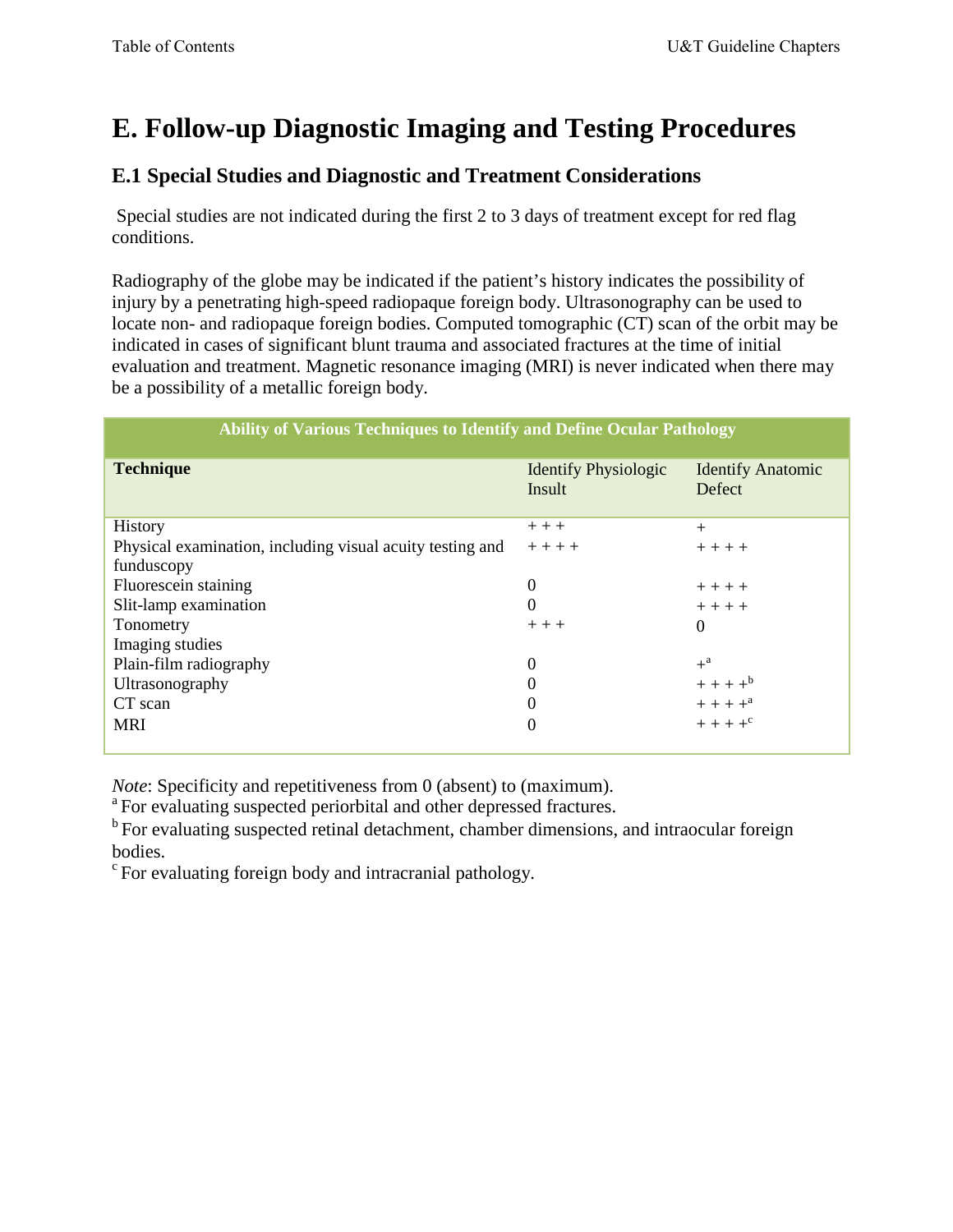# <span id="page-24-0"></span>**F. Specific Eye Injury Diagnosis, Testing and Treatment**

## **F.1 Management of Red Eye**

## **A. MANAGEMENT OF RED EYE**

Primary care physicians commonly see patients who complain of a red eye. This condition may result from a simple disorder such as a subconjunctival hemorrhage that will resolve spontaneously. The general physician may treat numerous other causes. Vision threatening disorders that cause a red eye require early recognition and prompt referral to an ophthalmologist or optometrist for optimal management based on the results of the initial examination.

## **B. HISTORY**

Information obtained from a careful history and examination directs the approach to management. The onset of a red eye, duration of the redness, and clinical course should be noted to help to distinguish the causative agents. The patient's complaint may reveal the cause of the red eye. For example, itching may signify allergies. A scratchy or burning sensation suggests lid, conjunctival, or corneal disorders, including foreign bodies, in-turning eyelashes, and dry eyes. Localized lid pain or tenderness is a common presenting complaint of a stye or an acute chalazion of the lid.

Deep, intense, aching pain is not localized, but may reflect corneal laceration, iritis, or acute glaucoma, as well as sinusitis or tension headaches. Photophobia suggests problems arising from the anterior segment of the eye, such as corneal abrasions, iritis, and acute glaucoma. A halo effect around lights is a sign of corneal edema commonly seen in acute glaucoma. Individuals who have corneal edema associated with contact lens wear also may experience halo vision.

## **C. OBSERVATION**

When the patient enters the examination area, the physician can observe his or her ability to see the way in and gauge depth. Photophobia or pain can be inferred if the affected eye is held shut. Tearing or discharge can be observed as well. A history of chemical splash is an emergency and examination may be delayed until the eye is flushed to dilute the chemical.

## **D. EXAMINTAION**

The primary care physician should evaluate the red eye with a visual acuity chart, a penlight (slit lamp preferred), a tonometer, a sterile fluorescein dye strip, topical anesthetic drops, and an ophthalmoscope. Most clinics today have a Titmus or Stereo Optical visual screener or an Armed Forces Tester, a noncontact "puff" tonometer (Reichert Optical Company), and a slit lamp. A systematic approach to the examination should then be conducted, beginning by examining the face, orbital area, and lids and ending with a close view of the eyeball. The preferred method for examining the eyeball includes using the slit-lamp biomicroscope and the ophthalmoscope.

Any patient who complains of a red or painful eye should be examined to detect any of the conditions described below:

## CONJUNCTIVA/SCLERA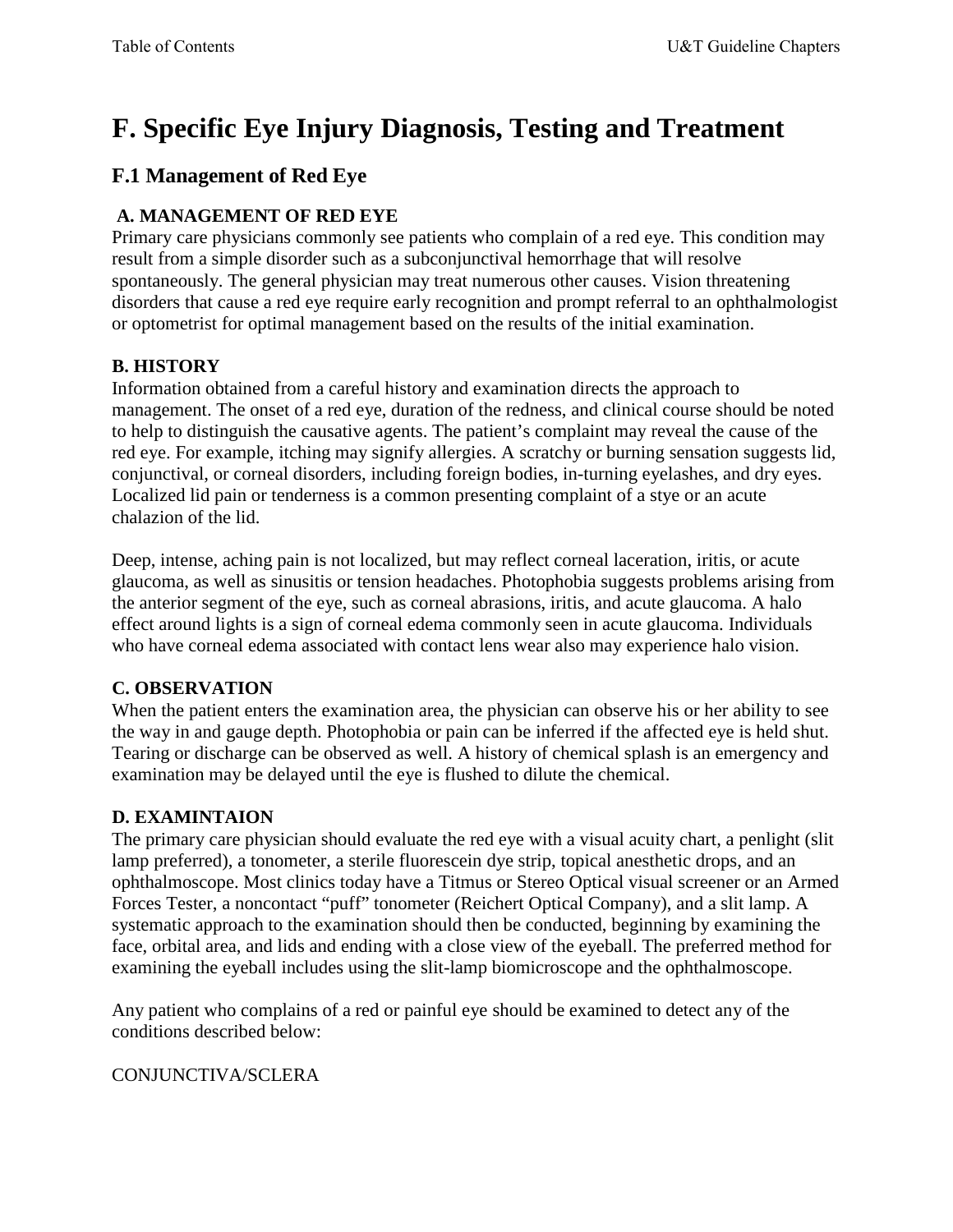- Conjunctivitis is manifested by hyperemia of the conjunctival blood vessels; the cause may be bacterial, viral, allergic, or irritative; the condition is common and often not serious.
- Episcleritis is an inflammation (often sectorial) of the episclera, the vascular layer between the conjunctiva and the sclera. It is neither common nor serious nor does it produce a discharge. It may be allergic and is occasionally painful.
- Scleritis is an inflammation (localized or diffuse) of the sclera. Although it is potentially serious to the eye, it is uncommon, often protracted, usually accompanied by pain, and may indicate serious systemic disease such as a collagen-vascular disorder.
- Subconjunctival hemorrhage is an accumulation of blood in the potential space between the conjunctiva and the sclera. It is rarely serious except as related to orbital trauma.
- Pterygium is an abnormal growth consisting of a triangular fold of tissue that advances progressively over the cornea, usually from the nasal side. It is usually not serious. Localized conjunctival inflammation may be associated with pterygiae. Most cases occur in tropical climates. Surgical excision is indicated if the pterygium encroaches on the visual axis.

#### CORNEA

• Herpes simplex keratitis is an inflammation of the cornea caused by the herpes simplex virus. It is common, potentially serious, and can lead to corneal ulceration.

• Abrasions and foreign bodies may be associated with hyperemia ciliary flush (circumcorneal hyperemia).

#### ANTERIOR CHAMBER

- Acute angle-closure glaucoma is an uncommon form of glaucoma due to sudden and complete occlusion of the anterior chamber angle by its tissue. It is serious. The more common chronic open-angle glaucoma causes no redness of the eye.
- Iritis or iridocyclitis is a serious inflammation of the iris, alone or with the ciliary body; it often is manifested by ciliary flush (circumcorneal hyperemia).

## ADNEXA

- Adnexal disease affects the eyelids, lacrimal apparatus, and orbit. It includes dacryocystitis, styes, and blepharitis. Red eye also can occur secondary to lid lesions (such as basal cell carcinoma or squamous cell carcinoma), thyroid disease, and vascular lesions in the orbit.
- Abnormal lid function can result in a red eye. Potentially serious lesions such as Bell's palsy, thyroid ophthalmopathy, and others allow ocular exposure.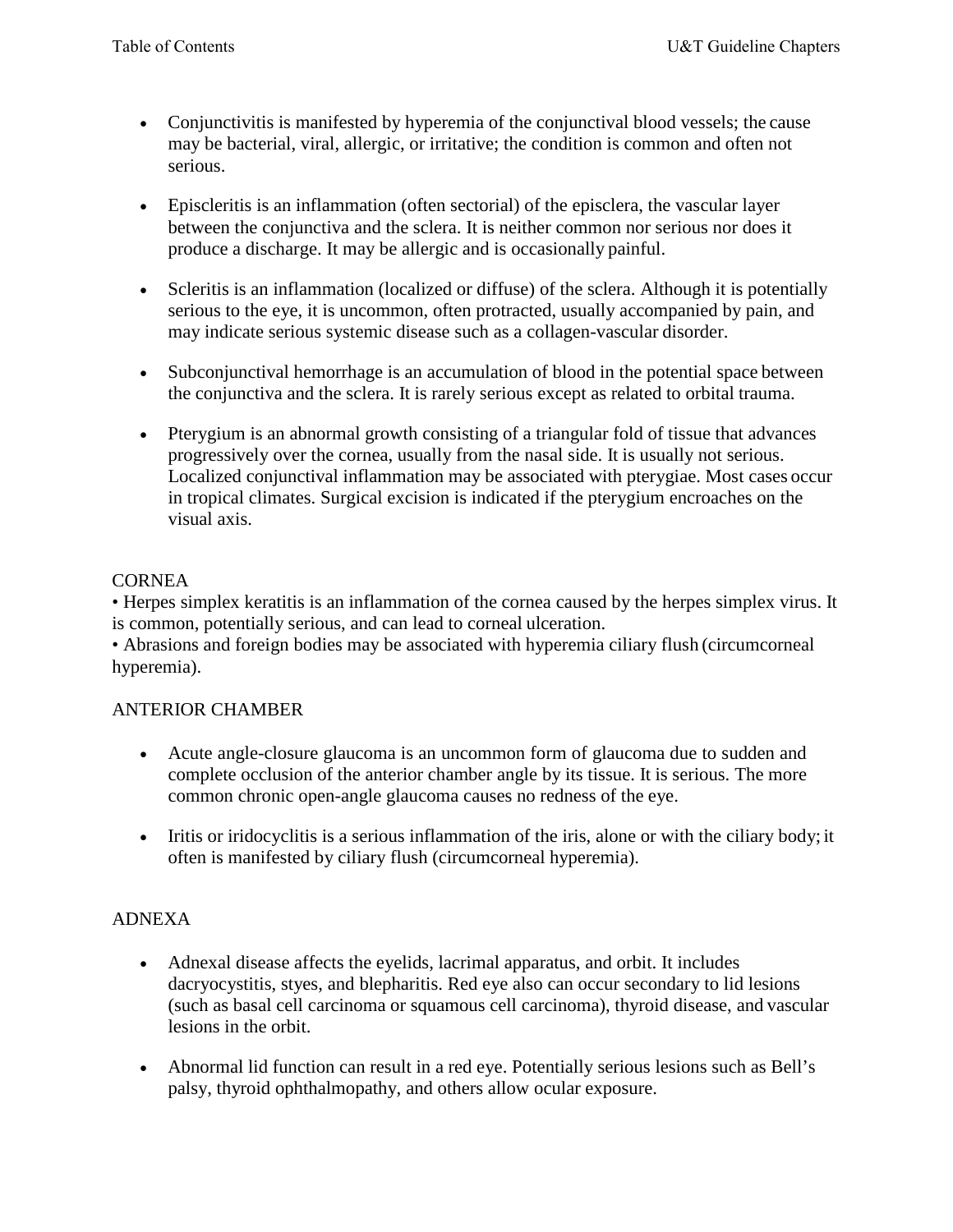The American Academy of Ophthalmology specifies nine diagnostic steps to use when evaluating a patient with a red eye (Bradford):

- 1. Determine whether the visual acuity is normal or decreased using a Snellen chart or (preferred) ETDRS chart at 20 feet or 6 meters, or the 1 meter ETDRS chart if required.
- 2. Decide by inspection what pattern of redness is present and whether it is due to subconjunctival hemorrhage, conjunctival hyperemia, ciliary flush, or a combination of these.
- 3. Detect the presence of conjunctival discharge and categorize it as to amount profuse or scant – and character – purulent, mucopurulent, serous, or hemorrhagic.
- 4. Detect opacities of the cornea, including large keratic precipitates, or irregularities of the corneal surface, such as corneal edema, corneal leukoma (a white opacity caused by scar tissue), and irregular corneal reflection. Conduct the examination using a biomicroscope, or penlight and transilluminator, at least. Biomicroscopy is the practice standard.
- 5. Search for disruption of the full thickness of the corneal epithelium by staining the cornea with fluorescein2 and lack of corneal epithelium vitality by staining with rose bengal.
- 6. Use of a slit lamp (biomicroscope) allows one to estimate the depth of the anterior chamber as normal or shallow and to detect any microscopic blood or white blood cells, which would indicate either hyphema or hypopyon, respectively. (A hypopyon is indicated by the presence of protein and white blood cells in the anterior chamber, e.g., when a corneal ulcer is present, and a hyphema is indicated by protein and red blood cells in the anterior chamber.)
- 7. Detect irregularity of the pupils and determine whether one pupil is larger than the other. Observe the reactivity of the pupils to light to determine whether one pupil is more sluggish than the other or is nonreactive.
- 8. Determine whether the intraocular pressure is high, normal, or low by performing tonometry if indicated clinically, e.g., if acute angle closure glaucoma is suspected. (Tonometry is contraindicated when external infection or lack of globe integrity is obvious.)
- 9. Detect the presence of proptosis, lid malfunction, or any limitations of eye movement.

A comprehensive examination is preferred in patients with ocular diseases or injuries. At a minimum, perform a visual acuity assessment prior to any treatment, except in chemical injuries, where immediate irrigation is mandated. Ocular (visual) screening is extremely useful and can fulfill the minimal examination requirements.

#### **E. METHODS OF TESTING**

**Visual Acuity**: Quantitative Bilateral Tests. Acuity is measured at infinity (as a minimum) and near and intermediate distances (based on job description) and is performed with and without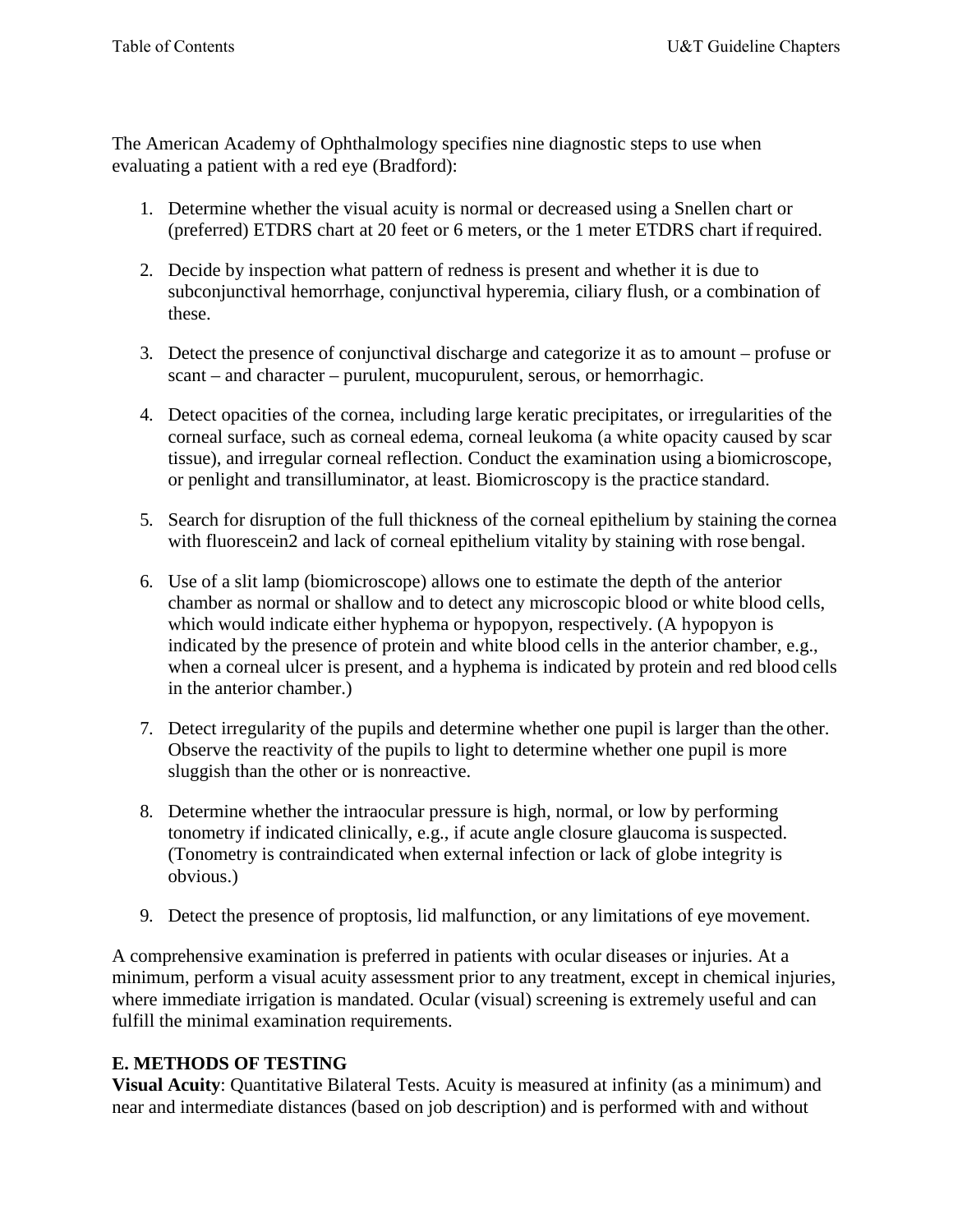corrective devices (e.g., glasses or contact lenses) and without removing other corrective devices (e.g., intraocular lenses).

**Slit-Lamp Biomicroscopy**. Slit-lamp examination is the standard method of examining the eye. The slit lamp uses intense illumination and magnification. Use of the slit-lamp biomicroscope has been established as a competency by the American College of Occupational and Environmental Medicine for occupational health physicians. The general findings noted in a slitlamp examination (biomicroscope) and their clinicopathologic correlations appear at the end of this chapter under "Additional Resources."

### **F. HOW TO INTERPRET THE FINDINGS OF RED EYE**

The associated signs and symptoms of various disorders overlap to some extent. Although many conditions can cause a red eye, several signs and symptoms signal danger. The presence of one or more of these danger signals (i.e., a red flag) alerts the physician that the patient has a disorder requiring an ophthalmologist's or optometrist's attention.

## **G. DIAGNOSTIC CRITERIA**

#### **Red Eye Differential Diagnosis**

Red eye can be categorized generally in four classes—conjunctivitis, iritis, keratitis (corneal inflammation or foreign body), and acute glaucoma. The changes in vision, type of discharge, presence or absence of pain, papillary size, presence of conjunctival injection, pupillary response to light, IOP, appearance of the cornea, and anterior chamber depth assist in making the diagnosis.

#### **Differential Diagnosis – Red Eye**

- *Acute angle-closure glaucoma*. An uncommon form of glaucoma due to sudden and complete occlusion of the anterior chamber angle by iris tissue – serious. The more common chronic open-angle glaucoma causes no redness of the eye.
- *Iritis or iridocyclitis*. An inflammation of the iris alone or of the iris and ciliary body; often manifested by ciliary flush – serious.
- *Herpes simplex keratitis*. An inflammation of the cornea caused by the herpes simplex virus; common – potentially serious; can lead to corneal ulceration.
- *Conjunctivitis*. Hyperemia of the conjunctival blood vessels; cause may be bacterial, viral, allergic, or irritative; common – often not serious.
- *Episcleritis*. An inflammation (often sectorial) of the episclera, the vascular layer between the conjunctiva and the sclera; uncommon, without discharge – not serious; possibly allergic, occasionally painful.

## **F.2 Occupational Eye Infection**

Occupational hazards cause very few eye infections either directly or primarily. Rather, most occupational eye infections are attributable to workers who transfer the disease process. The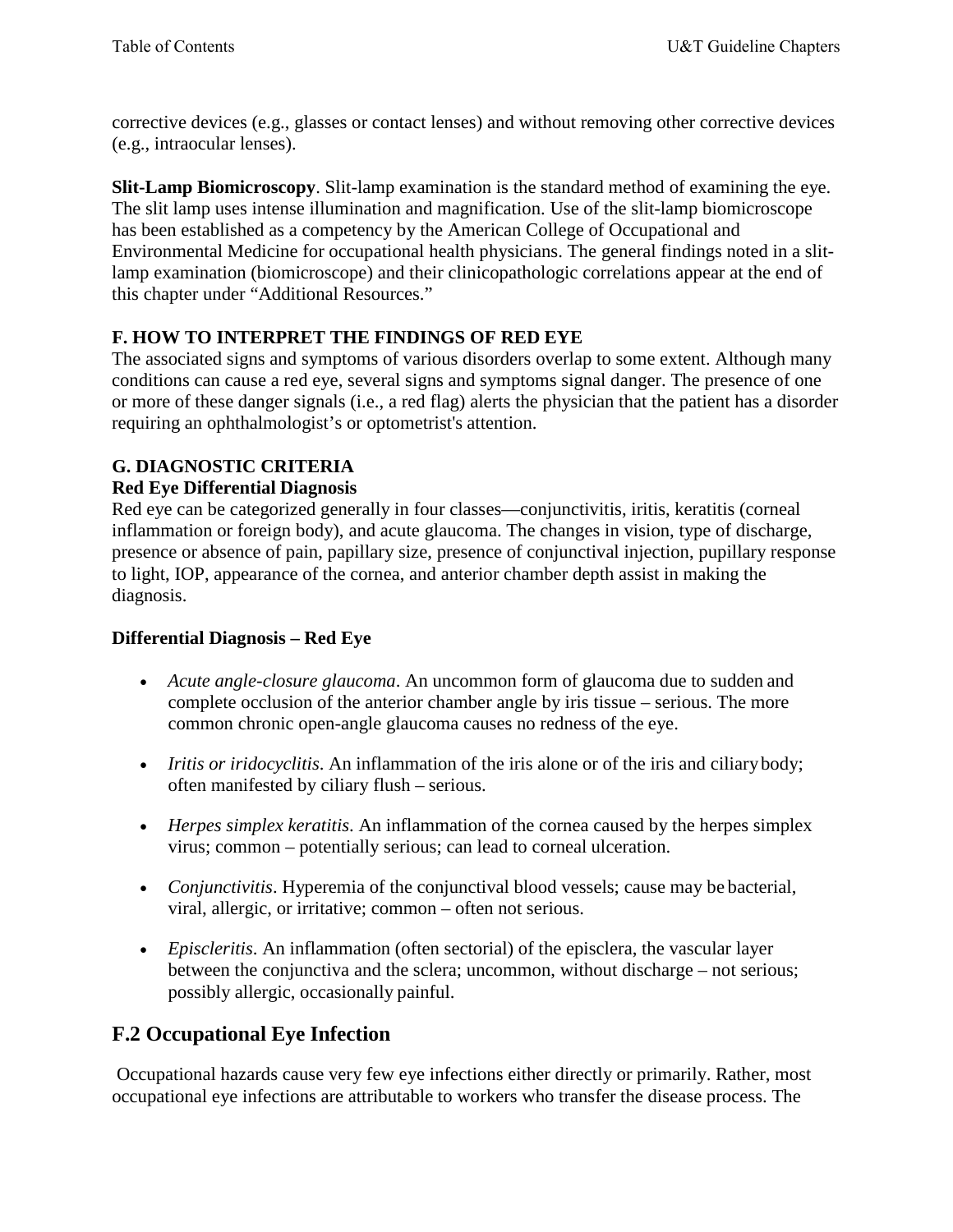significant eye infections include epidemic keratoconjunctivitis (EKC), infections caused by bloodborne pathogens, and tropical disease.

**A. Laboratory Diagnosis**. Most mild cases of conjunctivitis are managed without laboratory assistance. While representing a compromise with ideal management, it is justified by the economic waste of obtaining routine smears and cultures in such a common and benign disease. Most clinicians prescribe broad-spectrum topical ophthalmic antibiotic treatment. Cases of presumed bacterial conjunctivitis that do not improve after 2 days of antibiotic treatment should be referred to an ophthalmologist or optometrist to confirm the diagnosis and to conduct appropriate laboratory studies. In cases of hyperpurulent conjunctivitis, when copious purulent discharge is produced, conjunctival cultures and ophthalmologic consultation are necessary because of a possible gonococcal cause. Gonococcal hyperpurulent conjunctivitis is a serious, potentially blinding disease. In doubtful cases, smears of exudate or conjunctival scrapings can confirm clinical impressions regarding the type of conjunctivitis. Generally, the amount of exudate in an ocular infection is very small, especially in corneal ulcers, and this task should be left to the ophthalmologist with his or her microsurgical techniques. Typical findings include polymorphonuclear cells and bacteria in bacterial conjunctivitis. Cultures for bacteria and determinations of antibiotic sensitivity also are useful in cases that are resistant to therapy.

#### **B. Specific Infections**

- *Epidemic keratoconjunctivitis (EKC)*. This is a classic condition originally described as shipyard conjunctivitis in 1934. In Western countries, EKC occurs mostly in industrial plants, where the disease periodically affects a considerable number of workers. Outbreaks appear from time to time in hospitals (Leopold), families (Dawson et al.), children (Dawson; Darwell, et al.), and ophthalmologic clinics, perhaps due to the use of unsterilized tonometers, eyedroppers, or finger-to-eye transmission (Pillat; Jawetz et al.; Dawson and Darwell; and others). Males are affected more frequently than females.
- *Bloodborne pathogens*. Infections also may be acquired by exposure to bloodborne pathogens, as in the acquired immune deficiency syndrome (AIDS), human immunodeficiency virus (HIV) infection, and hepatitis B virus (HBV) infection. Bloodborne pathogen exposure may be acquired by the spread of infectious products from afflicted individuals. Cross contamination may occur through the use of contaminated instruments, hands, etc. Bloodborne pathogen regulations (CFR 1910.1030) apply to occupational exposures from blood and other potentially infectious materials (e.g., semen, vaginal secretions, cerebrospinal fluid, synovial fluid, pleural fluid, pericardial fluid, peritoneal fluid, amniotic fluid, saliva in dental procedures, tears, body fluid visibly contaminated with blood, and all bodily fluids in situations where it is difficult or impossible to differentiate between bodily fluids, as well as any unfixed tissue or organ other than intact skin from a living or dead human). An exposure is defined as a specific eye, mouth, or other mucous membrane, non-intact skin, or parenteral contact with blood or other potentially infectious materials resulting from the performance of an employee's duties. The term includes any pathogenic microorganisms present in human blood that can cause disease in persons who are exposed. These examples include hepatitis C, malaria, and syphilis. The intent of the regulation is to prevent the development of an exposure incident through appropriate administrative controls and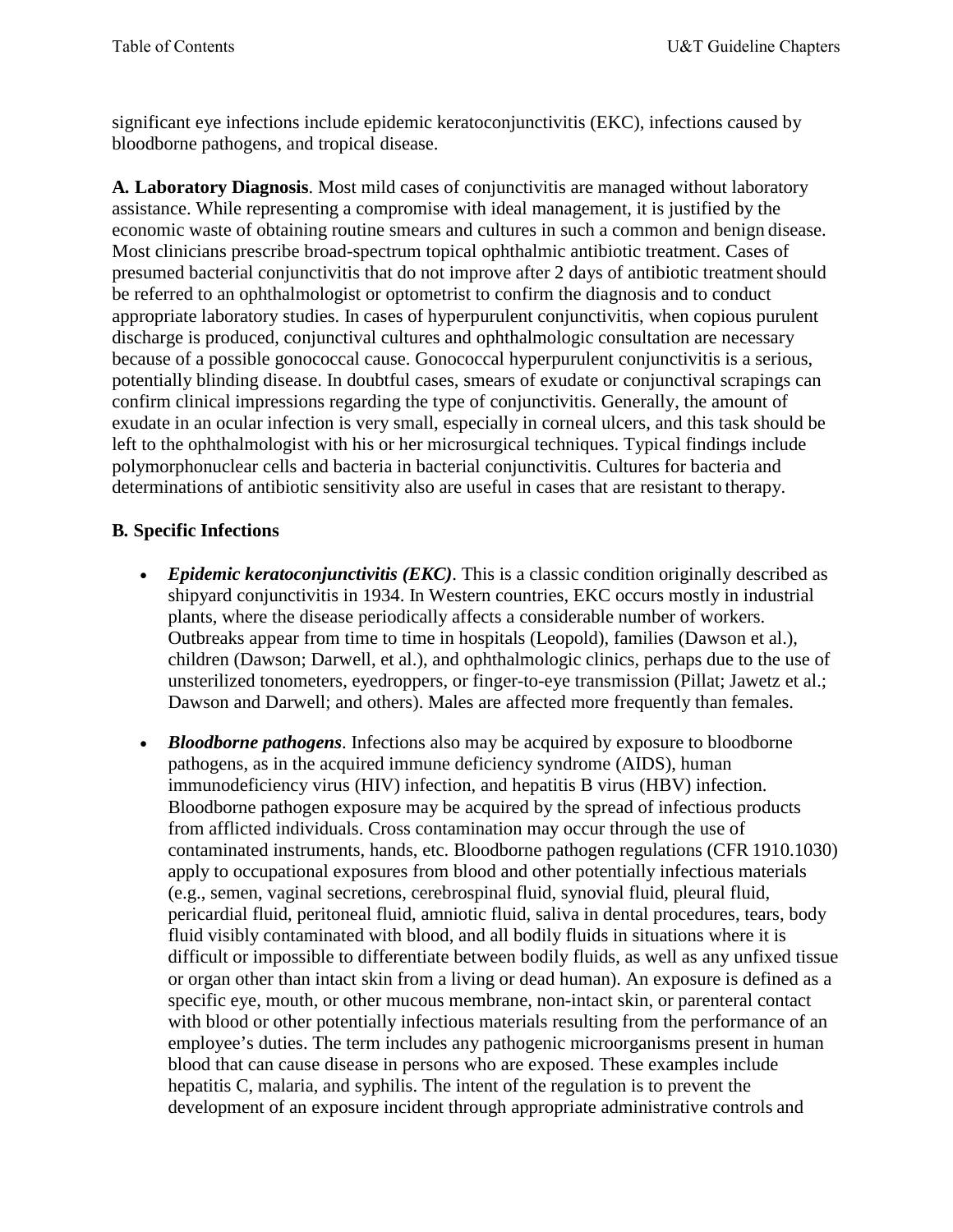personal protective equipment. An applanation tonometer, for example, must be thoroughly cleansed and sterilized after being used on an individual with HIV in the tears before using it on another individual because it may transmit the virus. Personal protective equipment appropriate to a procedure must be used.

• *Topical disease*. Some infectious diseases of the eye are not unique to the duties of individuals but rather are acquired from tropical conditions found in the area of employment. Examples include onchocerciasis, leishmaniasis, and trachoma.

#### **C. PREVENTION AND CONTROL OF OCCUPATIONAL EYE INFECTIONS**.

Occupational eye infections spread by medical personnel through the use of inappropriate procedures are not uncommon. Various controls may be employed to help eliminate these infections:

- **Administrative controls**. These are designed to prevent dissemination of infectious agents to the eye. Members of medical departments are at risk for conditions such as EKC and AIDS. Tropical conditions can be readily referenced by geographic areas of the world and specific administrative controls should be implemented as recommended by the Centers for Disease Control and Prevention (CDC). Hands should always be washed between patient contacts.
- **Safe work practices**. The medical staff should help to prevent transmitting diseases person to person (i.e., EKC and AIDS). On some occasions, bodily secretions or blood products containing the AIDS virus may be cleaned up by nonmedical staff, and similar safe practices must be used.
- **Personal protective equipment for examiners**. In accordance with dictates of the Occupational Safety and Health Administration (OSHA, 29 CFR 1910.132), personal protective equipment must be worn by individuals who may be exposed to hazardous conditions. Using disposable gloves and eye and face protection is mandated in situations where medical personnel may be exposed to or may transmit infectious products from themselves to others. Such equipment includes type C spectacles with a full side shield, type D spectacles with a detachable side shield, type E spectacles with a non-removable lens, and type H cover goggles with indirect ventilations, as dictated by the American National Standards Institute (ANSI Z87.1-2003). In cases involving potential exposure to AIDS, personal protective equipment is mandated and directed in 29 CFR 1910.1030. Exposure from splattering or droplet generation would necessitate using the eye protection noted above and a mask or an ANSI Z87.1 type N face shield.
- **Employee education and training**. OSHA regulations (29 CFR 1910.132) mandate training about potential hazards and their prevention by using appropriate personal protective equipment. No individual who may be exposed to hazards should be allowed to work in such an environment without appropriate education and training.

#### **D. Fundamental Clinical Signs of Ocular Inflammation**

Inflammation of the conjunctiva and cornea produces only a few clinical signs. Some of these, such as hyperemia of conjunctival vessels, edema, and conjunctival papillae, are nonspecific and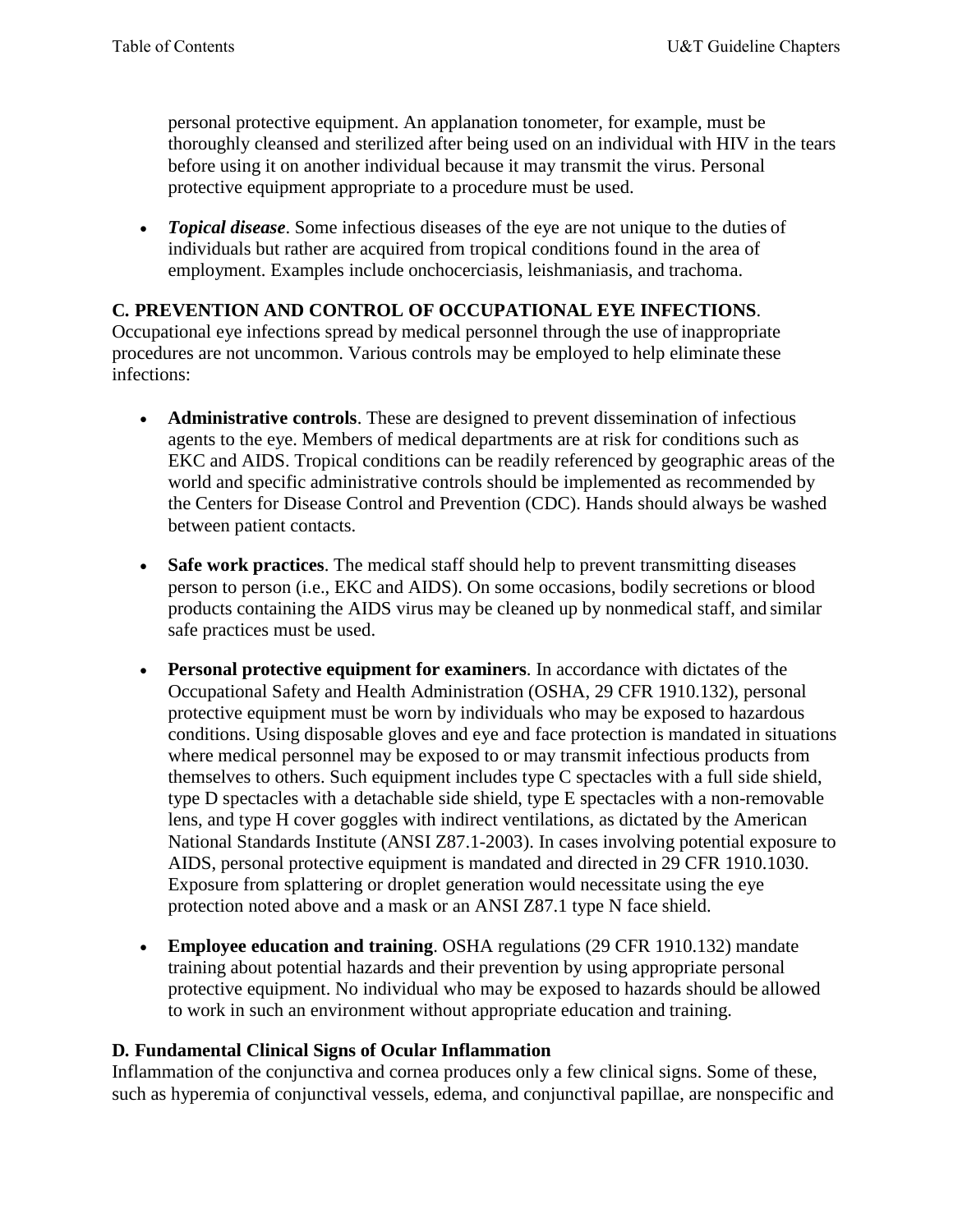may not be helpful in determining the etiology of inflammation. Others, such as conjunctival follicles, giant papillae, membranes, phlyctenules, and marginal infiltrates, are more specific and can be helpful in determining etiology.

## **E. CONJUNCTIVA**

Morphologically, the conjunctiva consists of two layers, the epithelium and the underlying stroma (substantia propria). In a few areas, the overlying conjunctival epithelium is attached to an underlying structure, such as the tarsus or bulbar limbus, by fine fibrous strands or anchoring septa.

**I. Papillary Response of the Conjunctiva**. A conjunctival papillary response is a nonspecific clinical sign that can result from any type of inflammation. Papillae in the palpebral conjunctiva or at the limbus are the equivalent of simple hyperemia elsewhere in the conjunctiva. Only where fine fibrous strands are present and are attached to subjacent tissues can conjunctiva fully develop. A papillary response presents with a fine, mosaic-like pattern of elevated, polygonal, hyperemic areas separated by pale channels. A central fibrovascular core is present within each papilla. This gives rise to a central vessel that, on reaching the surface of the structure, erupts into a spoke-like pattern that is readily evident on biomicroscopic examination. The papillae result from leakage of fluid and acute inflammatory cells (polymorphonuclear leukocytes, etc.) from the vascular core, resulting in swelling of the tissue. The connective tissue septa that anchor the overlying epithelium to the deeper collagenous tissue are responsible for forming the papillae. The connective tissue septa restrict the size of papillae to less that 1 millimeter. Various types of papillae can develop in essentially three conjunctival areas: 1) upper palpebral conjunctiva; 2) lower palpebral conjunctiva; and 3) bulbar limbus. Each area will have a somewhat different clinical appearance of papillae owing to variations in anatomy.

Giant papillae are a unique form. They are greater than 1 millimeter in size and have several different clinical appearances and etiologies. There is a different clinical spectrum of giant papillae from various etiologies, including palpebral vernal conjunctivitis, limbal vernal conjunctivitis, atopic keratoconjunctivitis, giant papillary conjunctivitis (GPC) of contact lenses, and giant papillae from prostheses and ends of nylon sutures. The giant papillae seen with the atopic diseases of palpebral vernal and atopic keratoconjunctivitis are polygonal in shape with a flat surface. These are usually much larger than follicles and vary in size and shape. The giant papillae produced by contact lenses have a wide spectrum of clinical appearance.

The common, mild form of GPC has giant papillae larger than 1 millimeter, but the papillae do not have the polygonal shapes or flat surfaces that are typical of giant papillae of vernal conjunctivitis. In other areas, inflammation causes simple hyperemia rather than papillae. Normally, small blood vessels exist that extend into the conjunctival stroma among the fibrous strands. Conjunctival lymphoid follicles also are present within the stroma and can be commonly seen in the inferior conjunctival sac in young individuals and occasionally in older people.

**II. Follicular Response of the Conjunctiva**. A follicular response of the conjunctiva is a much more specific clinical sign and narrows the differential diagnosis as to the etiology of the inflammation. The conjunctival follicle is a smooth elevation of the conjunctiva that represents a lymphocytic response with an active germinal center. Vessels may encroach on the surface ofthe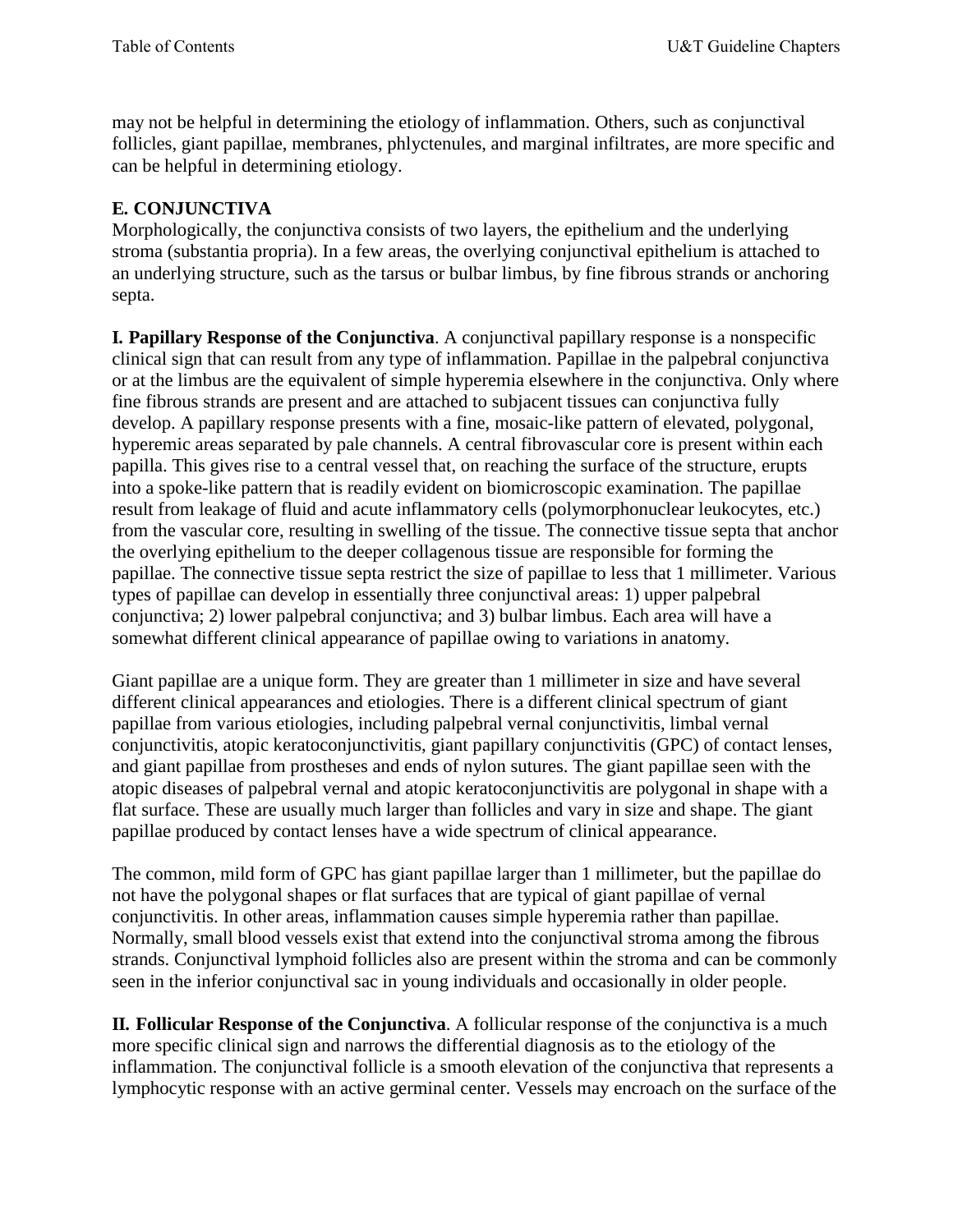follicles but are not seen within the follicle. A papillary response is nonspecific and can occur along with any follicular response. These pathologic etiologies produce a more severe follicular response in the inferior conjunctival cul de sac than in the upper tarsal conjunctiva, with the exception of trachoma. Unfortunately, the clinical sign of pathologic follicles can be obscured by an overlying papillary response or an overlying inflammatory membrane or pseudomembrane.

**III. Conjunctival Pseudomembrane or Membrane**. The conjunctival pseudomembrane or membrane is another condition that has some specificity. A transudation of fluid, rich in protein and fibrin, is extruded through the walls of the altered conjunctival blood vessels, coagulating on the surface of the conjunctiva and producing a pseudomembrane or membrane. The difference in the two is one of severity; because pseudomembranes are less firmly adherent, they do not produce bleeding when stripped from the conjunctival surface.

## **F. CORNEA**

**I. Edema**. There are two types of corneal epithelial edema:

- *Intracellular epithelial edema*, a swelling within the epithelial cells as a result of local epithelial inflammation or nutritional compromise of the corneal epithelium, can be localized or generalized. Examples of intracellular epithelial edema are Sandler's veil, seen with scleralcorneal contact lenses and rarely with soft contact lenses, and circumscribed epithelial edema seen with polymethylmethacrylate (PMMA) contact lenses. This intracellular epithelial edema is due to hypoxia.
- *Intercellular epithelial edema* manifests as fluid between the epithelial cells, maintained within the epithelial layer by the zonula occludens and macular adherens, the cellular adhesions among the corneal epithelial cells. Intercellular epithelial edema results from fluid that passes from the corneal stroma into the epithelial layer whenever the IOP exceeds the corneal stromal swelling pressure. Intercellular epithelial edema is seen clinically as microcystic epithelial edema or in the more severe form as epithelial bullae.

**II. Epithelial Filaments**. Epithelial filaments of the cornea may occur in various types of keratitis. Epithelial filaments are coils of epithelial cells attached to the cornea at their base. Mucus and other debris adhere to these epithelial filaments. The corneal epithelial filament is a clinical sign that can occur from a variety of etiologies.

**III. Active Corneal Stromal Inflammation**. Active corneal stromal inflammation is most readily identified clinically by infiltrates of leukocytes and edema within the corneal stroma.The infiltrates appear as focal opacities on biomicroscopic examination and can lie at any level of the stroma. In an avascular cornea, a stromal infiltrate is usually composed predominantly of polymorphonuclear leukocytes. These cellular elements can originate from the limbal vascular arcades and migrate to the site of corneal injury. Alternatively, they can enter the stroma from the tear film or the aqueous humor when defects occur in the layers of the cornea that act as barriers. In a vascularized cornea, inflammatory cells make their way into stroma by way of the new vascular channels, and the infiltrates are comprised of mixed cellular components.

**IV. Stromal Edema**. Stromal edema from an inflammatory etiology almost invariably coexists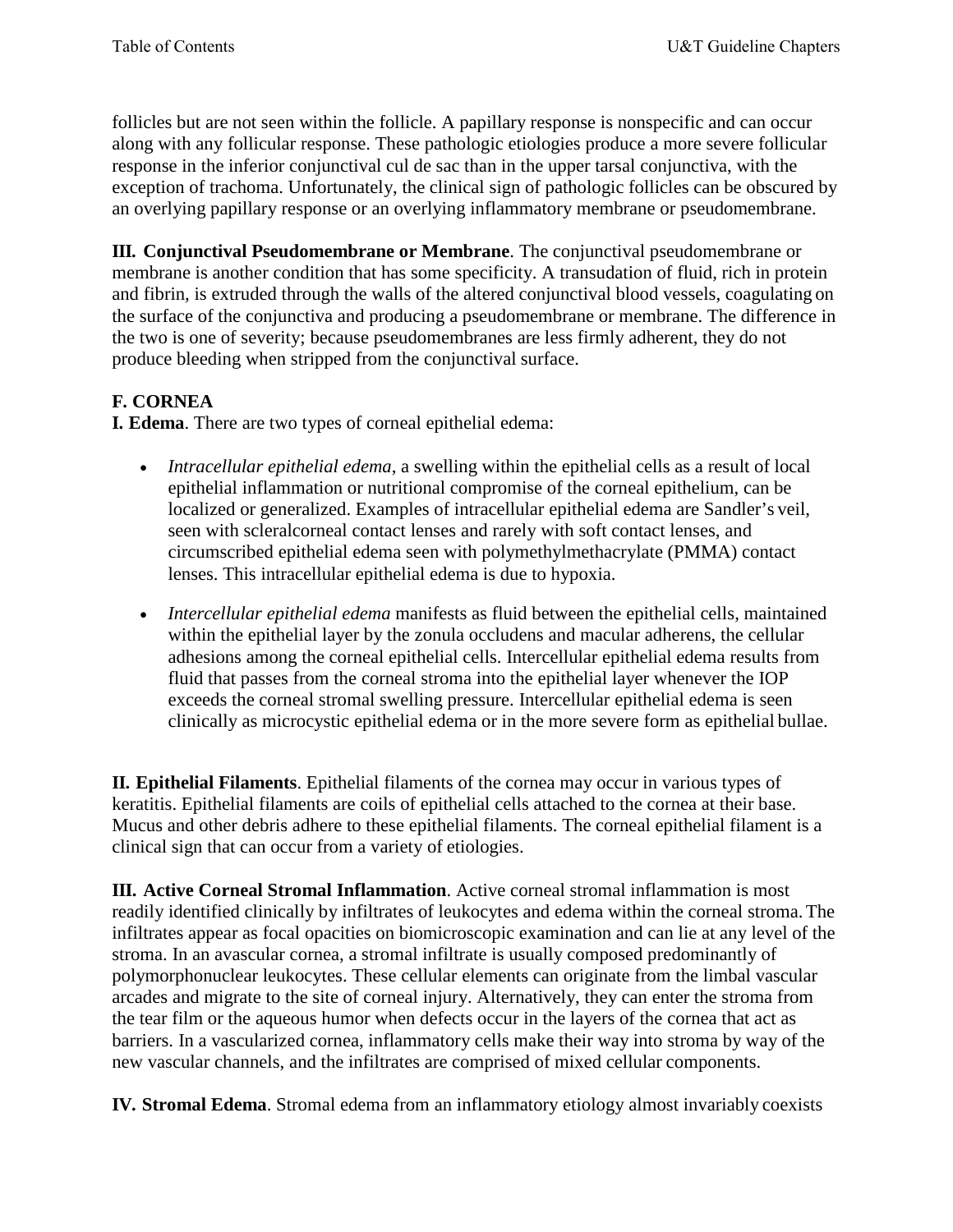with inflammatory infiltrates. This is evident clinically by increased thickness of the corneal stroma, which is roughly proportional to its water content. Stromal edema may be localized or generalized.

**V. Corneal Scarring**. Corneal scarring results wherever the inflammatory process is severe enough to cause tissue destruction. This process interrupts the regular lamellar arrangement of corneal collagen, resulting in loss of transparency. The scarring process involves manufacture of new collagen from active stromal keratocytes. Pigment, particularly melanin, is sometimes included in the structure of the scar. A number of deposits—calcium, lipid, proteinaceous material, or iron are encountered most often—in the corneal stroma can appear in cases of longstanding inflammation.

**VI. Neovascularization**. Neovascularization is an additional indicator of active corneal inflammation. The new vessels can lie in the superficial or deep cornea depending on the nature of the inflammatory stimulus. It is important to recognize that there is a normal superficial vascular arcade at the corneal limbus. The distance that the vascular arcade extends onto the corneal limbus varies from person to person, but once the vessels leave the normal arcade and extend onto the cornea:

- A superficial micropannus can develop, extending 1 to 2 millimeters beyond the normal vascular arcade or as a gross pannus that extends more than 2 millimeters beyond the normal vascular arcade. It is important to distinguish between micropannus and gross pannus because the differential diagnosis of each varies.
- Deep stromal (interstitial) vascularization, which has a less specific etiology, can be caused by any chronic inflammation associated with stromal edema.

**VII. Chronic Inflammation**. This can result from several etiologies and can produce various superficial opacities in a horizontal band across the interpalpebral area of the cornea; this is known clinically as band-shaped keratopathy.

**VIII. Epithelial Keratitis**. Epithelial keratitis is a common clinical sign with several possible etiologies. The term superficial punctate keratitis (SPK) should be reserved for the specific clinical entity described by Braley and Thygeson. Other etiologies of epithelial keratitis are not specific entities but are secondary to a number of other causes. Morphologic and distribution differences may help to differentiate the many causes of epithelial keratitis.

**IX. Corneal Endothelium**. The corneal endothelium can be involved secondarily by inflammatory processes in the corneal stroma (keratitis) or in the anterior uveal tract (anterior uveitis). In the latter instance, inflammatory cells are present in the anterior chamber and appear on the biomicroscope as white or gray specks circulating in the aqueous humor. Aggregates of these cells can accumulate on the endothelial surface of the cornea, where they are referred to as keratic precipitates (KPs). Several clinical forms of KPs are recognized. In the punctate or granular form, the cells are primarily polymorphonuclear leukocytes and lymphocytes. Larger cellular aggregates are known as "mutton fat" KPs; macrophages predominate in this type of deposit. Finally, the fibrinous KP, in which the endothelial deposits are composed largely of fibrin with few inflammatory cells, also is recognized. KPs usually resolve completely, but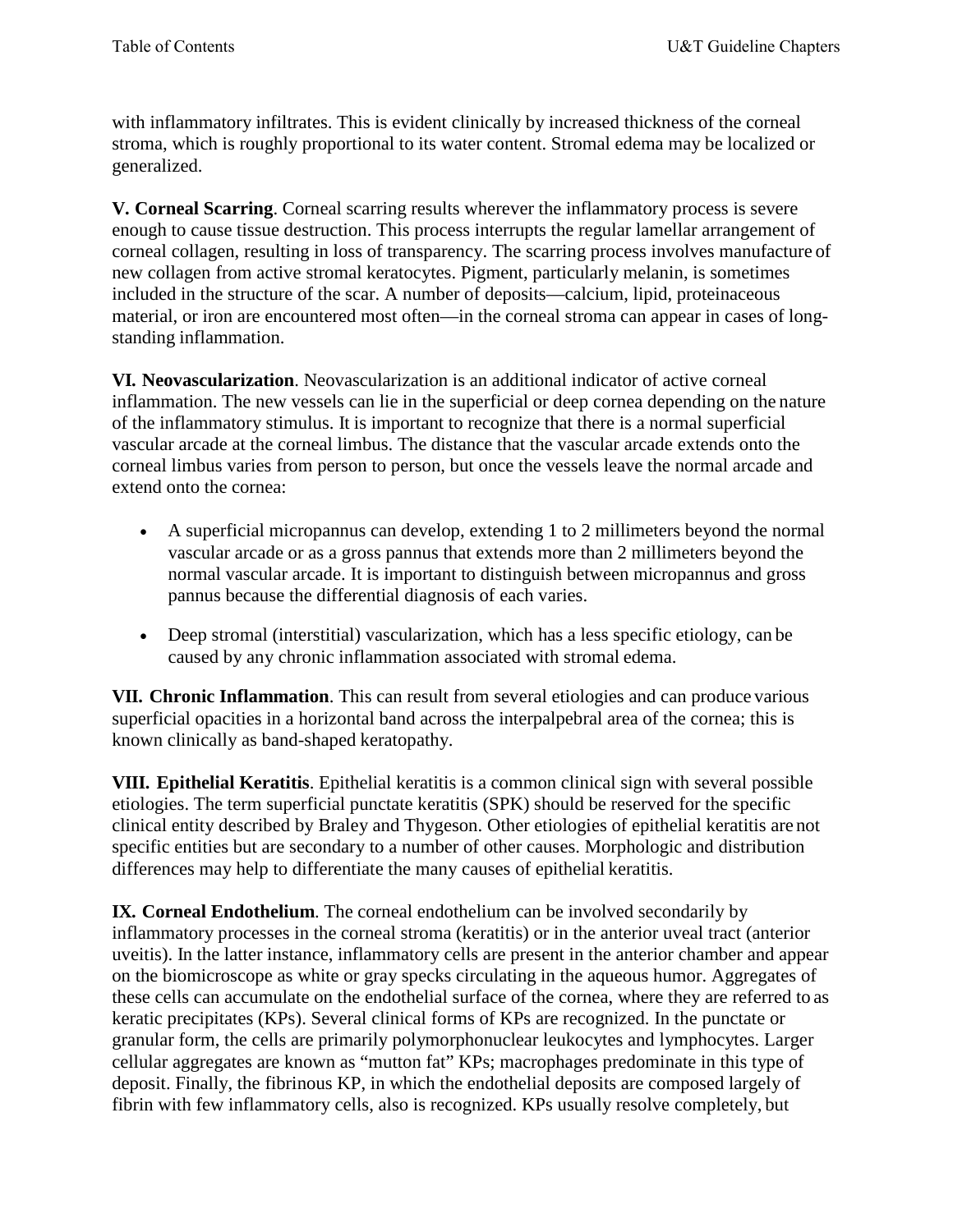residual hyalinized deposits can remain on the posterior cornea.

**X. Retrocorneal Membranes**. Retrocorneal membranes (thin, filmy membranes of connective tissue that cover the posterior corneal surface) can develop following inflammation and occur especially following hyphema, penetrating keratoplasty, or corneal perforation due to trauma or infection. These membranes can, at times, be vascularized or pigmented. It is thought that endothelial cell damage or death precedes proliferation of a retrocorneal membrane, and in the vast majority of cases, its occurrence is accompanied by edema of the cornealstroma.

## **G. ANTERIOR CHAMBER**

Examining the depth and contents of the anterior chamber is extremely important and correlates well with the symptoms and signs previously obtained.

• *Depth*. In the case of narrow-angle glaucoma, the edema of the cornea is associated with a narrow-angle *iris bombe*´ where the anterior surface of the iris almost touches the peripheral cornea and where the anterior chamber is extremely shallow. An ancillary finding in these cases is an increase in IOP averaging 40 to 60 mmHg.

• *Content*. The content of the anterior chamber is significant because it correlates with the other findings of the conjunctiva and cornea.

• In cases of a uveitis (purulent cyclitis), the presence of protein and cells in the anterior chamber is classic.

• When the number of cells develop sufficiently that they precipitate, a hypopyon will be present. A hypopyon is associated with layering of cells in up to 50% of the inferior anterior chamber. • A hyphema is an accumulation of red blood cells secondary to trauma in the anterior chamber generally in the inferior half, but it can occupy the entire anterior chamber. When there is an associated IOP increase, the blood will be forced into the cornea, causing blood staining of the cornea.

## **F.3 Ocular Trauma**

A new standardized classification of ocular trauma has been proposed and is known as the Birmingham Eye Trauma Terminology (BETT). Definitions in medical dictionaries are tailored to general medical use and cannot be applied effectively to ocular trauma. The new system always uses the entire globe as the tissue of reference; therefore, the type of the injury is described unambiguously without having to indicate the tissue involved. When a tissue is specified, it refers to wound location, not to injury type. A corneal penetrating injury thus involves an open globe injury with the wound being in the cornea. The system provides unambiguous definitions for each term and a complete classification of injury types.5 **This new system should be used in all cases of ocular trauma**. When the BETT system was published in 1996, it was reasonably expected that it eventually would become the standardized international language of ocular trauma. Ophthalmologists were urged to use this terminology in clinical practice and research. It is mandated by Graefes' Archives, Klinische Monatsblätter, and Ophthalmology.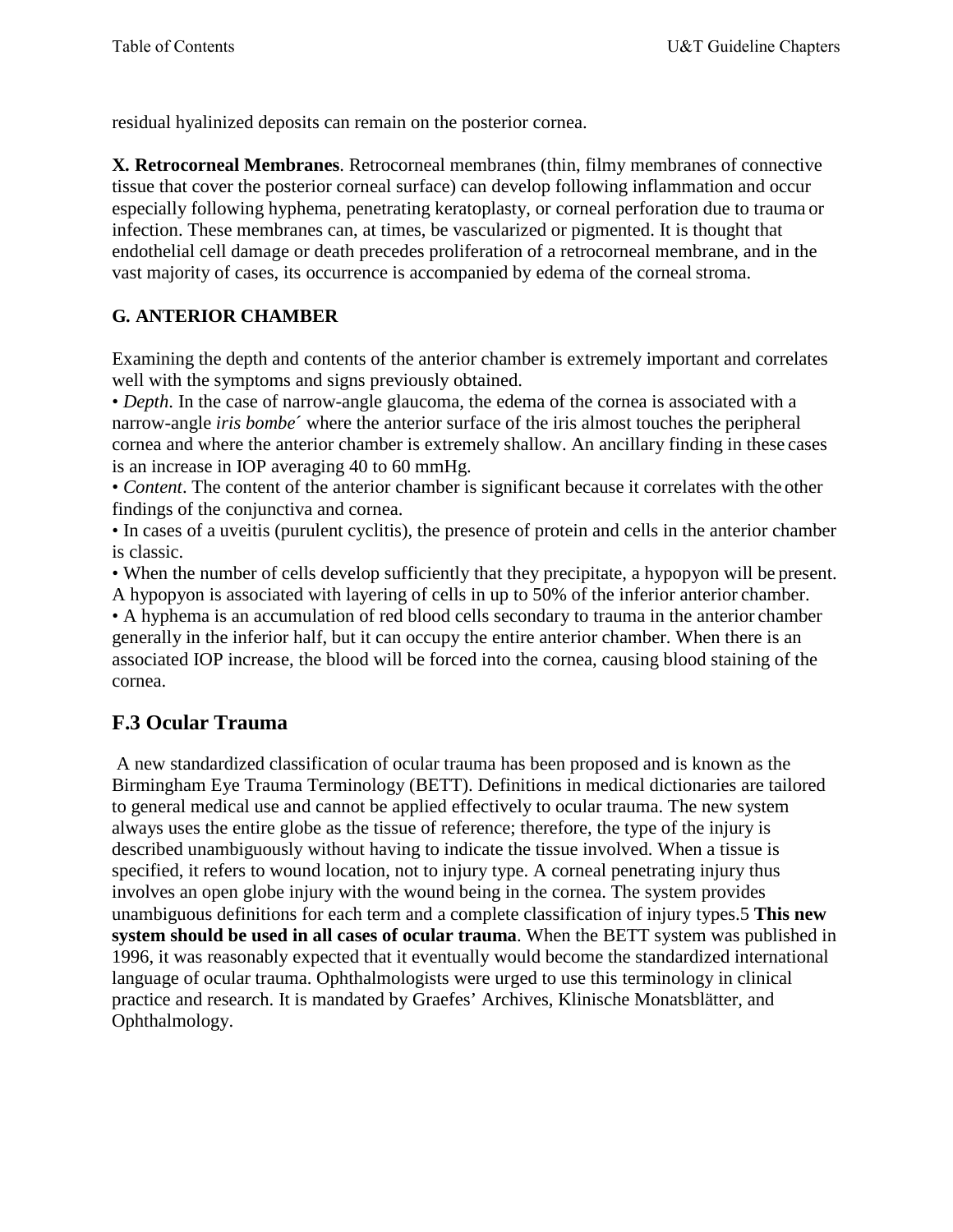

#### **The New Standardized Classification of Eye Trauma**

*Source*: Figure modified from Kuhn F, Morris R, Witherspoon CD, Heimann J, Jeffers JB, Treister G. A standardized classification of ocular trauma. Graefes Arch Clin Ophthalmol. 1966;234(6):399-403.

#### **A. Elements of the History of Ocular Injury**

While a detailed, accurate history is essential in all injuries, it is especially important to obtain a detailed history of an ocular injury because incorrect or misleading information may lead to blindness. Such information may be obtained from a variety of sources, including the patient, the first responder(s), and others involved in or associated with the accident.

Information for acute trauma should include the four Ws:

- *Where*: Location of the accident
- *When*: Time and date
- *Who*: Other individuals involved
- *What*: A detailed description of the accident circumstances, including force and load. If chemical exposure was involved, seek available Material Safety Data Sheets (MSDSs) information. Critical data include: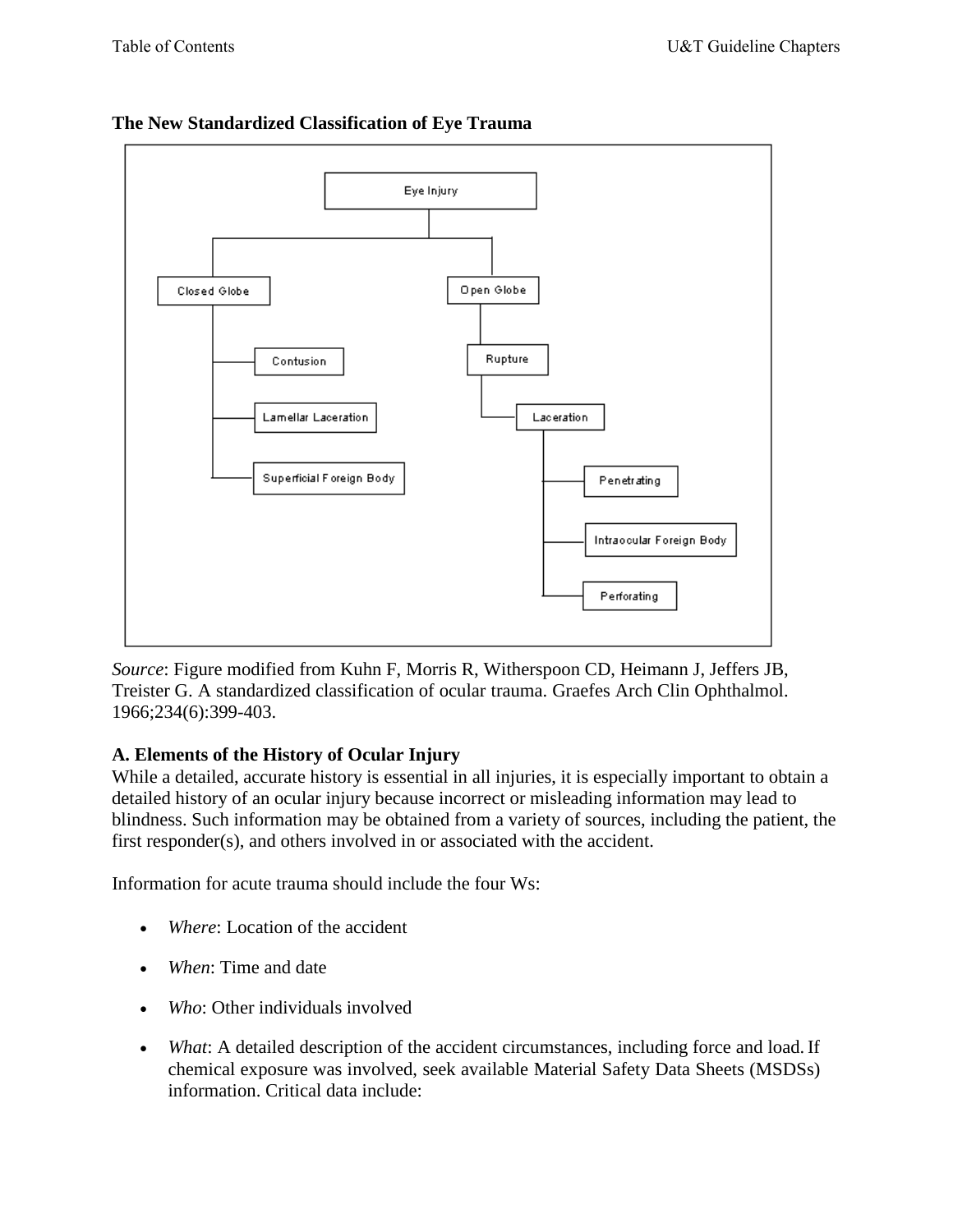- What chemical? MSDS information:
	- o *Type of chemical* (alkali, acid, solvent)
	- o *Type of exposure* (liquids, solids, fumes)
	- o *Dose of exposure*
	- o *pH* of the material
	- o *Concentration* of the material
	- o *Solubility* of the material
	- o *Contact* time
- Emergency medical care provided by first responder(s):
	- o Product manufacturer
	- o Availability of chemical data:
		- Material Safety Data Sheets (MSDSs)
		- Regional poison control center
		- **Internet**

Under federal law, 29 CFR 1910.1200, Hazard Communication, MSDS are to be furnished by the employer to the worker or his or her health care provider on request. Unfortunately, the quality of the information on MSDSs varies greatly because the information is supplied by the manufacturer of the product and there is no effective mechanism in place to ensure that it is accurate.

#### **Table 5. BETT Glossary of Terms (Definitions and Explanations) Eyewall** Sclera and cornea

*Although the eyewall technically has three coats posterior to the limbus, for clinical and practical purposes, violation of only the most external structure is taken into consideration.* 

**Closed globe injury** No full-thickness wound of eyewall **Open globe injury** Full-thickness wound of eyewall Full-thickness wound of eyewall **Contusion** No (full-thickness) wound

*The injury is either due to direct energy delivery by the object (e.g., choroidal rupture) or to the changes in the shape of the globe (e.g., angle recession).* 

**Lamellar laceration** Partial-thickness wound to the eyewall **Rupture** Full-thickness wound of the eyewall caused by blunt object *Because the eye is filled with incompressible liquid, the impact results in a momentary increase*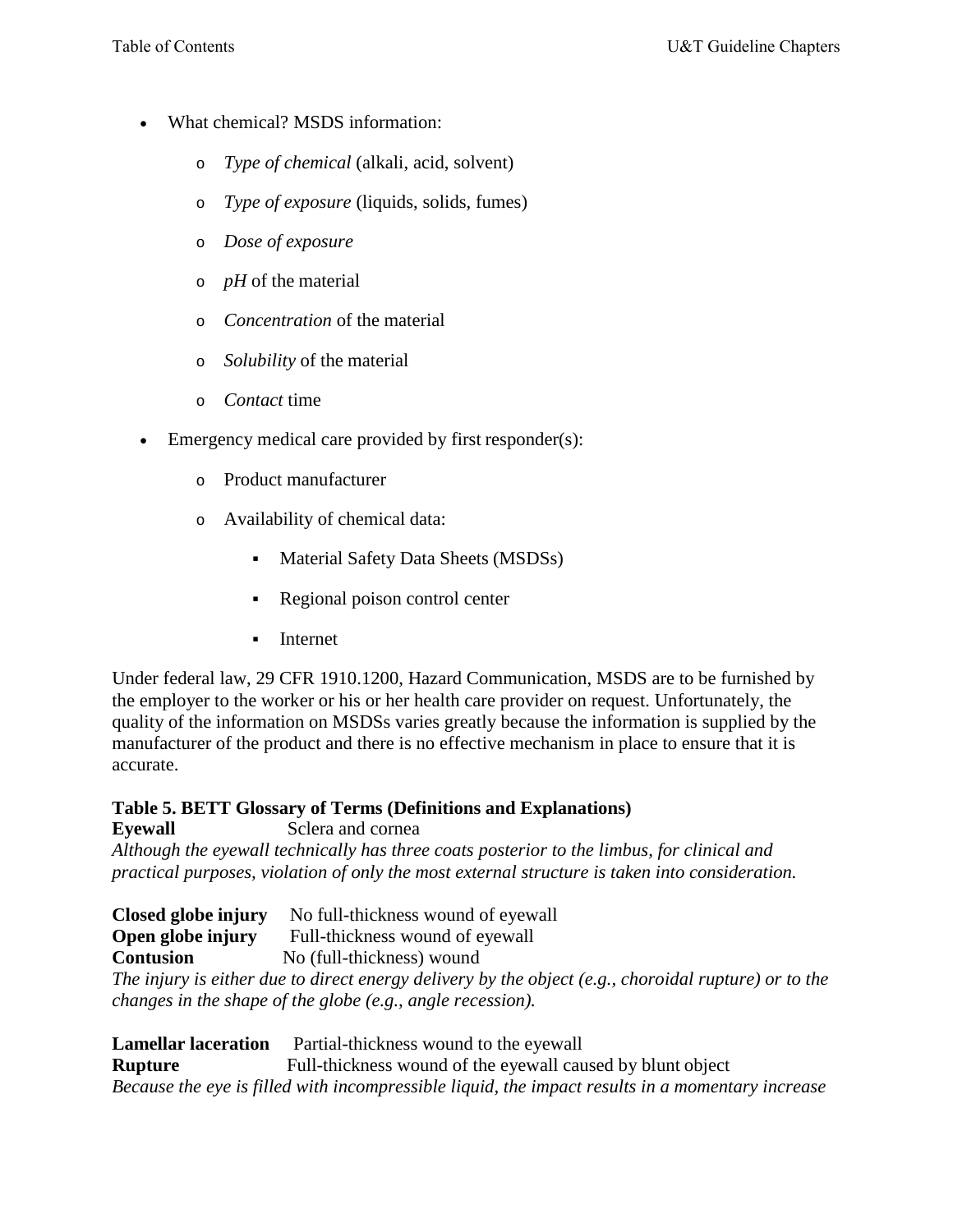*of the IOP. The eyewall yields at its weakest point (at the impact site or elsewhere; e.g., an old cataract wound dehisces even though the impact occurred elsewhere); the actual wound is produced by an inside-out mechanism.* 

**Laceration** Full-thickness wound of the eyewall caused by a sharp object *The wound occurs at the impact site by an outside-in mechanism.* 

#### **Penetrating injury** Entrance wound

*Both wounds caused by the same agent.* 

*Note*: Some injuries remain difficult to classify. For instance, an intravitreal BB pellet is technically an intraocular foreign body (IOFB) injury. However, because this is a blunt object that requires a huge impact force if it enters, not just contuses, the eye, there is an element of rupture involved. In such situations, an ophthalmologist or optometrist should either describe the injury as ''mixed'' (i.e., rupture with an IOFB) or select the most serious type of the mechanisms involved.

## **F.4 Management of Blurred Vision**

Blurred vision is a symptom of a decrease in visual acuity that may be central or peripheral. The patient presenting with symptoms or signs of blurred vision may be referred to an ophthalmologist or, based on results of visual (ocular) screening, an optometrist.

**A. Central** (Modified from Rhee DJ, Pyfer MF, Rhee DM, eds. *The Wills Eye Manual: Office and Emergency Room Diagnosis and Treatment of Eye Diseases*. 3rd ed. Philadelphia, Pa:Lippincott, Williams & Wilkins; 1999. Chapter 1, p. 1-2)

- 1. A central decrease in visual acuity may be transient or last longer than 24 hours. Transient visual loss (vision returns to normal within 24 hours, usually within 1 hour).
	- 1. Few seconds (usually bilateral): Papilledema
	- 2. Few minutes: Amaurosis fugax [transient ischemic attack (TIA), unilateral], vertebrobasilar artery insufficiency (bilateral)
	- 3. Between 10 and 60 minutes: Migraine (with or without subsequent headache)
- 2. Visual loss lasting longer than 24 hours.
	- 1. Sudden painless loss: Retinal artery or vein occlusion, ischemic optic neuropathy, vitreous hemorrhage, retinal detachment, optic neuritis (usually pain with eye movements)
	- 2. Gradual, painless loss (over weeks, months, or years): Cataract, open-angle glaucoma, chronic retinal disease [e.g., age-related macular degeneration (ARMD), diabetic retinopathy]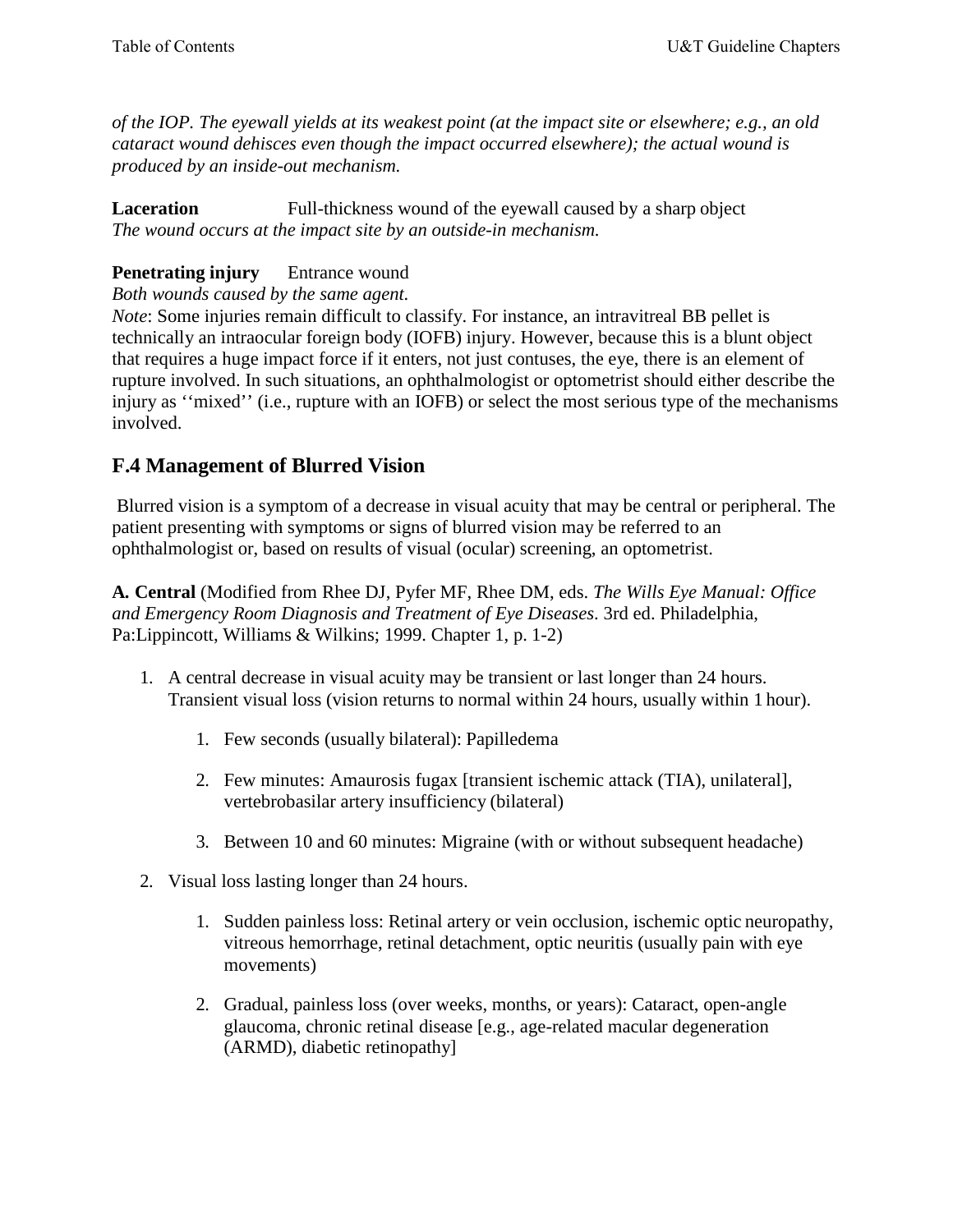- 3. Painful loss: Acute angle-closure glaucoma, optic neuritis (pain with eye movements), uveitis, corneal hydrops (keratoconus)
- 3. Gradual change in refractive error (over months, years).
	- 1. Myopia—nearsightedness
	- 2. Hyperopia—farsightedness
	- 3. Presbyopia—lack of accommodation for reading or performing tasks at near (approximately 9 inches or 22 centimeters)

**B. Peripheral** Modified from Rhee DJ, Pyfer MF, Rhee DM, eds. *The Wills Eye Manual: Office and Emergency Room Diagnosis and Treatment of Eye Diseases*. 3rd ed. Philadelphia, Pa: Lippincott, Williams & Wilkins; 1999. Chapter 2, p. 16)

The peripheral vision (visual acuity) can be measured by means of a visual field examination. Visual field types of defects (identified below) will help to determine the anatomic defects and the most likely diagnosis.

*Altitudinal defect*. Ischemic optic neuropathy.

*Arcuate scotoma*. Glaucoma.

*Binasal field defect*. Glaucoma, bitemporal retinal disease (e.g., retinitis pigmentosa).

*Bitemporal hemianopia*. Chiasmal lesion (e.g., pituitary adenoma, meningioma,

craniopharyngioma, aneurysm, glioma)

*Blind spot enlargement*. Papilledema, glaucoma, optic nerve drusen, optic nerve coloboma, medulated nerve fibers off the disc, drugs, myopic disc with a crescent, others.

*Central scotoma*. Macular disease, optic neuritis, ischemic optic neuropathy (more typically produces an altitudinal field defect), optic atrophy (e.g., from tumor compressing the nerve, toxic/metabolic disease).

*Homonymous hemianopsia*. Optic tract or lateral geniculate body lesion; temporal, parietal, or occipital lobe lesion of the brain (stroke and tumor more common; aneurysm and trauma less common).

*Migraine*. May cause a transient homonymous hemianopsia.

*Constriction of the peripheral fields leaving only a small residual central field*. Glaucoma, retinitis pigmentosa, or some other peripheral retinal disorder, chronic papilledema, after panretinal photocoagulation, central retinal artery occlusion with cilioretinal artery sparing, bilateral occipital lobe infarction with macular sparing, nonphysiologic visual loss, carcinomaassociated retinopathy.

## **F.5 Management of Visual Fatigue**

*Visual fatigue* is a term used to describe phenomena related to intensive use of the eyes. It can include complaints of eye or periocular pain, itching or burning, tearing, oculomotor changes, focal problems, performance degradation, after-colors, and other phenomena. Patients presenting with signs or symptoms of visual fatigue may be referred to an ophthalmologist or optometrist.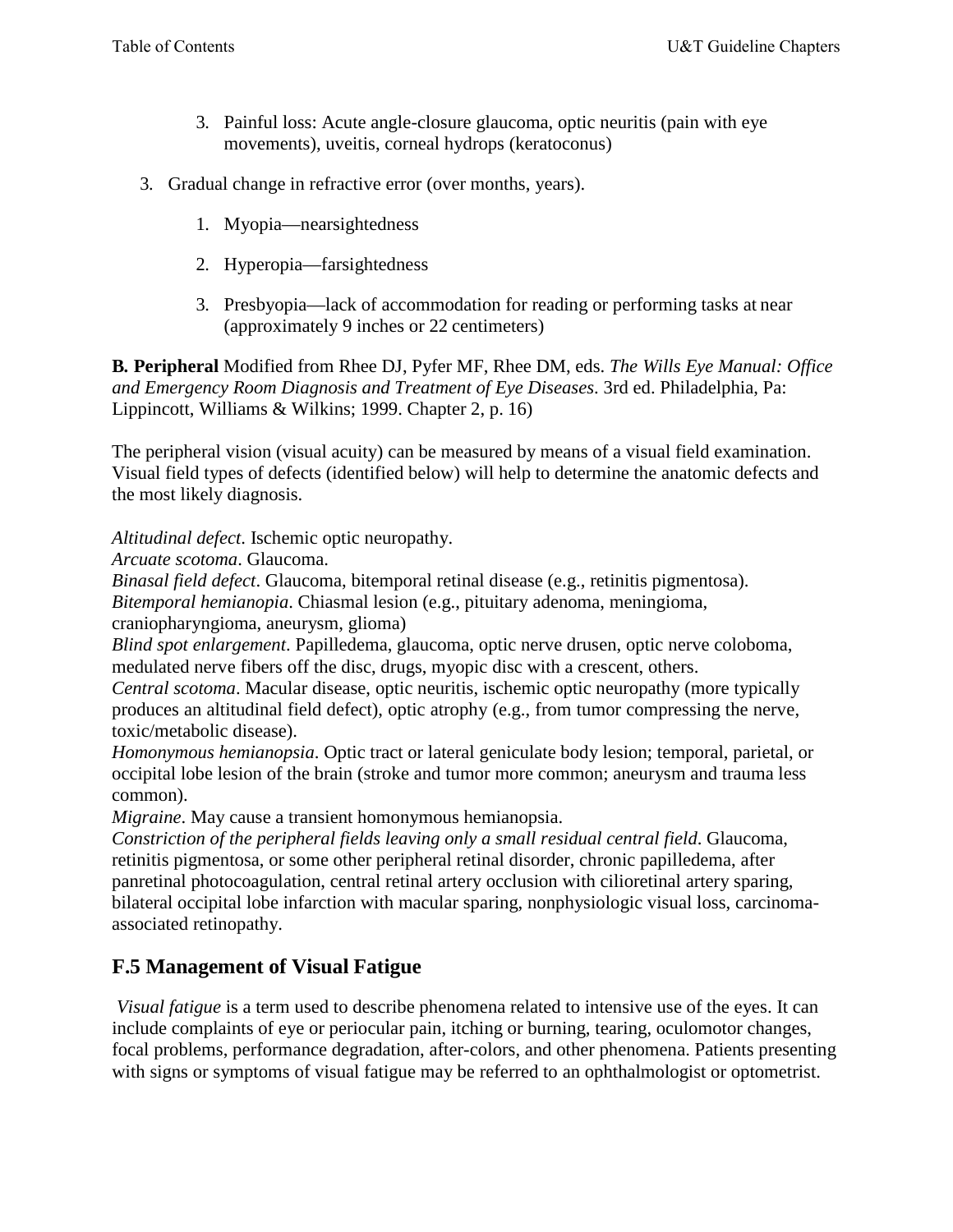The ability to perform most tasks depends on many visual and nonvisual variables, and the factors that influence the visual performance include:

- The patient's visual capability
- The visibility of the task
- Psychological and general physiologic factors

Studies indicate that the visual complaints occur in 50 to 90% of video display terminal (VDT) workers. The vision problems result from visual inefficiencies and eye-related symptoms. They are caused by a combination of individual visual system problems and poor visual ergonomics. The problems occur whenever the task's visual demands exceed the patient's visual abilities.

The visual symptoms can be resolved, for the most part, with good visual ergonomics, by properly managing the environment, and by providing proper visual care. Ergonomics is the science of designing machines and work tasks with the capabilities and limitations of the human being in mind.

#### **Visibility of Tasks**

The ability to perform a task safely, efficiently, and comfortably depends on its visibility, as well as on the worker's visual capabilities. Naturally, the better the visibility, the easier it is to perform the task, and the factors influencing a task's visibility include:

- Size
- Distance
- Illumination
- Glare
- Contrast
- Color
- Time available to view task
- Movement of the task
- Atmospheric conditions

Ergonomic research supports the following regarding VDTs:

• Place frequently used displays in the primary visual display area. The top of the display should be opposite the operator's eyes, which face forward, extending down to a point at which the operator is looking down at a 30-degree angle. Devices viewed as they are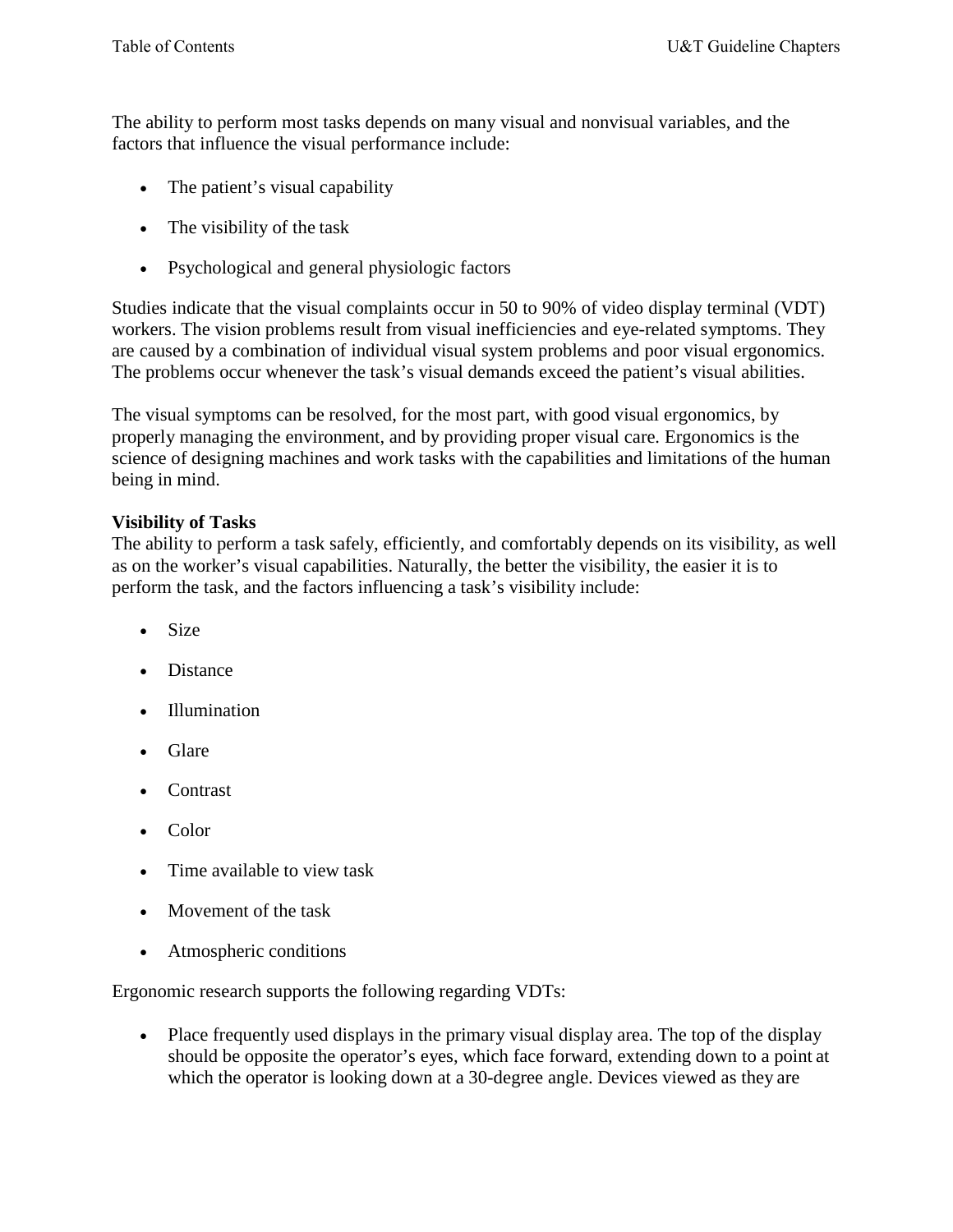operated, such as buttons, keyboards, and controls, should be seen in this area, at the work surface, and in the plane of the operator's eyes.

- The optimal viewing distance for visual displays is about 50 centimeters (20 inches). Workers with refractive error or presbyopia can wear corrective lenses designed specifically for the job. Lenses of this type also can be incorporated into multifocal eyeglasses (progressive add lenses) with overviews (add on segment at the top of the lens).
- Proper illumination is important and may be evaluated for each task.

Visual performance can be impaired by whole-body vibration in the range of 10 to 25 cycles per second (hertz). Such vibration, which may be generated by power saws, cranes, conveyors, and other machinery should be damped or separated from the worker.

#### **Vision Screening for the Worker**

In order to determine the exact loss of function in patients with blurred vision and visual fatigue, a visual (ocular) function screening should be completed.

#### **Elements of Visual (Ocular) Function**

Visual (ocular) function requirements are important to the safety, health, and efficiency of industrial workers in nearly all occupations. Vision is most important for identifying distant objects and for detailed perception of shape and color. Visual senses allow workers to judge distance and gauge movements in the visual field.

Visual screening was defined by a joint proposal from the American Academy of Pediatrics, the American Academy of Ophthalmology, the American College of Occupational and Environmental Medicine, and the American Academy of Pediatric Ophthalmology and Strabismology. The definition is based on the following:

- The key element is determination of screening visual acuity, both quantitative and bilateral.
- Graduated visual acuity stimuli should be employed to allow quantitative determination of visual acuity (e.g., Snellen chart).
- Screening may include determination of contrast sensitivity, ocular alignment, color vision, and visual fields.

#### **Current Testing Methods**

Most required visual tests may be provided by using visual screeners (see "Additional Resources").

## **F.6 Work Activities**

#### THE PROSPECTIVE WORKER

In order to apply the post-offer examination findings, detailed knowledge of the job is required.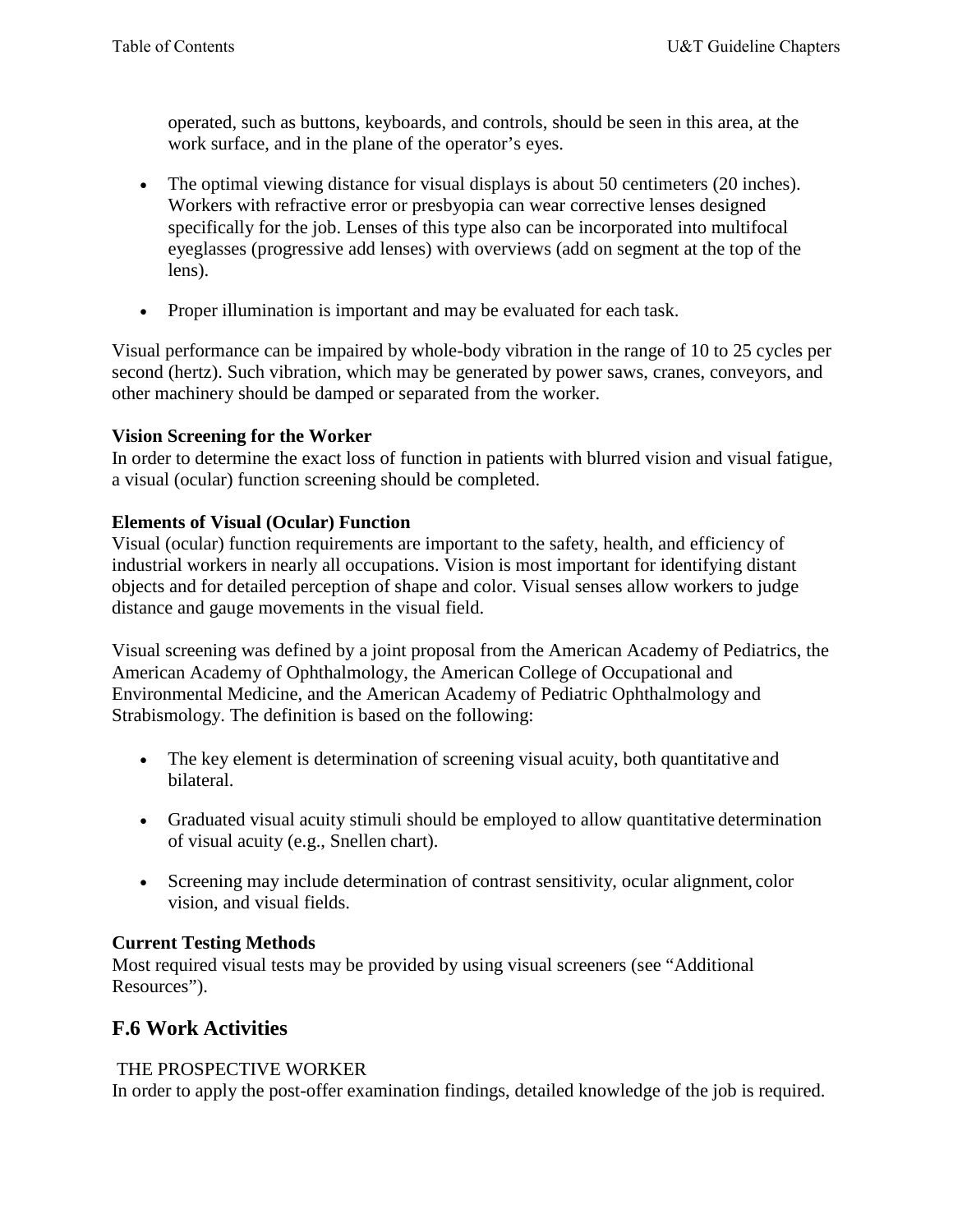Such information is derived from a visual analysis of the occupation. These data, or visual skills demanded of the worker, are written into the job requirements and meet with eventual tabulation.

This visual survey must be accomplished so that the occupational health professional can enter the shops, learn the jobs and shop language, and be completely familiar with the workers' daily environment. From this point on, the occupational health professional can be of great help to the medical director and the personnel director, who are trying to place new workers in jobs where they can attain their full work capacity. From material gained at the time of the visual analysis, the worker receives eye protection for the job requirements and is offered protection against impact through the use of case-hardened glass or plastic. Using such a device provides a twofold result—good working vision and eye protection. Knowing the job's requirements is necessary to prescribe proper lenses because occupational glasses offer visual potential based on the working distance and a safety defense determined by the job's characteristic hazards.

Each individual applying for a position should undergo a complete physical appraisal, which should include a vision (ocular) screening procedure. In more progressive plants, the visual screening could include a battery of tests supplied by a single ocular screening or rating instrument. In a well-integrated program, the results from these procedures can then be matched against the job's visual requirements. Failure to meet the guidelines established for that particular job places the worker and company management at risk both from a safety and production standpoint. The occupational health practitioner can play a key role by using these tests to interpret the job applicant's visual skills. In large plants, the practitioner interprets the findings of testing done by nontechnical employees (e.g., ophthalmic personnel or occupational health nurse). Small organizations will conduct the examination themselves or have it done by an offsite primary care physician. Medical and personnel directors can then use the test and examination data to place the prospective worker in a job best suited to his or her visual function.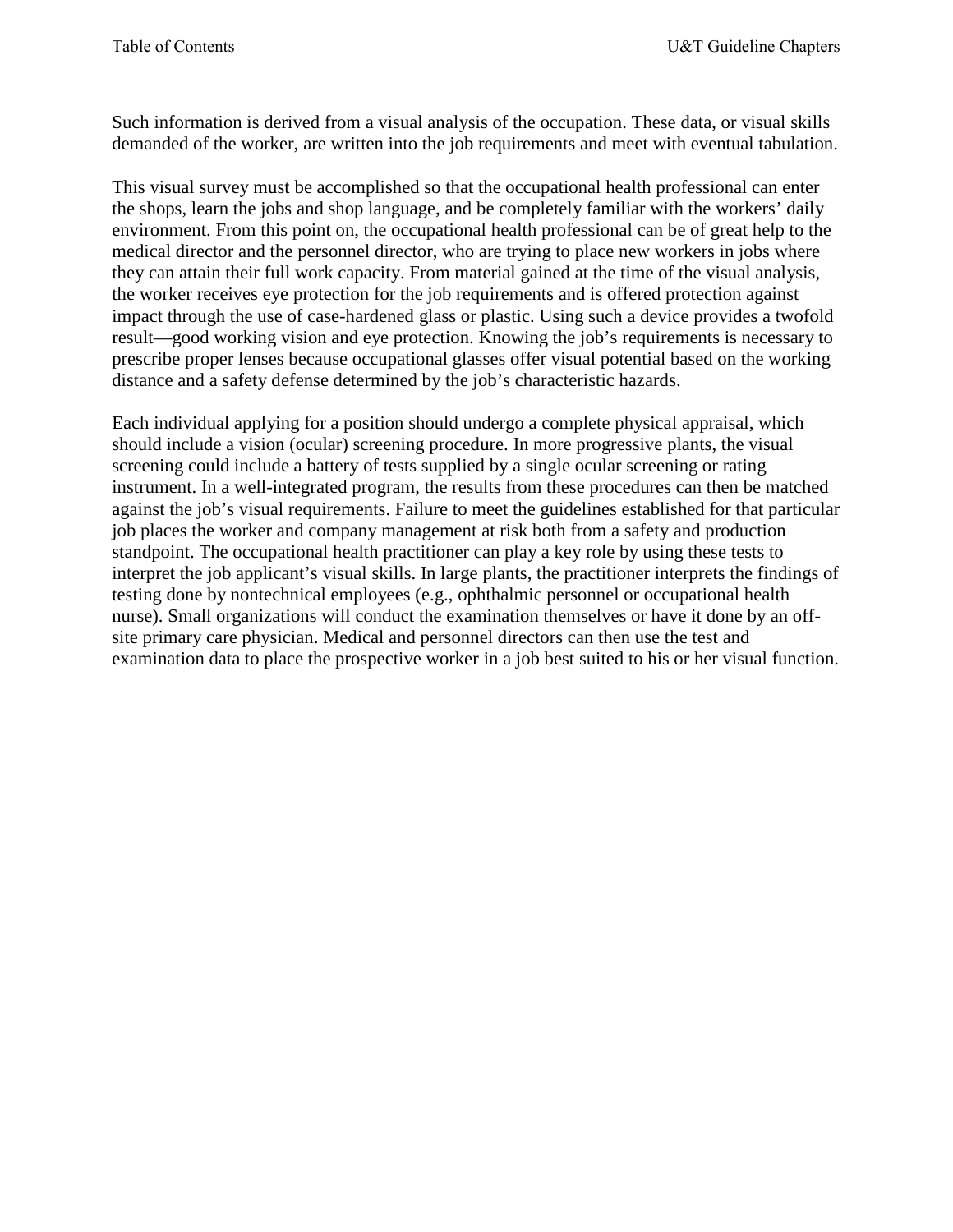# <span id="page-41-0"></span>**G. Therapeutic Procedures**

## **G.1.a Patient Comfort**

Comfort is often a patient's first concern. Nonprescription analgesics provide sufficient pain relief for most patients with acute eye symptoms. Persistence of eye pain is a red flag. If treatment response is inadequate (i.e., symptoms and limitations continue), prescription pharmaceuticals can be tried, but only briefly, before referring the patient to an ophthalmologist or optometrist. Comorbid conditions, side effects, cost, and provider and patient preferences guide the clinician's choice of recommended agents. Table 11 summarizes comfort options.

Generally, three sources of pain are secondary to a red eye:

- Periorbital pain
- Cornea, conjunctival, or eyelid pain
- Ciliary and iris spasm

Conditions that require referral must be diagnosed and treated initially, and the patient must be stabilized while making preparations for transfer. A series of general and diagnostic treatment modalities for red flag and non-red flag conditions are provided.

## **G.1.b Anesthetic Agents**

Topical anesthetics of short onset and duration with a low potential for causing hypersensitivity (e.g., proparacaine hydrochloride 0.5%) are used commonly during the eye examination and treatment only to facilitate removal of superficial foreign bodies or rust rings or to facilitate the examination when blepharospasm or severe local pain prevents adequate visualization of the eye (e.g., in patients with flash burns or severe corneal abrasions). The agents listed allow the clinician to perform ocular procedures such as tonometry, removing foreign bodies from the surface of the eye, and lacrimal canalicular manipulation and irrigation. Cocaine, the prototypical topical anesthetic, is a natural compound; the others are synthetic. Cocaine is now used rarely as an anesthetic agent. Topical anesthetics should not be used on an open globe. The practitioner should inquire about allergy to local anesthetics before using them. Proparacaine hydrochloride has the shortest onset, duration, and hypersensitivity. Chronic use by welders, for example, may lead to keratitis. Take adequate precautions to prevent pilfering of the clinic's bottles of anesthetic. A new delivery system for topical ophthalmic anesthetics in the form of a strip is now in the final pre-distribution stage.

|                                         | <b>Topical Anesthetic Agents</b> |                      |
|-----------------------------------------|----------------------------------|----------------------|
| <b>USP</b> or National Formulatory Name | <b>Trade Name</b>                | Concentration $(\%)$ |
| Cocaine hydrochloride                   |                                  | 1-4                  |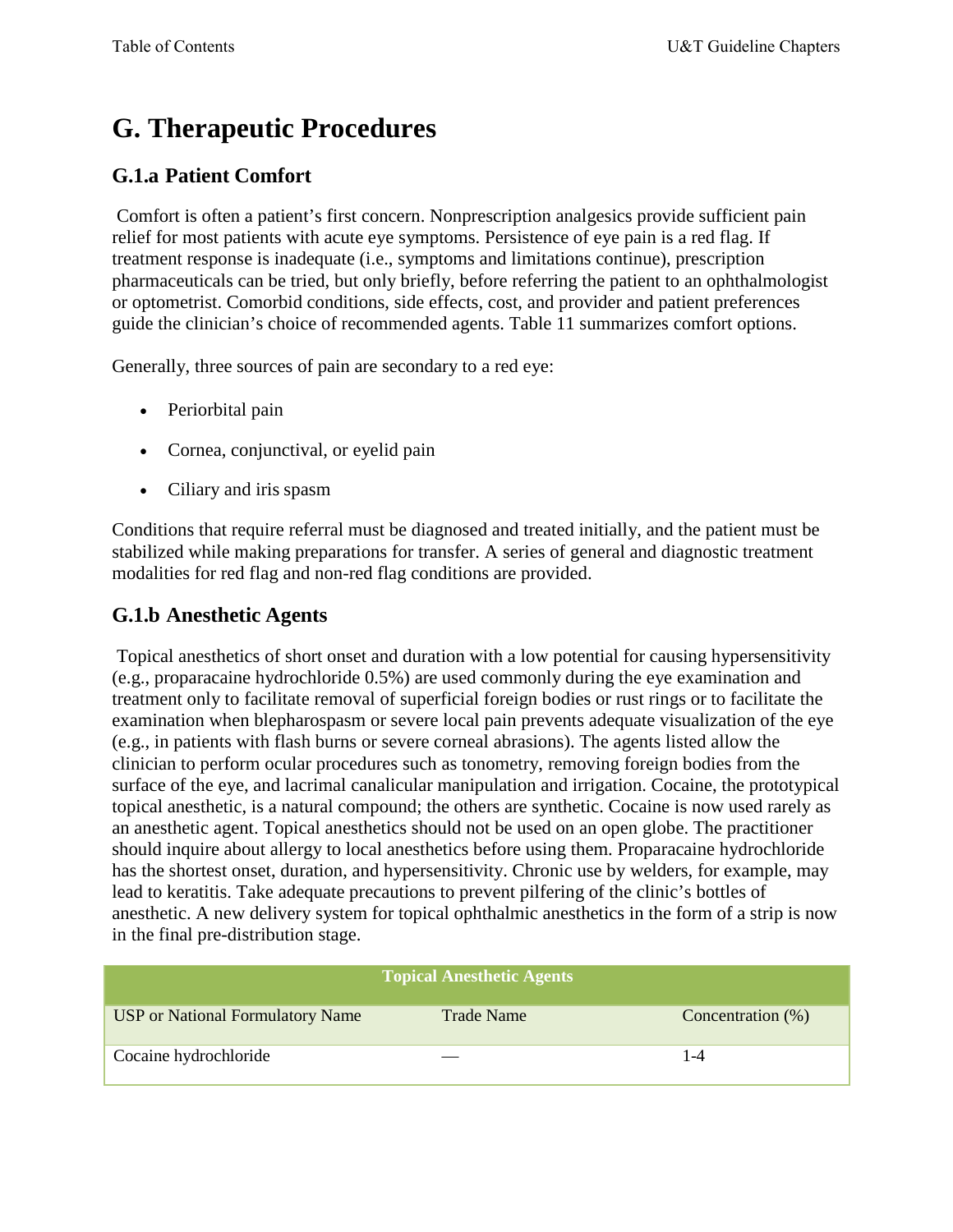| Proparacaine hydrochloride | AK-Taine<br>Alcaine<br>Ophthetic       | 0.5<br>0.5<br>0.5 |
|----------------------------|----------------------------------------|-------------------|
| Tetracaine hydrochloride   | AK-T-Caine<br>Pontocaine hydrochloride | 0.5<br>0.5        |

*Source*: From *Physicians Desk Reference for Ophthalmic Medicine*. 3rd ed. 2002; Table 11.

### **G.1.c Analgesics**

#### **SYSTEMIC**

The safest and most effective analgesic medication for acute eye problems appears to be acetaminophen. Opioids may be no more effective than acetaminophen but should be avoided if possible or used only until an emergent referral to an ophthalmologist or optometrist is made.

### **OPHTHALMIC TOPICAL**

Four topical nonsteroidal anti-inflammatory drugs (NSAIDs) are available for ophthalmic application that function as local anesthetics and analgesics. They are diclofenac, flurbiprofen, ketorolac, and suprofen. Flurbiprofen and suprofen, which are indicated only to inhibit intraoperative miosis, are very similar in activity, and some hospitals use them interchangeably. Diclofenac has an official indication for the postoperative prophylaxis and treatment of ocular inflammation. Ketorolac is indicated for treating postoperative inflammation and relieving ocular itching due to seasonal allergic conjunctivitis. It also has shown some success in alleviating the pain associated with keratotomy. Both diclofenac and ketorolac also have been used successfully to prevent and treat cystoid macular edema. NSAIDs cause little, if any, rise in IOP. The Ocular PF ophthalmic solution of ketorolac without preservative does not cause such transient stinging and burning on instillation (20% of patients in a clinical trial) whereas the solution with preservative does (40%). Diclofenac (Voltaren ophthalmic) caused stinging and burning in 15% of patients, but keratitis was reported in 28% of patients undergoing cataract surgery. Ocular PF ophthalmic would appear to be best tolerated by patients with fewer side effects. Studies that evaluated the effectiveness of an ophthalmic NSAID in treating noninfected, non-contact lensrelated, traumatic corneal abrasions without a pressure patch have been completed (Kaiser, 1995). After randomization, patients receiving ketorolac tromethamine 0.5% ophthalmic solution noted significantly decreased levels of pain, photophobia, and foreign-body sensation compared with the control vehicle group. In addition, the time before resuming normal activities was shorter in the group that received ketorolac tromethamine 0.5% ophthalmic solution. There was no statistical difference in the amount of tearing, healing time, acuity changes, or complication rates between the two groups. Ketorolac tromethamine 0.5% ophthalmic solution provides increased patient comfort without clinically adverse effects when used as adjunctive therapy in treating noninfected, non-contact lens-related traumatic corneal abrasions (Kaiser, 1995).

## **G.1.d Pressure Patching**

The cornea is richly supplied by sensory nerves whose endings ramify in the epithelium. These nerves are among the most sensitive in the body. A corneal epithelial defect produces immediate pain, tearing, photophobia, and foreign body sensation that often motivates the patient to seek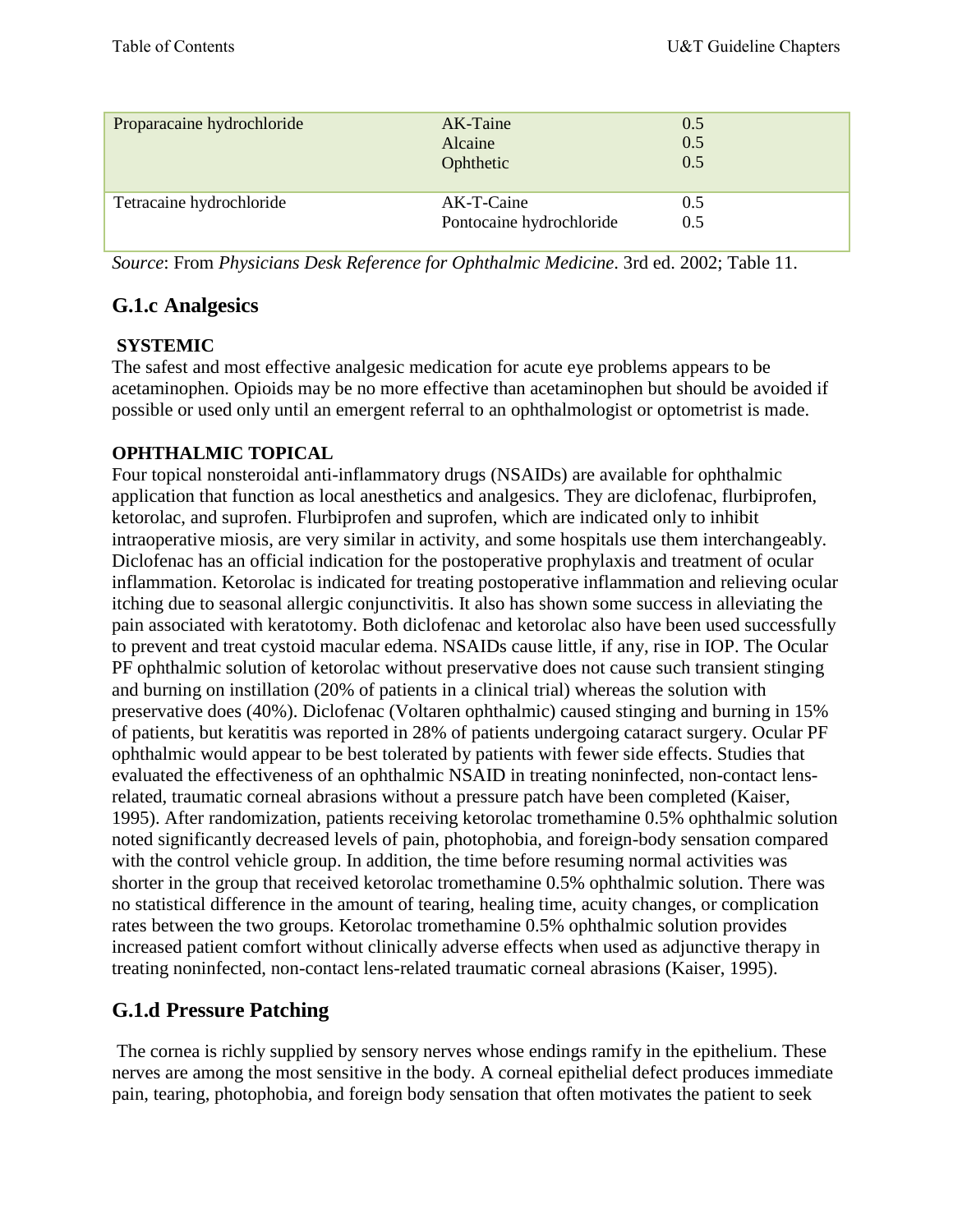medical attention. A corneal abrasion is limited to the superficial corneal epithelium and usually results from trauma secondary to fingers, branches, paper, or metal. The defects generally heal within 2 to 3 days without any long-term complications. Corneal abrasions are very common and account for up to 10% of new admissions to eye emergency units (Kaiser, 1995). Antibiotic ointment, with or without a topical mydriatic and a pressure patch, has been the traditional treatment of traumatic, non-contact lens-related corneal abrasions. Unfortunately, using a pressure patch is not a benign treatment because it removes binocular vision, can be uncomfortable for the patient, and may retard healing. Several studies have questioned the effectiveness of patching corneal abrasions. To date, no large-scale study has been performed to evaluate the effectiveness of pressure patching to treat traumatic corneal abrasions and after removing corneal foreign bodies.

Kaiser (1995) reported that patients with traumatic corneal abrasions healed significantly faster, had less pain, and had fewer reports of blurred vision when they were not wearing a patch. There was no difference in the amount of photophobia, tearing, foreign-body sensation, or blurred vision. Finally, compliance in the no-patch group was better. In Hulbert's study (1991) of both pain and healing after foreign-body removal, it appears that both parameters were influenced favorably by not patching.

Potential disadvantages of patching can be noted. Pseudomonas ulcers have been documented after eye patching of corneal abrasions cased by contact lenses. Also, patching has been noted to decrease the natural irrigation effect of tears and to decrease corneal oxygen tension while increasing corneal temperature. Adverse effects on depth perception and visual fields are well known. In cases of open globe and/or major injury to the orbit, the injured eye should be covered with a metallic or plastic shield for protection.

## **G.1.e Mydriatics and Cycloplegics**

The autonomic drugs that produce mydriasis (pupillary dilatation) and cycloplegia (paralysis of accommodation and iris constriction muscles) are among the most frequently used topical medications in ophthalmic practice. The most commonly used mydriatic is the direct-acting adrenergic agent phenylephrine hydrochloride, usually in a 2.5% concentration. The other mydriatic, an indirectly acting adrenergic hydroxyamphetamine, is available only in combination with tropicamide. Phenylephrine is used alone or, more commonly, in combination with a cycloplegic agent for refraction or for pupillary dilatation. The 2.5% concentration is favored for these cases. The possibility of severe adverse systemic effects arises from using the 10% solution. Anticholinergic agents have both cycloplegic and mydriatic activity. They usually are used for refraction, pupillary dilatation, relief of inflammation, and relief from iris and ciliary spasm. It is important to remember that the effect of these medications depends on many factors, including age, race, and eye color. For example, the mydriatics and cycloplegics tend to be less effective in dark-eyed than in blue-eyed individuals.

| <b>Mydriatics and Cycloplegics</b> |                   |                      |                             |
|------------------------------------|-------------------|----------------------|-----------------------------|
| <b>Generic Name</b>                | <b>Trade Name</b> | Concentration $(\%)$ | Onset/Duration of<br>Action |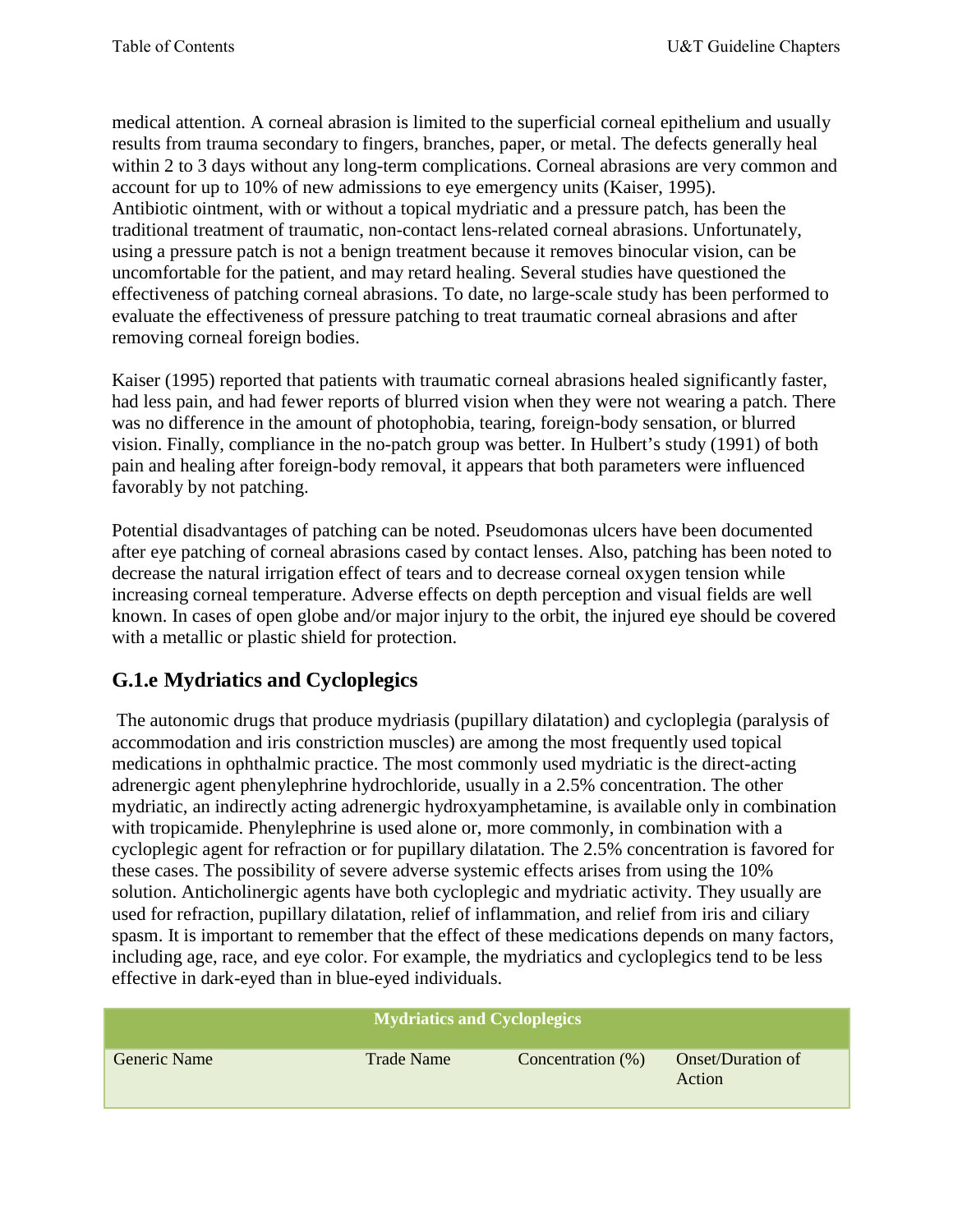| Phenylephrine hydrochloride         | AK-Dilate<br>Mydfrin<br>Neo-Synephrine<br>Available<br>generically        | Solution 2.5%, 10%<br>Solution 2.5%<br>Solution 2.5%, 10%<br>Solution 2.5%,<br>10% | 30-60 minutes/3-5<br>hours  |
|-------------------------------------|---------------------------------------------------------------------------|------------------------------------------------------------------------------------|-----------------------------|
| Hydroxyamphetamine<br>hydrobromide* | Paremyd                                                                   | Solution 1%                                                                        | 15-60 minutes/3-4<br>hours  |
| Atropine sulfate                    | Atropisol<br>Atropine-Care<br>Isopto Atropine<br>Available<br>generically | Solution 1%<br>Solution 1%<br>Solution 1%<br>Solution 1%<br>Ointment 1%            | 45-120 minutes/7-14<br>days |
| Cyclopentolate hydrochloride        | AK-Pentolate<br>Cyclogyl<br>Pentolair<br>Available<br>generically         | Solution 1%<br>Solution 0.5%, 1%,<br>2%<br>Solution 1%<br>Solution 1%              | 30-60 minutes/6-24<br>hours |
| Homatropine hydrobromide            | Isopto<br>Homatropine<br>Available<br>generically                         | Solution 2%, 5%<br>Solution 2%, 5%                                                 | 30-60 minutes/3 days        |
| Scopolamine hydrobromide            | Isopto Hyoscine                                                           | Solution 0.25%                                                                     | 30-60 minutes/4-7<br>days   |
| Tropicamide                         | Mydriacyl<br>AK-Tropicacyl<br>Available<br>generically                    | Solution 0.5%, 1%<br>Solution 0.5%, 1%<br>Solution 0.5%, 1%                        | 20-40 minutes/4-6<br>hours  |

\*In combination with tropicamide 0.25%.

Note: Dapiprazole hydrochloride (Rev-Eyes) ophthalmic solution 0.5% sterile (Bausch&Lomb Pharmaceutical, Inc.). Source: From Physicians Desk Reference for Ophthalmic Medicine. 3rd ed. 2002; Table 2.

The drug dapiprazole hydrochloride can be used to reverse the effects of phenylephrine and, to a lesser extent, tropicamide. Activity against phenylephrine is excellent: 88% reversal is seen at the end of 1 hour. Against tropicamide, results are significantly lower: 38% at the end of 2 hours. When using both drugs, it therefore remains important to instruct the patient to use sunglasses and to avoid driving or operating dangerous machinery. There is no significant alteration in IOP in normotensive (intraocular tension with normal pressure under glaucoma treatment) glaucomatous eyes.

## **G.1.f Antimicrobial Therapy**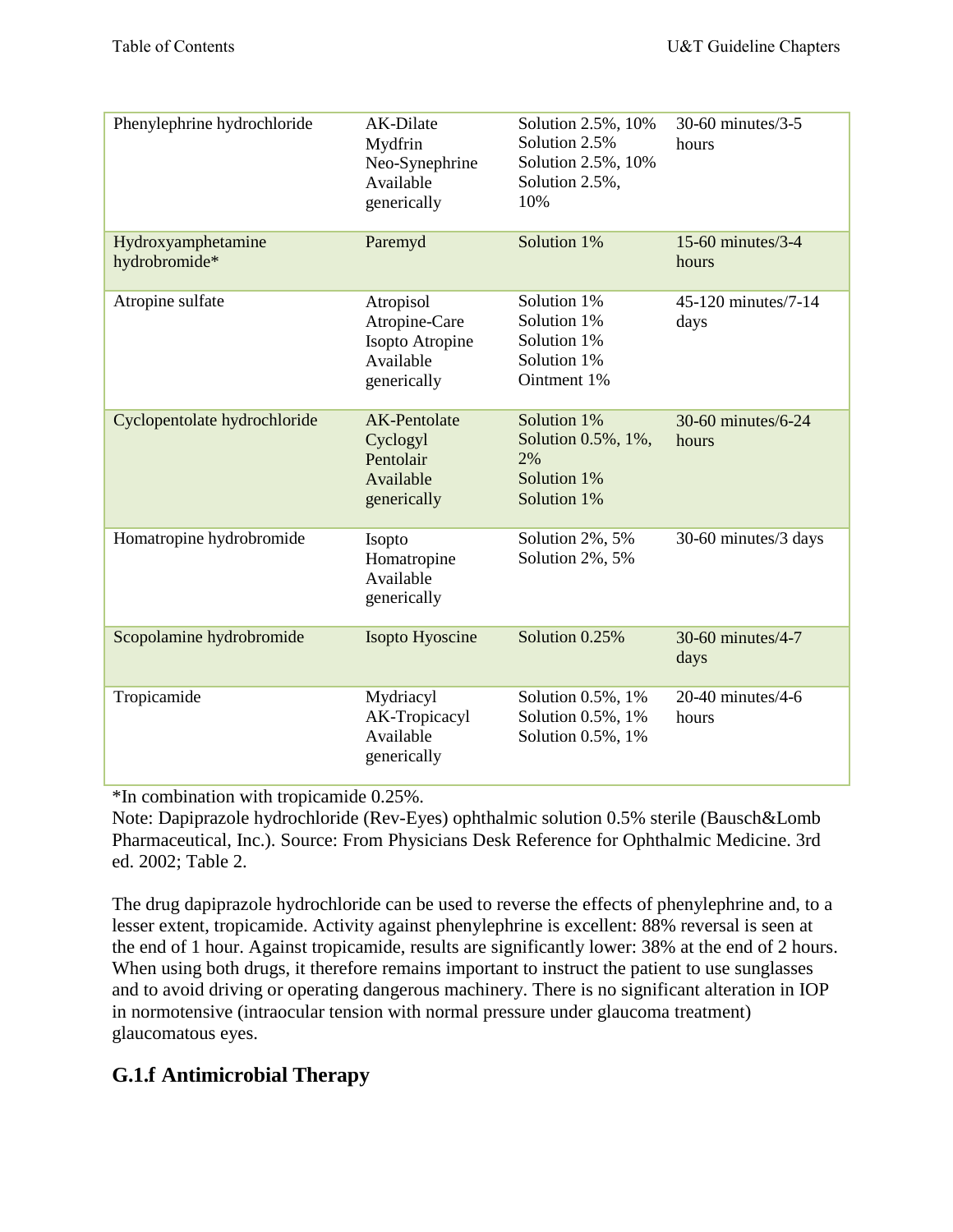Antibiotics are used routinely in ophthalmology and optometry for both treatment and prophylaxis. They are used prophylactically to manage foreign bodies and corneal abrasions and in pre- and postoperative care, where they are administered as an ophthalmic solution or ointment. Because these antibiotics are prescription drugs, no known over-the-counter antibiotics are available to be used. Corneal abrasions associated with contact lens wear are commonly evaluated and treated in acute care clinics and emergency departments by non-ophthalmologists and non-optometrists.

The risk of progression to suppurative keratitis in this setting requires management distinct from that of other mechanical (e.g., fingernail scratch) corneal abrasions. The antibiotic chosen should reflect the need for prophylaxis against Pseudomonas. Conditions favoring bacterial growth, specifically occlusive patching and/or use of steroid-containing compounds, must be avoided, and a 24-hour follow-up examination is recommended (Schein, 1993).

Again, ensure that the patient is not allergic to the proposed antibiotic prior to its use. Patients with more serious conditions, such as bacterial corneal ulcers (red flag), or those whose foreignbody abrasion is not healed in 24 hours or is showing no evidence of healing should be referred to an ophthalmologist or optometrist for further treatment. Patients with potentially contaminated corneal abrasions or foreign bodies may have their tetanus immunization evaluated and may be treated in accordance with the tetanus immunization protocol.

| Commercially Available Ophthalmic Antibacterial Agents |                                                                     |                                                        |                                                |
|--------------------------------------------------------|---------------------------------------------------------------------|--------------------------------------------------------|------------------------------------------------|
| <b>Generic Name</b>                                    | <b>Trade Name</b>                                                   | Concentration of<br><b>Ophthalmic Solution</b><br>(1%) | Concentration of<br><b>Ophthalmic Ointment</b> |
| <b>Individual Agents</b>                               |                                                                     |                                                        |                                                |
| <b>Bacitracin</b>                                      | <b>AK-Tracin</b>                                                    | Not available                                          | 500 units/g                                    |
| Chloramphenicol <sup>a</sup>                           | AK-Chlor<br>Chloromycetin<br>Chloroptic<br>Available<br>generically | 0.5%<br>$0.16 - 0.5\%$<br>0.5%<br>0.5%                 | Not available<br>1%<br>1%<br>Not available     |
| Ciprofloxacin<br>hydrochloride                         | Ciloxan                                                             | 0.3%                                                   | 0.3%                                           |
| Erythromycin                                           | Llotycin<br>Available<br>generically                                | Not available<br>Not available                         | 0.5%<br>0.5%                                   |
| Gentamicin sulfate                                     | Garamycin<br>Genoptic<br>Gentacidin<br>Gentak<br>Available          | 0.3%<br>0.3%<br>0.3%<br>0.3%                           | 0.3%<br>0.3%<br>0.3%<br>0.3%                   |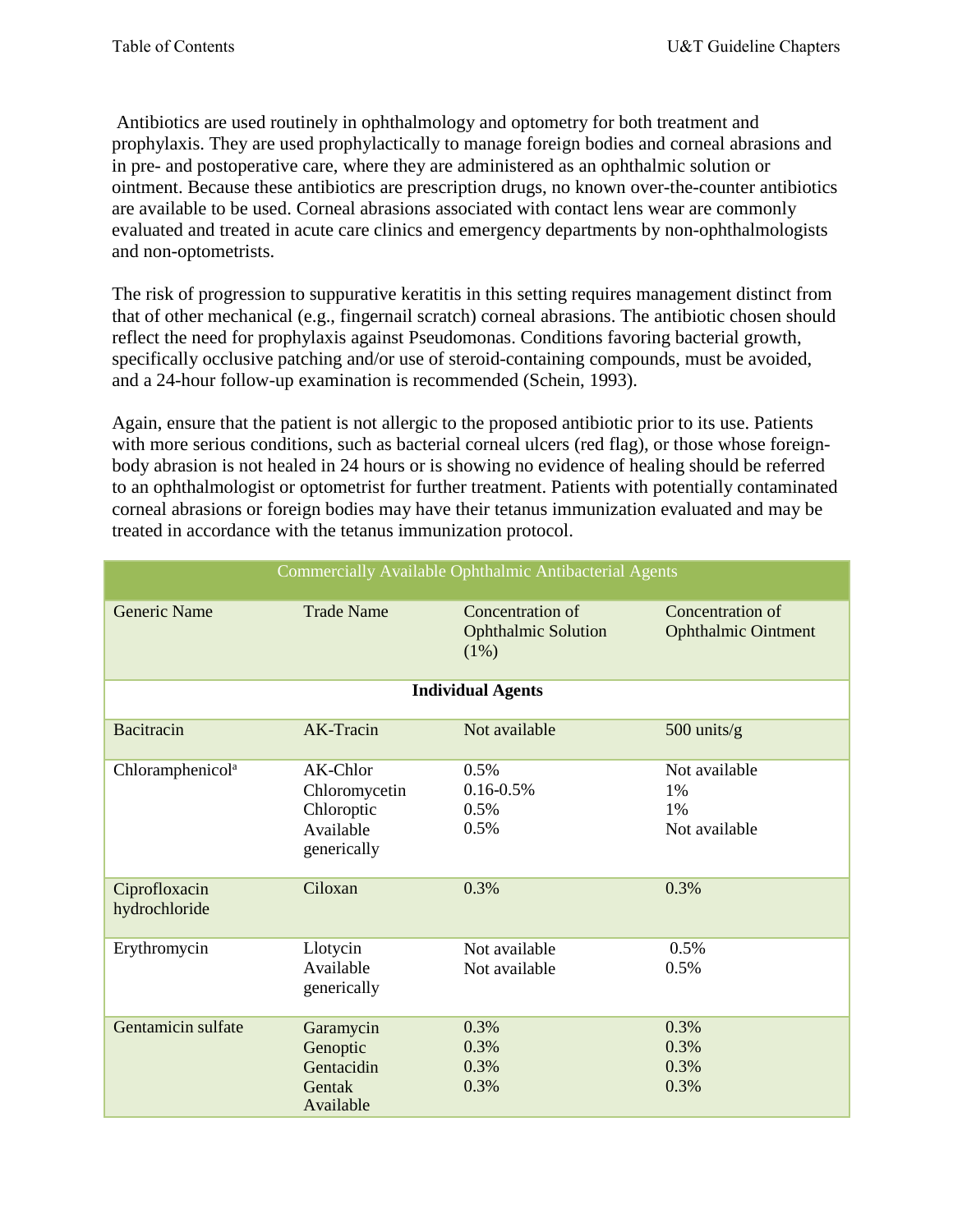|                                     | generically                                                                                                        | 0.3%                                                                   | 0.3%                                                              |
|-------------------------------------|--------------------------------------------------------------------------------------------------------------------|------------------------------------------------------------------------|-------------------------------------------------------------------|
|                                     |                                                                                                                    |                                                                        |                                                                   |
| Levofloxacin                        | Quixin                                                                                                             | 0.5%                                                                   | Not available                                                     |
| Norfloxacin                         | Chibroxin                                                                                                          | 0.3%                                                                   | Not available                                                     |
| Ofloxacin                           | Ocuflox                                                                                                            | 0.3%                                                                   | Not available                                                     |
| Sulfacetamide sodium                | AK-Sulf<br>Bleph-10<br>Cetamide<br>Isopto Cetamide<br><b>Sulamyd Sodium</b><br>Sulf-10<br>Available<br>generically | 10%<br>10%<br>Not available<br>15%<br>10%, 30%<br>10%<br>10%, 15%, 30% | 10%<br>10%<br>10%<br>Not available<br>10%<br>Not available<br>10% |
| Tobramycin sulfate                  | Tobrex<br>Tobralcon<br>Available<br>generically                                                                    | 0.3%<br>0.3%<br>0.3%                                                   | 0.3%<br>0.3%<br>Not available                                     |
|                                     |                                                                                                                    | <b>Mixtures</b>                                                        |                                                                   |
| Polymyxin B/bacitracin<br>zinc      | AK-Poly-Bac<br>Polysporin<br>Available<br>generically                                                              | Not available                                                          | 10,000 units<br>500 units/g                                       |
| Polymyxin B/neomycin/<br>bacitracin | AK-Spore<br>Neosporin<br>Available<br>generically                                                                  | Not available                                                          | 10,000 units<br>$3.5$ mg<br>400 units/g                           |
| Polymyxin B/neomycin/<br>gramicidin | AK-Spore<br>Neosporin<br>Available<br>generically                                                                  | 10,000 units<br>$1.75$ mg<br>$0.025$ mg/ml                             | Not available                                                     |
| Polymyxin<br>B/oxytetracycline      | Terramycin<br><b>TERAK</b>                                                                                         | Not available                                                          | 10,000 units<br>$5 \text{ mg/g}$                                  |
| Polymyxin<br>B/trimethoprim         | Polytrim<br>Available<br>generically                                                                               | 10,000 units<br>$1$ mg/ml                                              | Not available                                                     |

<sup>a</sup> Although noted, used very rarely.

*Source*: Table from *Physician's Desk Reference for Ophthalmic Medicine*. 3rd ed. 2002; Table 2.

## **G.1.g Ocular Anti-inflammatory Agents (Steroids)**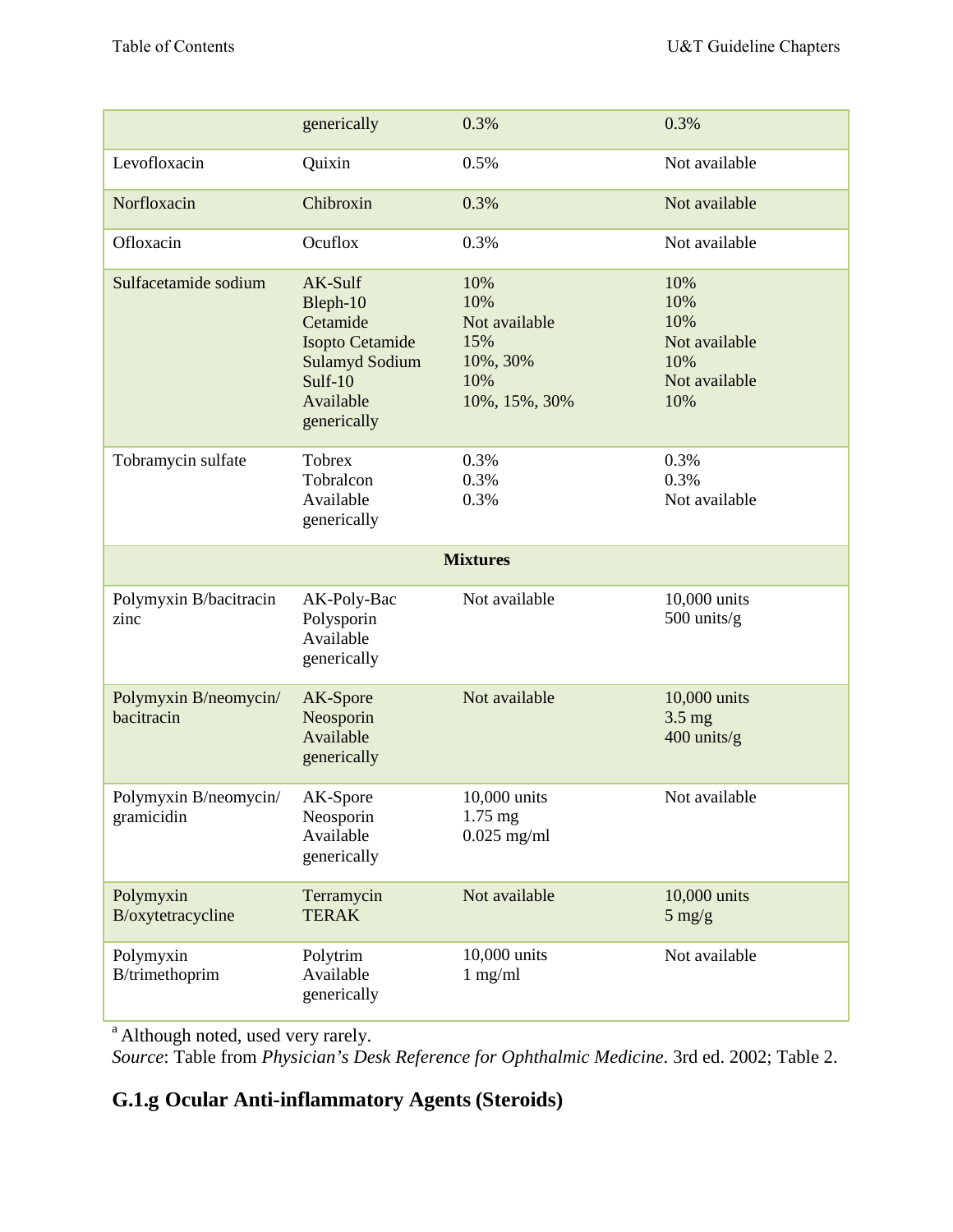The wide variety of medications available to treat ocular inflammation are listed below. Corticosteroids (steroids) are used most commonly, and many are available in combination with antibiotics and/or other medications. Ocular anti-inflammatory drugs (steroids) should not be initiated by the primary care physician but may be followed after initiation by an ophthalmologist or optometrist. Herpes simplex keratitis may be difficult to diagnose by a nonophthalmologist or non-optometrist and can be extremely progressive when steroids are used without the presence of an appropriate antiviral agent.

Topical corticosteroids can elevate IOP and, in susceptible individuals, can induce glaucoma. Some corticosteroids, such as fluorometholone acetate, medrysone, and loteprednol, cause less elevation of IOP than others. Corticosteroids also may cause cataract formation, a complication more likely with high systemic use.

| <b>Topical Anti-inflammatory Agents</b>            |                                                                      |                               |
|----------------------------------------------------|----------------------------------------------------------------------|-------------------------------|
| Name and Dosage Form                               | <b>Trade Name</b>                                                    | Concentration                 |
| <b>Topical Steroids</b>                            |                                                                      |                               |
| Dexamethasone                                      | Maxidex<br><b>Ophthalmic Suspension</b>                              | 0.1%                          |
| Dexamethasone sodium phosphate ophthalmic ointment | AK-Dex<br>Decadron<br>Available generically                          | 0.05%<br>0.05%<br>0.05%       |
| Dexamethasone sodium phosphate ophthalmic solution | AK-Dex<br>Decadron<br>Available generically                          | 0.1%<br>0.1%<br>0.1%          |
| Fluorometholone ophthalmic ointment                | FML S.O.P.                                                           | 0.1%                          |
| Fluorometholone ophthalmic suspension              | Fluor-Op<br><b>FML</b><br><b>FML</b> Forte<br>Available generically  | 0.1%<br>0.1%<br>0.25%<br>0.1% |
| Fluorometholone acetate ophthalmic suspension      | Flarex<br>Eflone                                                     | 0.1%<br>0.1%                  |
| Loteprednol etabonate                              | Lotemax                                                              | 0.5%                          |
| Medrysone ophthalmic suspension                    | <b>HMS</b>                                                           | 1%                            |
| Prednisolone acetate ophthalmic suspension         | Pred Mild<br>Econopred<br><b>Econopred Plus</b><br><b>Pred Forte</b> | 0.12%<br>0.125%<br>1%<br>1%   |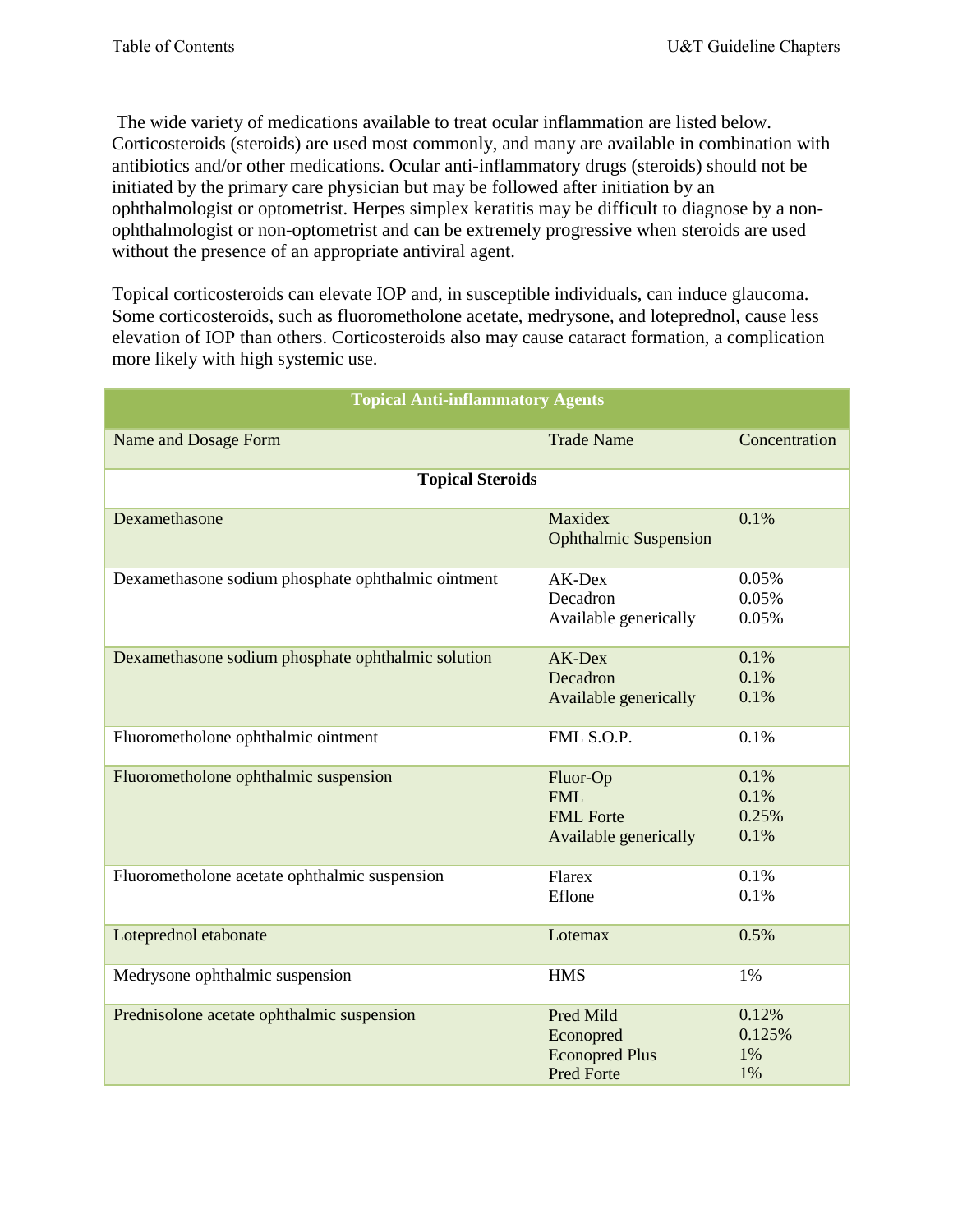|                                                   | Available generically | $1\%$  |  |
|---------------------------------------------------|-----------------------|--------|--|
| Prednisolone sodium phosphate ophthalmic solution | $AK-Pred$             | 0.125% |  |
|                                                   | Inflamase             | 0.125% |  |
|                                                   | Available generically | 0.125% |  |
|                                                   | $AK-Pred$             | 1%     |  |
|                                                   | Inflamase Forte       | 1%     |  |
|                                                   | Available generically | 1%     |  |
|                                                   |                       |        |  |
| Rimexolone ophthalmic suspension                  | Vexol                 | 1%     |  |
| <b>Nonsteroidal Anti-inflammatory Drugs</b>       |                       |        |  |
| Diclofenac ophthalmic solution                    | Voltaren              | 0.1%   |  |
| Ketorolac ophthalmic solution                     | Acular                | 0.5%   |  |

*Source*: Table from *Physician's Desk Reference for Ophthalmic Medicine*. 3rd ed. 2002; Table 8.

Corticosteroids once were thought to be contraindicated in infectious disease states. However, it is now appreciated that steroids, when used in conjunction with appropriate antimicrobial, antifungal, or antiviral agents, may help to prevent more serious ocular damage. The correct diagnosis and appropriate agent are critical. Steroids may be administered by four different routes when treating ocular inflammation.

| <b>Usual Route of Steroid Administration in Ocular Inflammation</b> |                                   |  |
|---------------------------------------------------------------------|-----------------------------------|--|
| Condition                                                           | Route                             |  |
| Blepharitis                                                         | Topical                           |  |
| Conjunctivitis                                                      | Topical                           |  |
| Episcleritis                                                        | Topical                           |  |
| <b>Scleritis</b>                                                    | Topical and/or systemic           |  |
| Keratitis                                                           | Topical                           |  |
| Anterior uveitis                                                    | Topical and/or periocular         |  |
| Posterior uveitis                                                   | Systemic and/or periocular        |  |
| Endophthalmitis                                                     | Systemic/periocular, intravitreal |  |
| Optic neuritis                                                      | Systemic or periocular            |  |
| Cranial arteritis                                                   | Systemic                          |  |